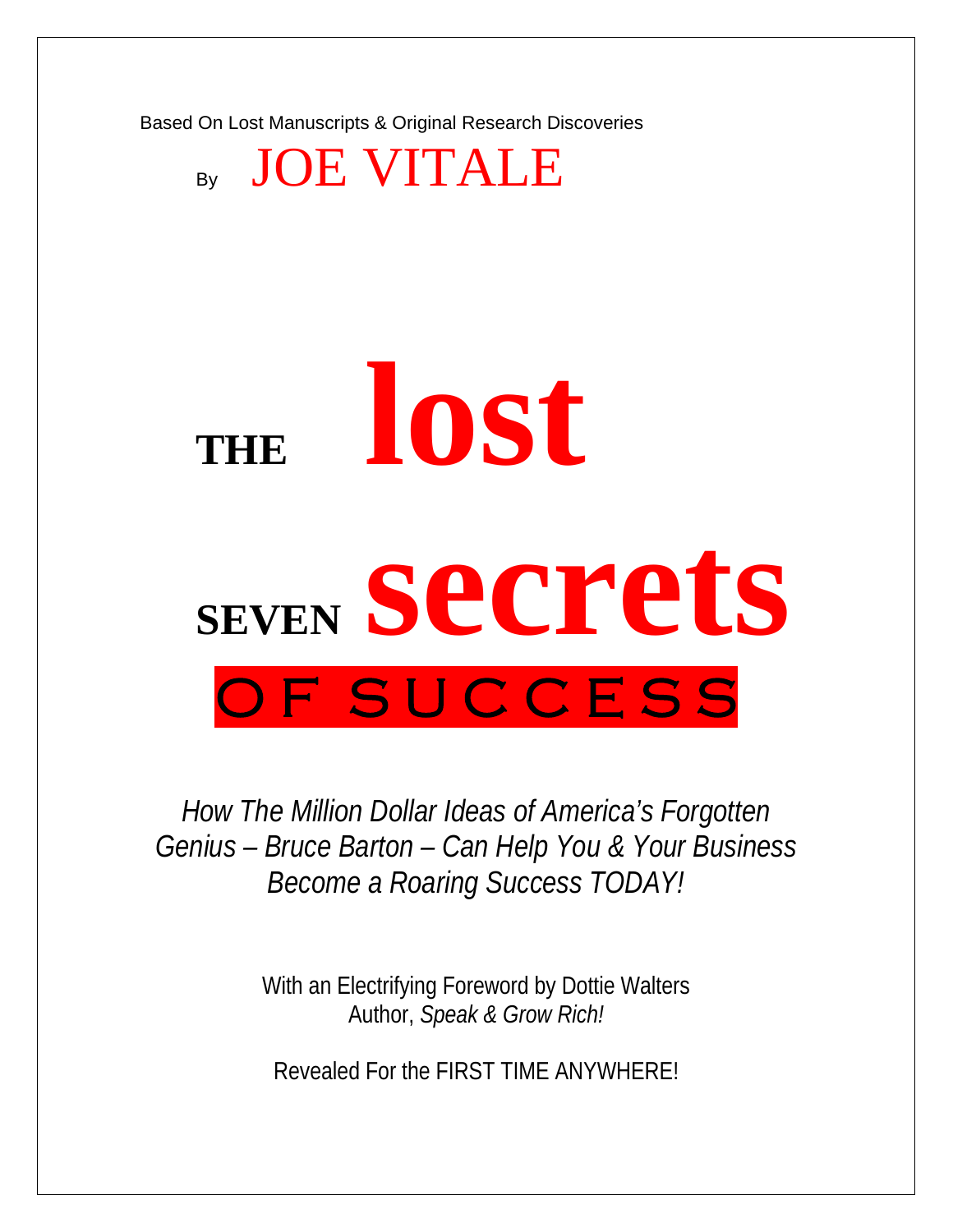## *"Buy this book, apply these secrets, and your prosperity will be assured."*

**Dan McComas, President, Dan McComas Associates, Marketing & Management Consultants.** 

# *"This breakthrough book, based on the ideas of a forgotten genius, will help smart marketers increase their effectiveness a minimum of fivefold."*

**Bruce David, publisher of "Starting Smart."** 

# *"The principles are sound and sensible, and guaranteed to help any business person make more money. Since 99.9% of businesses don't use them, anyone putting the seven lost secrets to work will gain an unbelievable edge over the competition."*

**Bob Bly, author of 18 business books, including** *Selling Your Services.* 

# *"One of the most revealing works ever~ I literally couldn't put it down. There are life and business' success lessons in each chapter."*

**Jim Chandler, President, VistaTron.**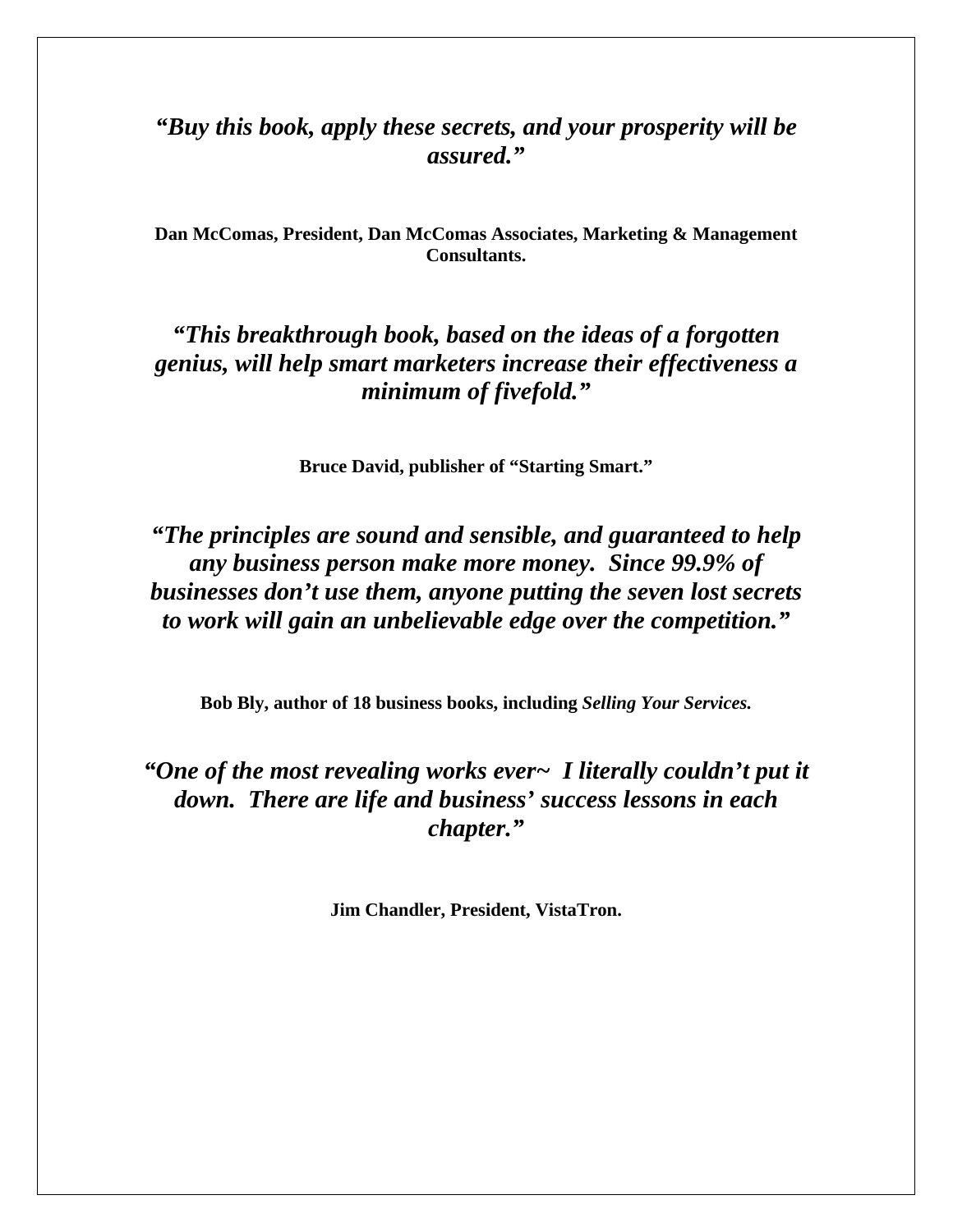*"Barton was the messiah of business who helped America pull out of the Great Depression. Now he can help ALLOF US survive the current recession."* 

**Scott Hammaker, CEO, Nashville Party Connection.** 

*"An excellent guide to better advertising, better promotions and better marketing. My copywriting abilities and creative strategies have been strengthened and broadened. I'm awed and inspired."* 

**Tina Nokes, Owner, A-Plus Resume Service.** 

*"A passionate book on the timeless, inspiring, perceptive, forceful and sincere ideas of Bruce Barton; a man nobody really knew, a genius lost in history."* 

**Jim King, CPA, Houston.** 

*"The re-discovery of these proven principles are the foundation upon which to build a prosperous enterprise."* 

**Mark Weisser, CEO, Gulf Coast Security Systems.**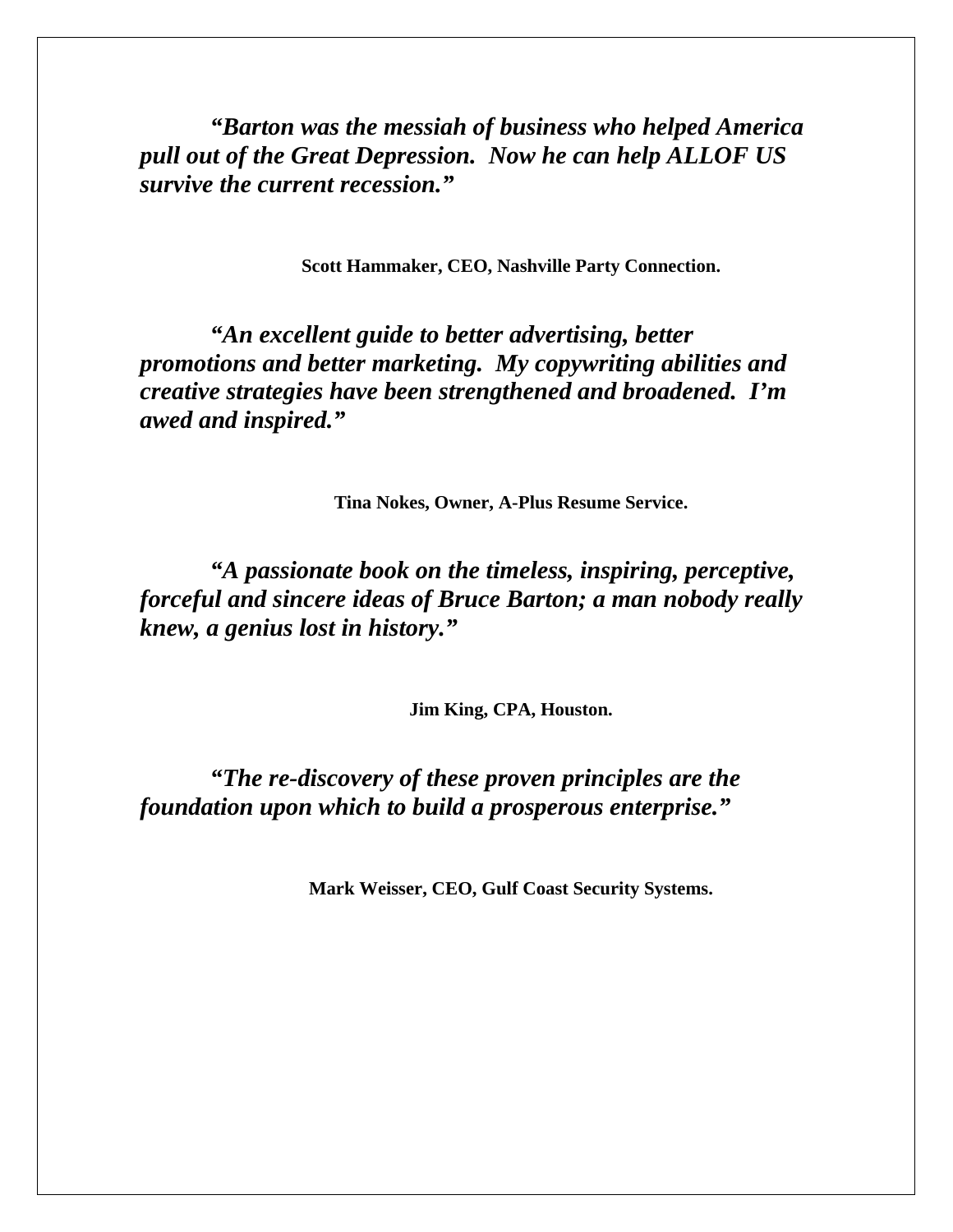# *The Seven Lost Secrets Of Success*

*By Joe Vitale*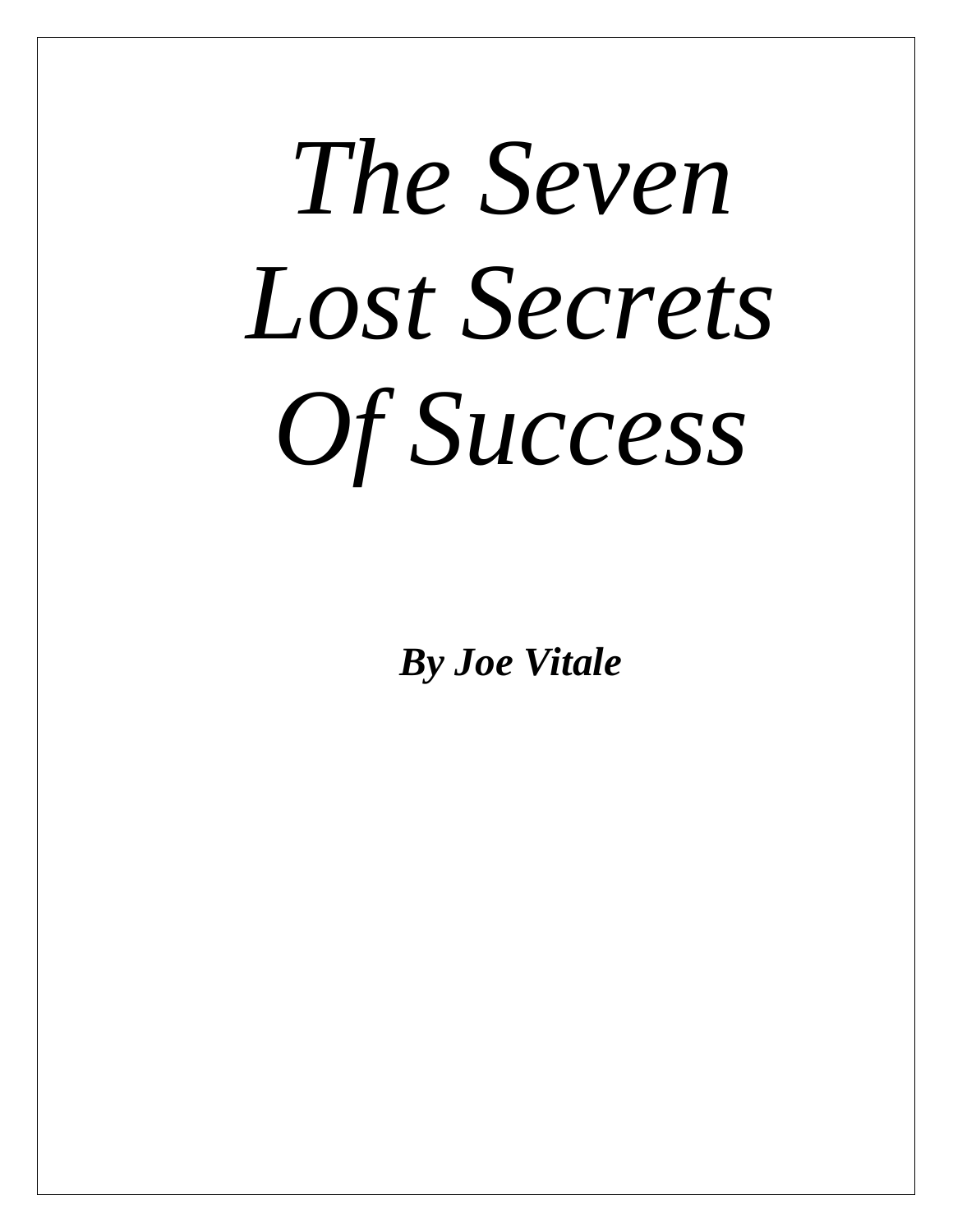#### *THE 7 LOST SECRETS OF SUCCESS* is Copyright 1992 By Joseph G. Vitale. All rights reserved.

1992 Joseph G. Vitale

No part of this book may be reproduced or transmitted in any form or by any means electronic or mechanical including photocopying and recording, or by any information storage and retrieval system, without written permission from the author.

All excerpts from Bruce Barton's letters, articles, and books are used here with the kind permission of John B. Wingate, Executive Director of the International Center For the Disabled, owners of Barton's literary rights.

Other Bruce Barton materials, including sales letters and advertisements, are copyrighted materials reproduced here for educational purposes only under fair use provisions of U.S. Copyright law.

First Edition: August 14, 1992

Library of Congress Catalog Card Number: 92-90948

Printed in the U.S.A.

Printed On Recycled Paper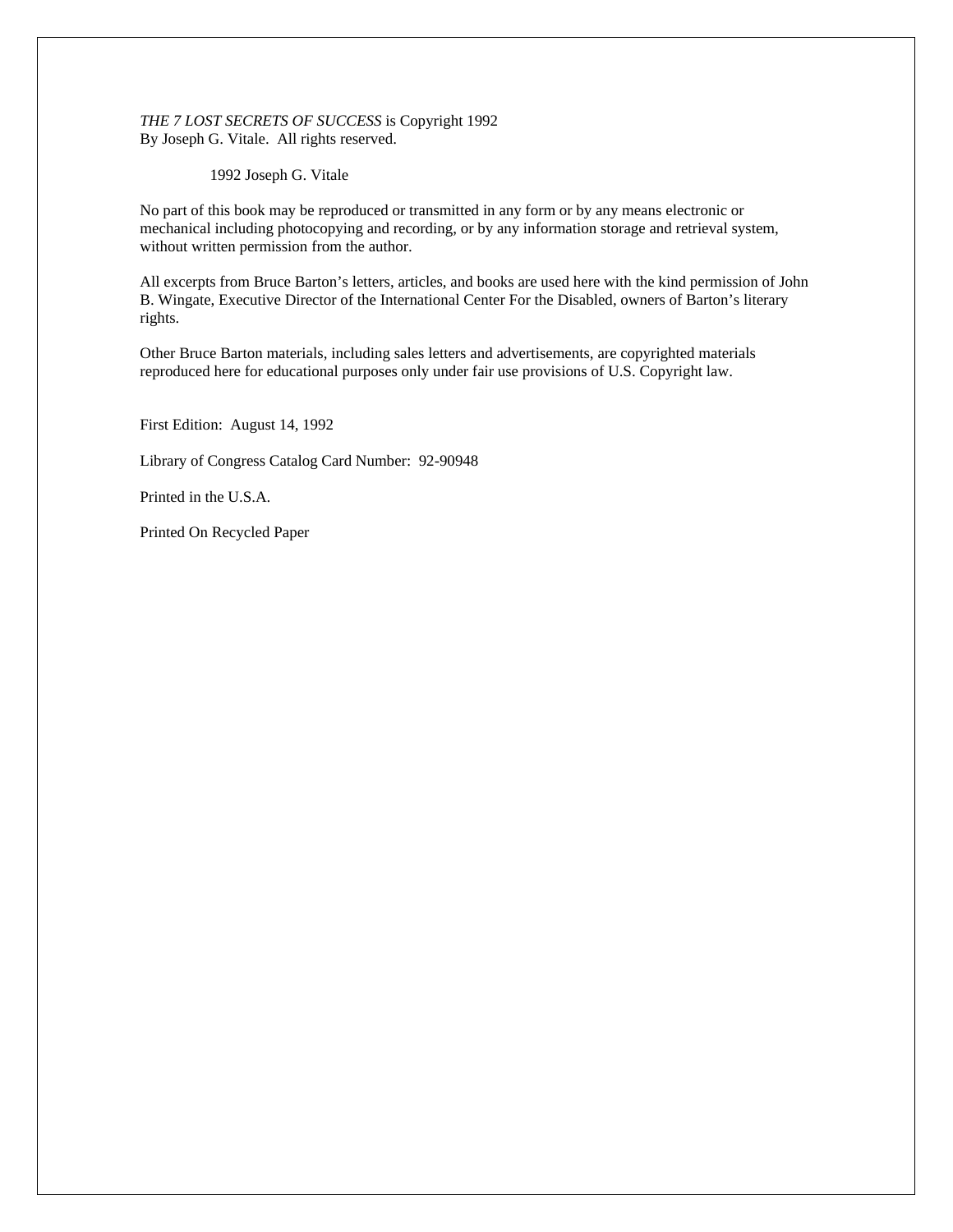**"One never knows, when he enters an elevator or tears open an envelope or picks up the telephone, what new trick of fortune may be about to be played. Every day is a new series of adventures; around the next corner may lie the event that will change a whole career."** 

-- Bruce Barton, 1928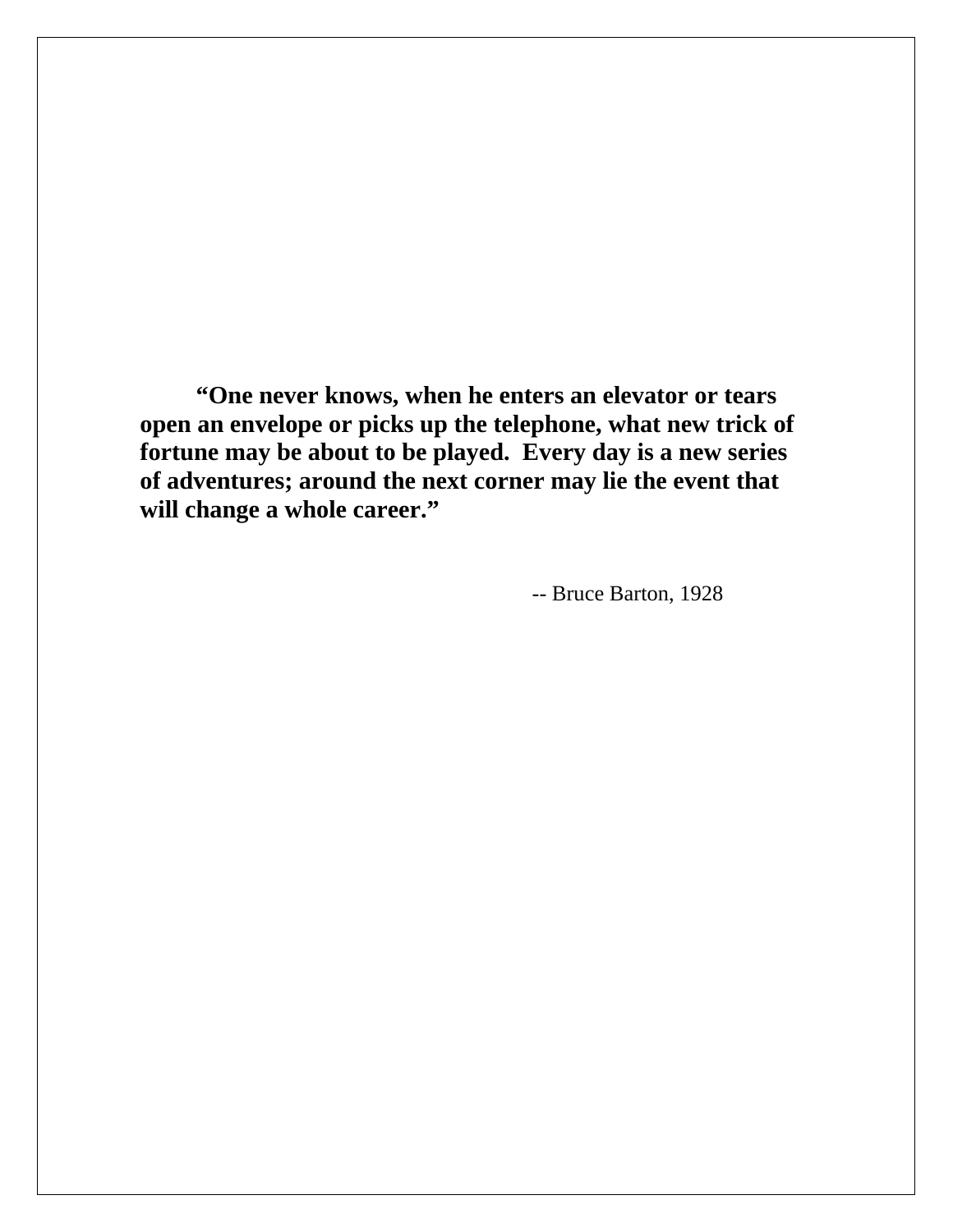# **About Bruce Barton**

*"The Man has genius." -New York Herald Tribune, 1927* 

*"The Prophet of Advertising." -Advertising Digest,1949* 

*"Million Dollar Ad Man." -Chicago Daily News, 1944* 

*"The modern philosopher for millions." -Tribune Newshawks, 1945* 

*"He should be advertising's Man of The Century." -Printer's Ink, 1961* 

*"Bruce Barton breathed inspiration…" -The Advertising News, 1924*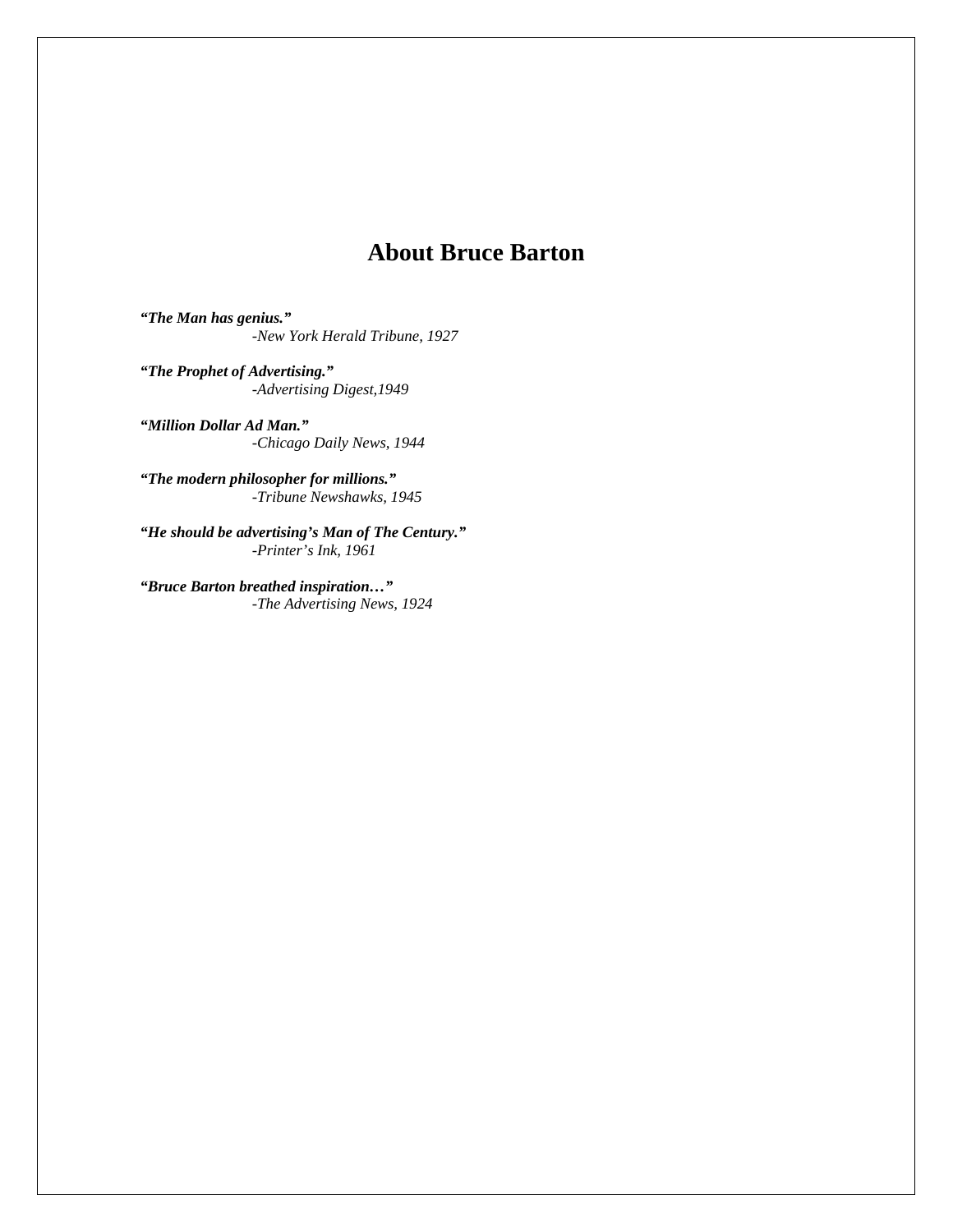# *CONTENTS*

**Foreword** *by Dottie Walters* 

#### **How I Discovered The Lost Secrets**

The Ultimate Guru… The Messiah of Business… The Man Everyone Knows…The Second B in BBDO…Business Can Save The World…Secrets to Success Revealed…Lost 65 Years?… Results Guaranteed.

#### **Why You MUST Advertise**

Just Try Stopping…Your True King…How To Advertise.

#### **Reveal The Business Nobody Knows**

A Nation of Steel…How You Can Live Forever…The Advertising Nobody Knows…The President Nobody Knows…What People Really Want…The War Nobody Knows…The Gasoline Nobody Knows…The Business Nobody Knows…Teach Them Why…The YOU Nobody Knows.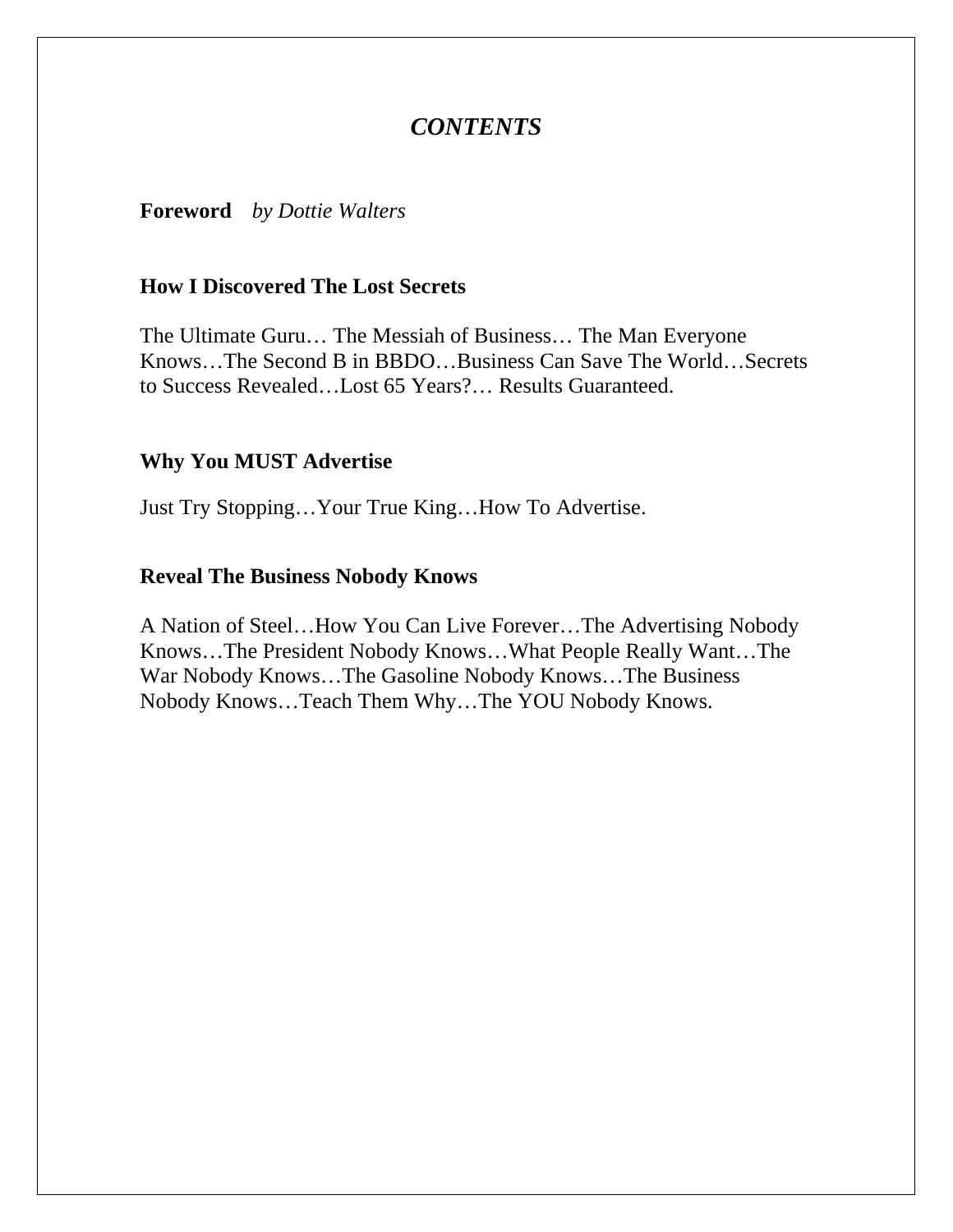#### **Use A God To Lead Them**

Riding To Her Death…The Service Guru…Become the Expert…Dough Johnson's Secret…How To Create a Miracle…Post & Crocker & Earhart.

## **Speak In Parables**

Snap, Crackle, Pop…Hypnotic Stories…How To Sell Bad Products…Story Selling…He Died a Millionaire…A Barton Story Sells Me…A Miracle Letter…Marshall Field…Napoleon Inspires Barton.

## **Dare Them To Travel the Upward Path**

The Zest Of the Battle…Only You Should Read This.

#### **The One Element Missing**

Do You Support It?…The Acknowledged Master…True Service or Greed?…Honesty Sells…You Can Fool Them Once (Maybe)…They Told Him No…His Letter.

#### **Give Yourself Away**

Money Is A By-Product…"Selah"…Women & Revolution…"No Credit Please"…Another Level of Giving…The Front Porch…How Giving Led To Greatness…Top This.

#### **Sharpen The Knife**

Spit Polished…Mike It Tight…Smart Ads…Healing Knives…Sharpen Your Choices…Act Before It's Too Late.

#### **Instant Access To The Seven Lost Secrets**

#### **Resources**

**Special Reports & Books**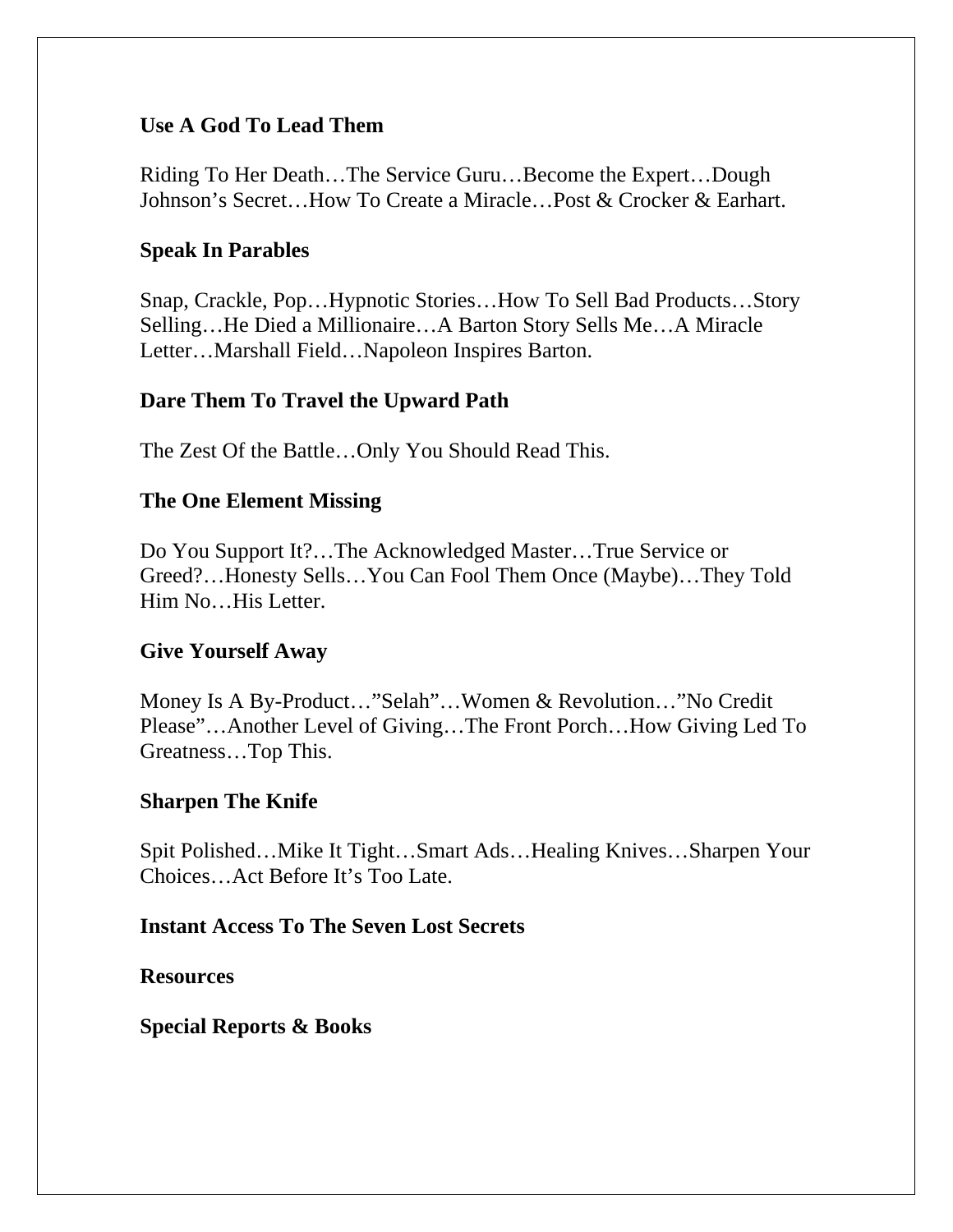*Dedication* 

# For **Marian…**

The loving sunshine who has

Supported me every step of the way,

No matter what the project,

Or the outcome of it.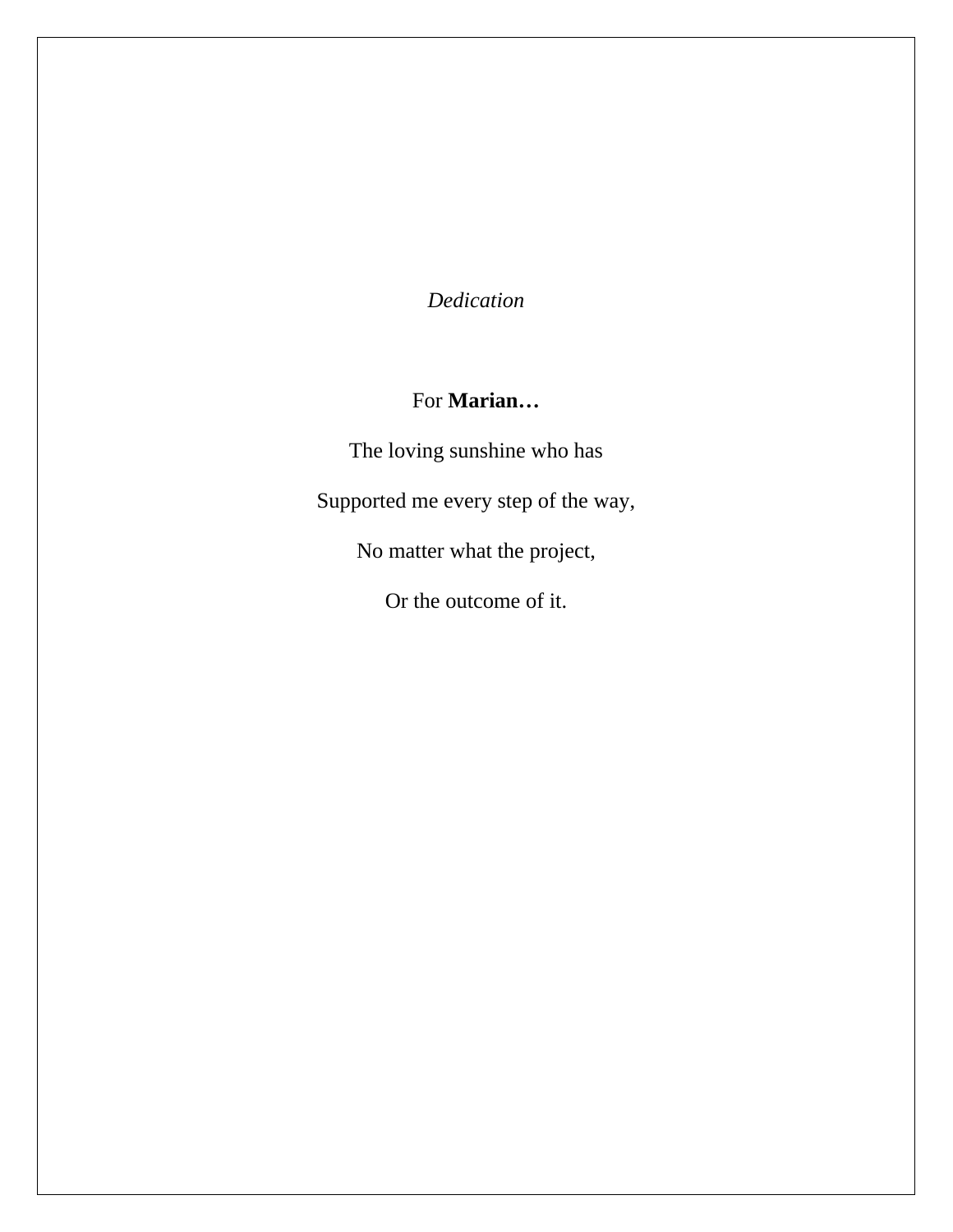#### **Acknowledgments**

Several people helped me create this book.

 Thanks to Mrs. Caples, wife of the late copywriting king John Caples, for sharing a moment by phone that made my eyes well up in tears. She knew Bruce Barton through her husband's work and gave me a couple of excellent leads for background material. I will not forget talking to her.

 Thanks to Greg Manning, Jim King, and Scott Hammaker, three rare friends. Their encouragement and stimulating ideas have always managed to somehow keep my projects alive and me moving forward.

 Thanks to Dan Starr for his initial research and Bruce Barton bibliography.

 Thanks to the Houston Public Library for answering my questions and hunting down copies of old books through their miraculous interlibrary loan system.

 Thanks to Colleen of Colleen's Books, for her amazing ability to locate out-of-print books on a wide variety of topics. She's been a reliable resource for nearly 20 years.

 Thanks to Harold Miller and Christine Schelshorn, of The State Historical Society of Wisconsin, for their aid in locating specific Bruce Barton materials.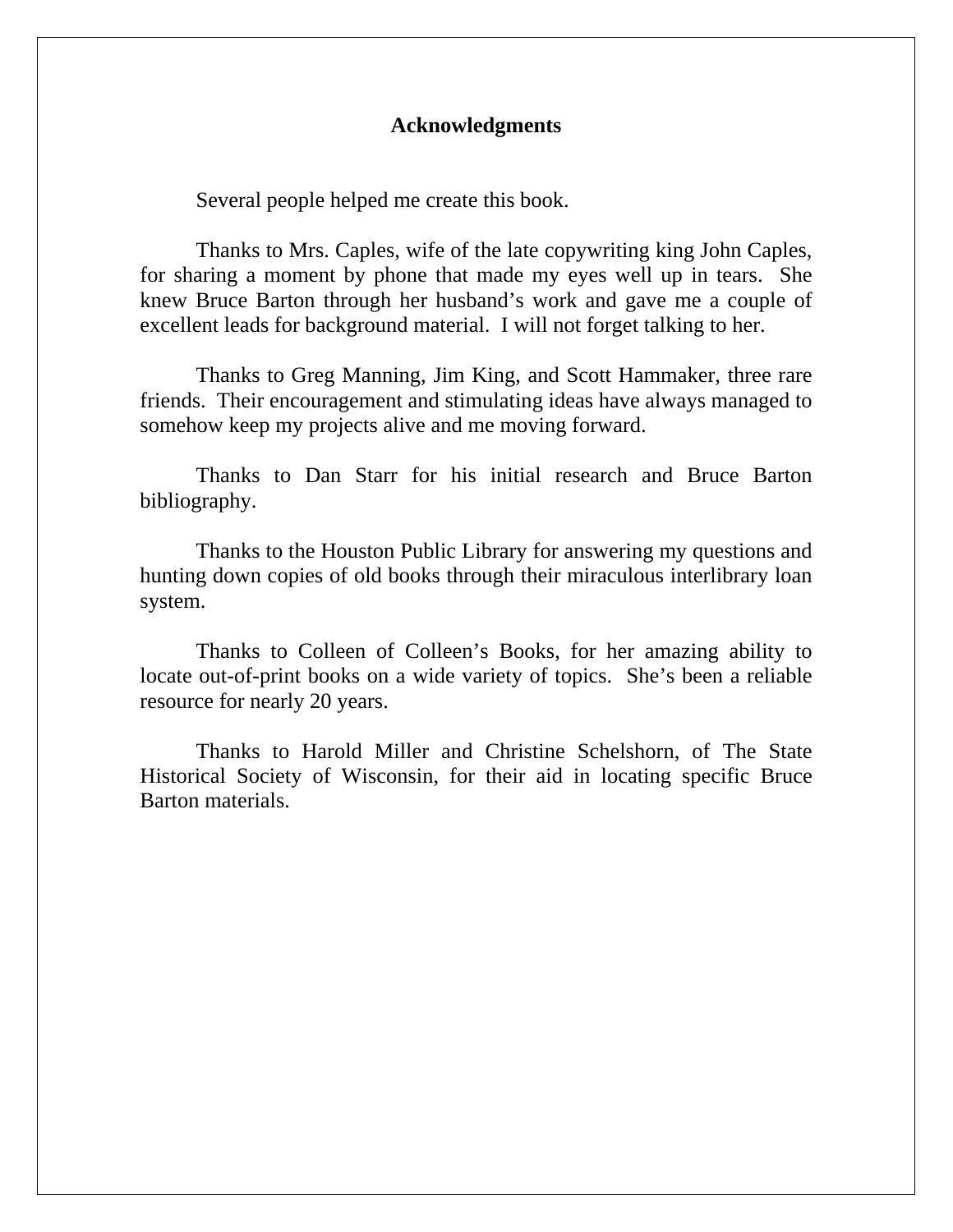Thanks to John B. Wingate of the International Center For The Disabled for granting permission for me to use excerpts from Bruce Barton's writings in this book.

 Several people read earlier versions of this book, or just encouraged me to keep writing, and gave helpful feedback or advice: Murray Raphel, Herschell Gordon Lewis, Debbie Zimmerman, Jerry Twentier, Tina Nokes, Stuart Nokes, Claudette Manning, Carol Marashi, Bob Bly, Dan McComas, Milton Ward, Douglas Norment, Judith Barton Denis, Cliff Leonard, Mark Weisser, Jim Chandler, Martin Parris, Tillie Wier, Lyle Steele, Marquita Anderson, and Deborah Healon all deserve a round of applause.

 Jean at the River Oaks Book Store helped me brainstorm a worthy title for this book.

 And thanks, of course, for Dottie Walkers' friendship, support, ideas, and for her touching foreword.

This book has obviously been a team effort.

 Joe Vitale Houston 1992 [www.mrfire.com](http://www.mrfire.com/)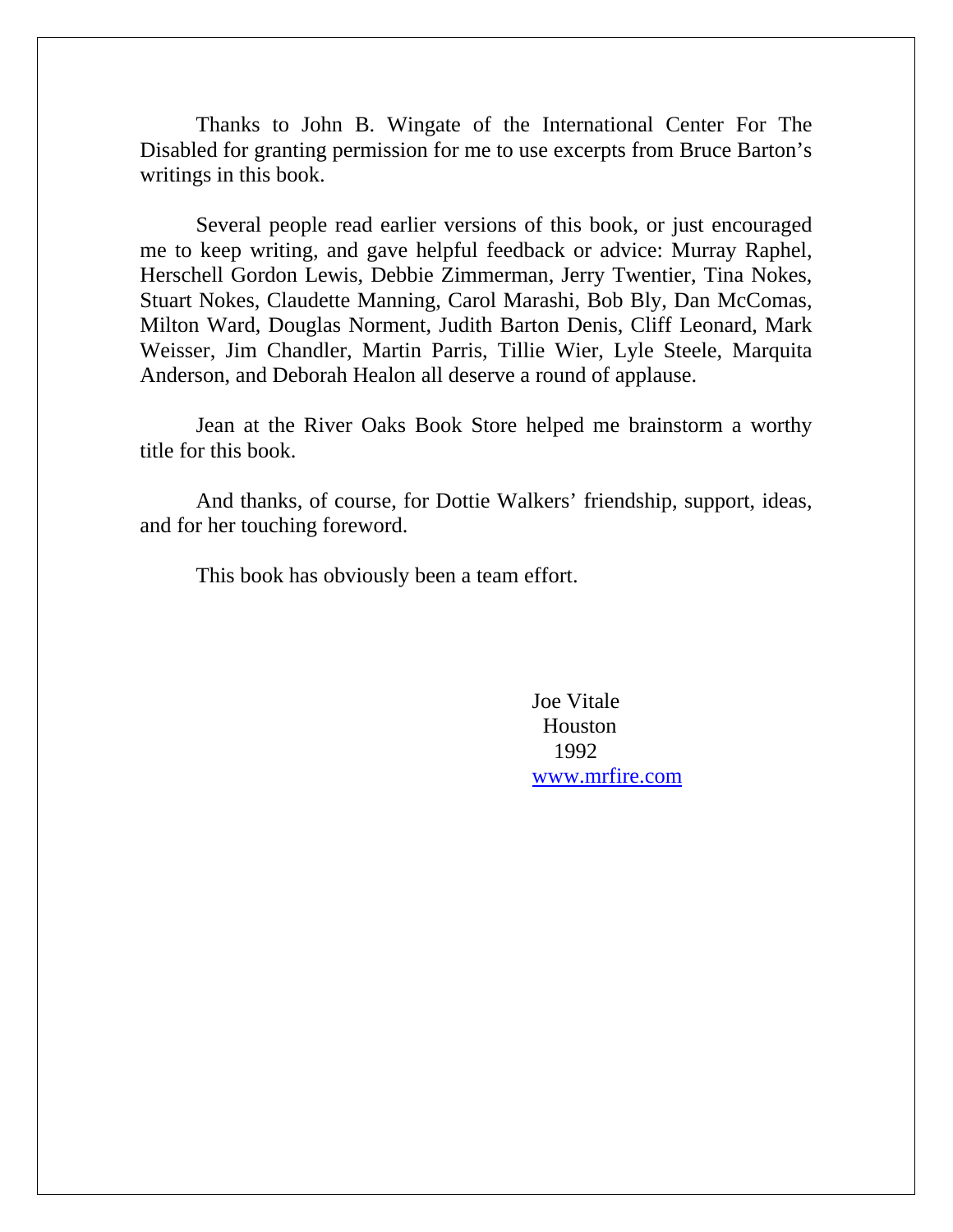**"In every human being, whether emperor or cowboy, prince or pauper, philosopher or slave, there is a mysterious** *something* **which he neither understands nor controls. It may lie dormant for so long as to be almost forgotten; it may be so repressed that the man supposes it is dead. But one night he is alone in the desert under the starry sky; one day he stands with bowed head and damp eyes beside an open grave; or there comes an hour when he clings with desperate instinct to the wet rail of a storm-tossed boat, and suddenly out of the forgotten depths of his being this mysterious** *something* **leaps forth. It over-reaches habit; it pushes aside reason, and with a voice that will not be denied it cries out its questionings and its prayer."** 

- Bruce Barton, What Can a Man Believe?, 1927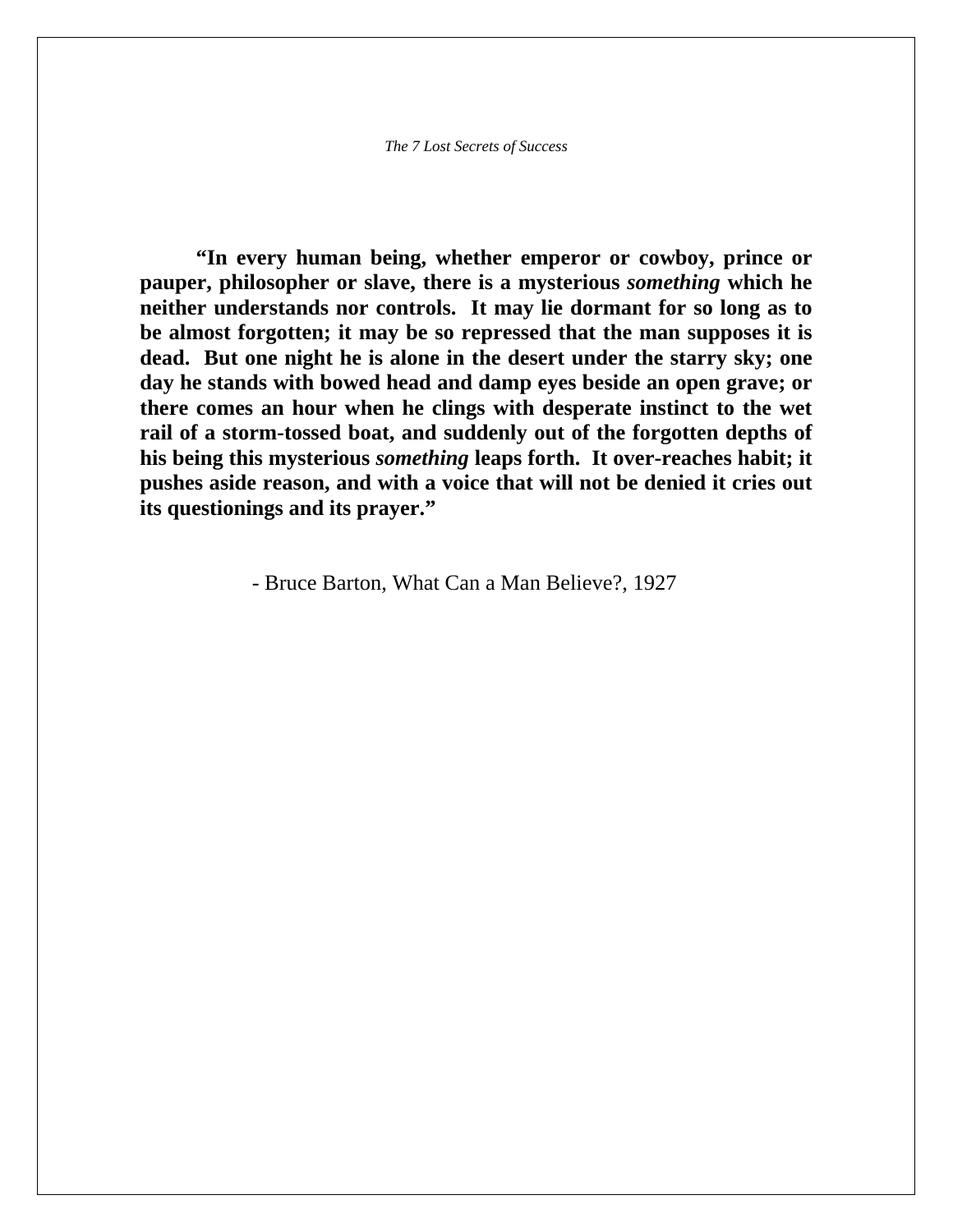#### **FOREWORD**

By Dottie Walters

(Dottie is the author of several books, including *Speak & Grow Rich!* And *Never Underestimate The Selling Power of a Woman.* She is also President of Walters International Speakers Bureau, and Chairman of the Board for the American Association of Professional Consultants.)

 What a wonderful book! I am delighted that my friend Joe Vitale has written about a great man who profoundly influenced my life. When I met Bruce Barton, I needed his help badly. I had begun my small advertising business on foot, pushing my two babies before me on a rickety baby stroller with pillows tied on with rope.

 There were few sidewalks in the chicken ranching community of Baldwin Park. When the stroller wheel kept coming off, I hit it back on with the heel of my shoe, then picked up the cardboard I had stuffed inside to cover the holes, shook it out and stuck it back in. My husband needed my help. I was determined that we would not lose our home in the recession.

 During high school my English teacher had pulled me out of regular English and insisted I take journalism. How I loved it. I worked after school and on weekends in the bakery of a midnight market. After I scrubbed the floors and washed the cases, I wrote articles and poems for "The Moor," our high school newspaper. So, when we needed money so badly, I thought of the newspaper.

 There were certainly no jobs in that recession period. I persuaded The Baldwin Park Bulletin to sell me advertising space at half price. Then I called on the merchants and sold them the space at full price, adding my copy to their products as a shoppers' column I called "Window Wishing." The difference was my profit.

 "I write from the customer's viewpoint", I told them enthusiastically. But I had no college. I felt so unprepared in that man's world. But I did have one wonderful thing to help me with my fledging business: The Baldwin Park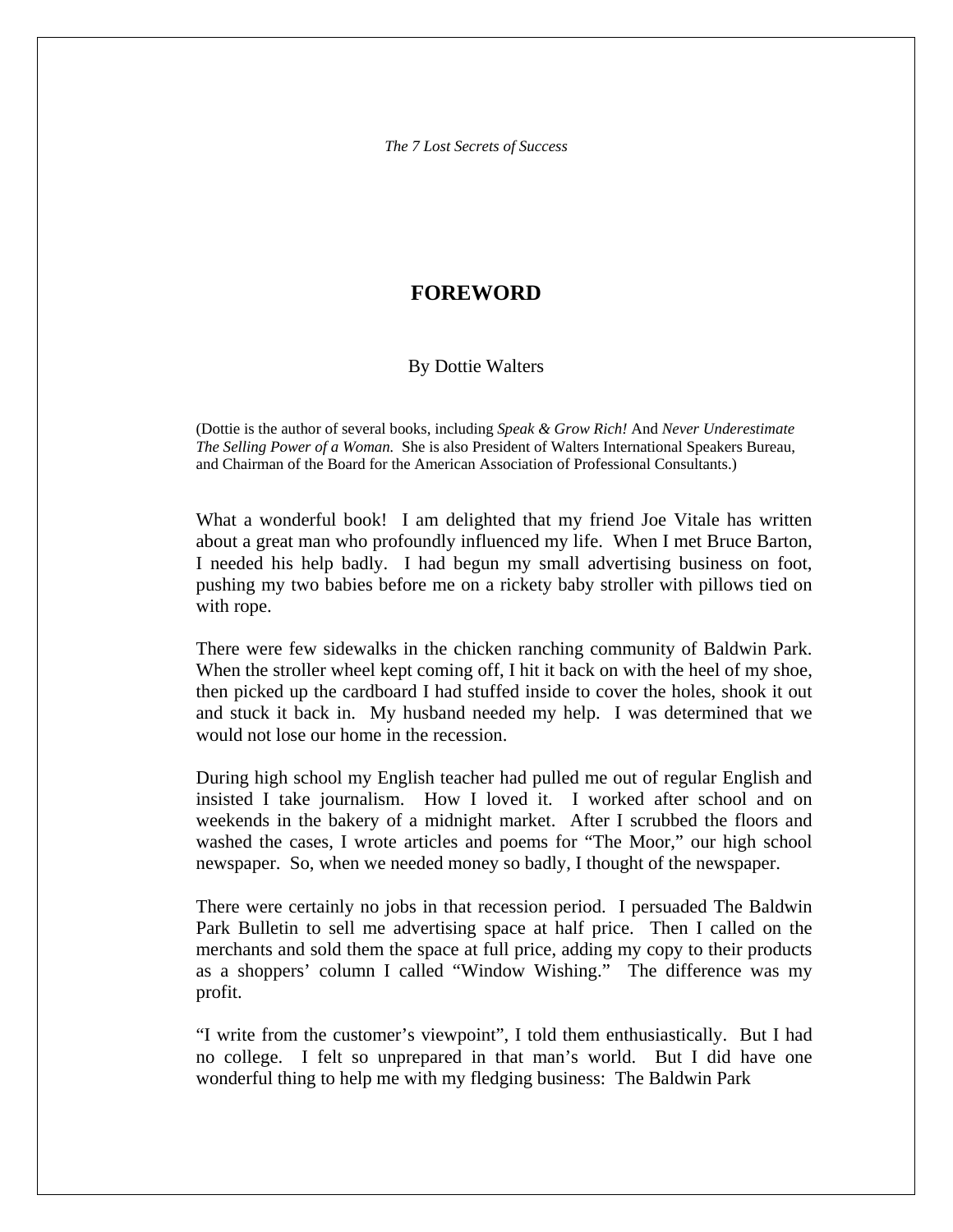Library. Every evening I would run over and pick up books on advertising, business, and sales.

 It was there I met Bruce Barton. I read all his books, and read them again. I heard his voice in my mind. Uplifting, teaching, showing me how.

 Then one day the Publisher of The Baldwin Park Bulletin handed me a notice from the Advertising Association. There was to be a meeting in San Francisco. Bruce Barton would be the speaker!

 It took a lot of thinking and planning to put the money together and to arrange for baby sitters in order to go. But I made it. I stuffed apples and a package of crackers in my briefcase because I did not have money for meals. I didn't stay overnight. I just came to hear Mr. Barton.

 He had white hair, a slight build, and told stories that enchanted the audience. He said he based his advertising business on two things:

 First was a Bible verse: **"Agree with your adversary early."** He explained that the customer relaxes when you see their side of the situation. That when you really understand what your customer wants, then it is so easy to show them that your product or service is just what they need to get it. **"Your job is to be the buyer's assistant,"** Mr. Barton said.

Second he asked the audience if we remembered the  $3<sup>rd</sup>$  verse of "Mary Has a Little Lamb." Everyone knew the first verse, a few of the  $2<sup>nd</sup>$ , but no one could say the  $3<sup>rd</sup>$ . He recited it as the second great principle of his advertising business:

> **"Why does the lamb love Mary so?" The eager children cry "Because Mary loves the lamb, you know," The teacher did reply."**

I remember that I jumped as he hit the lectern with a loud bank as he said that  $3<sup>rd</sup>$ line. Then he said, "**It is about time we quit trying to shear these sheep – and start loving them a little bit!"** 

I saw immediately that Mr. Barton meant that we must see things from customer's eyes. To care for their interests, to help them. Because of his teaching, I built my small advertising business into all of Southern California, hired, and trained 285 employees who sold over 4,000 continuous contract-advertising accounts. We had four offices. My customers brought me other customers. Mr. Barton's principles were the foundation of my business then, and they still are.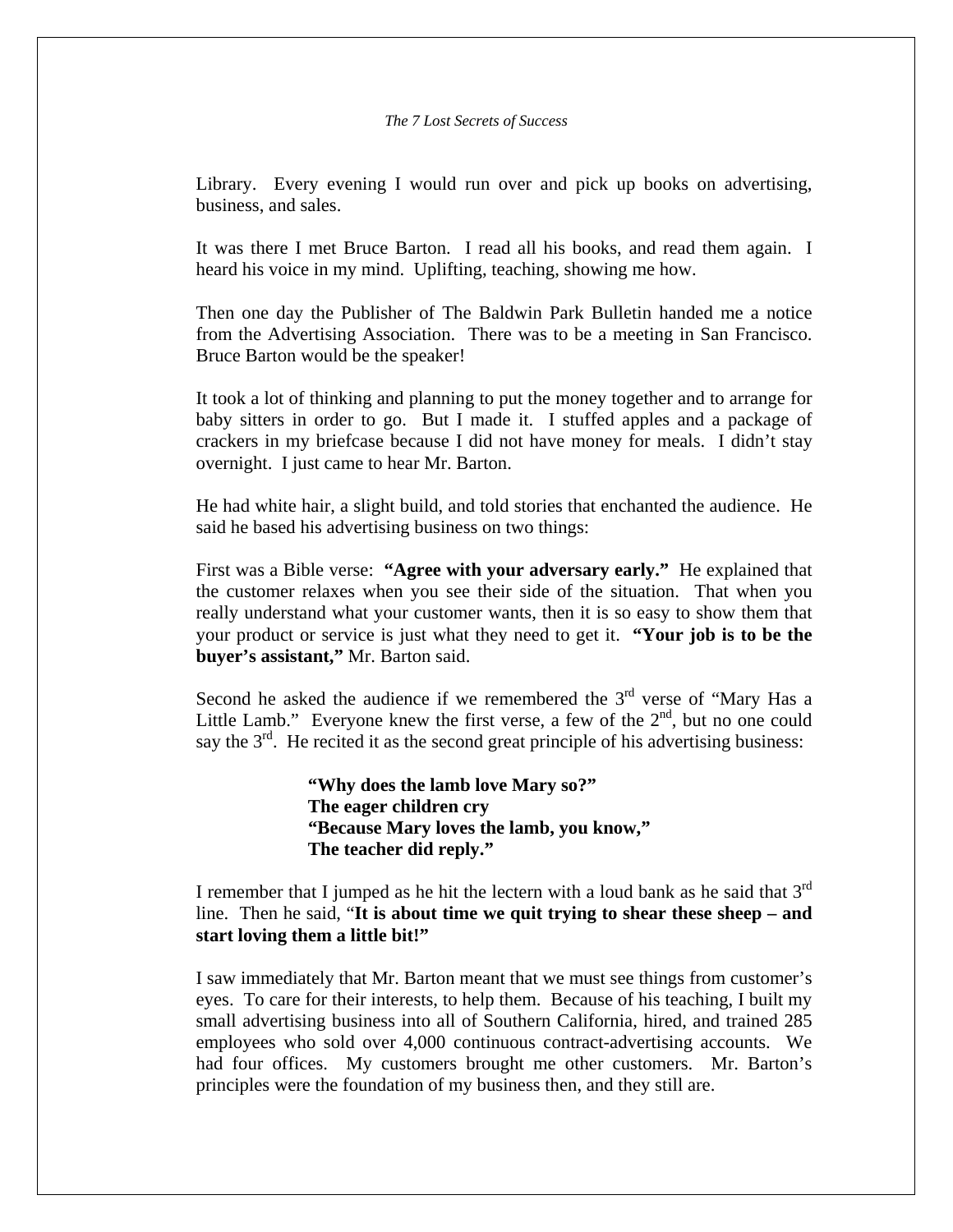But on that day in San Francisco when I was so young, uneducated, and yearning for knowledge and help for my tiny start-up business, I waited until his speech was over. It took a long time for everyone to shake his hand, and finally leave. Then I walked up to Mr. Barton thinking "How can I tell him that he is my teacher?"

 I only had a moment with him. I reached out my hand to him. He took it in both of his. I looked into his kind eyes and said, "I am the one who HEARD you."

Bruce Barton replied, **"You are the one I came for."**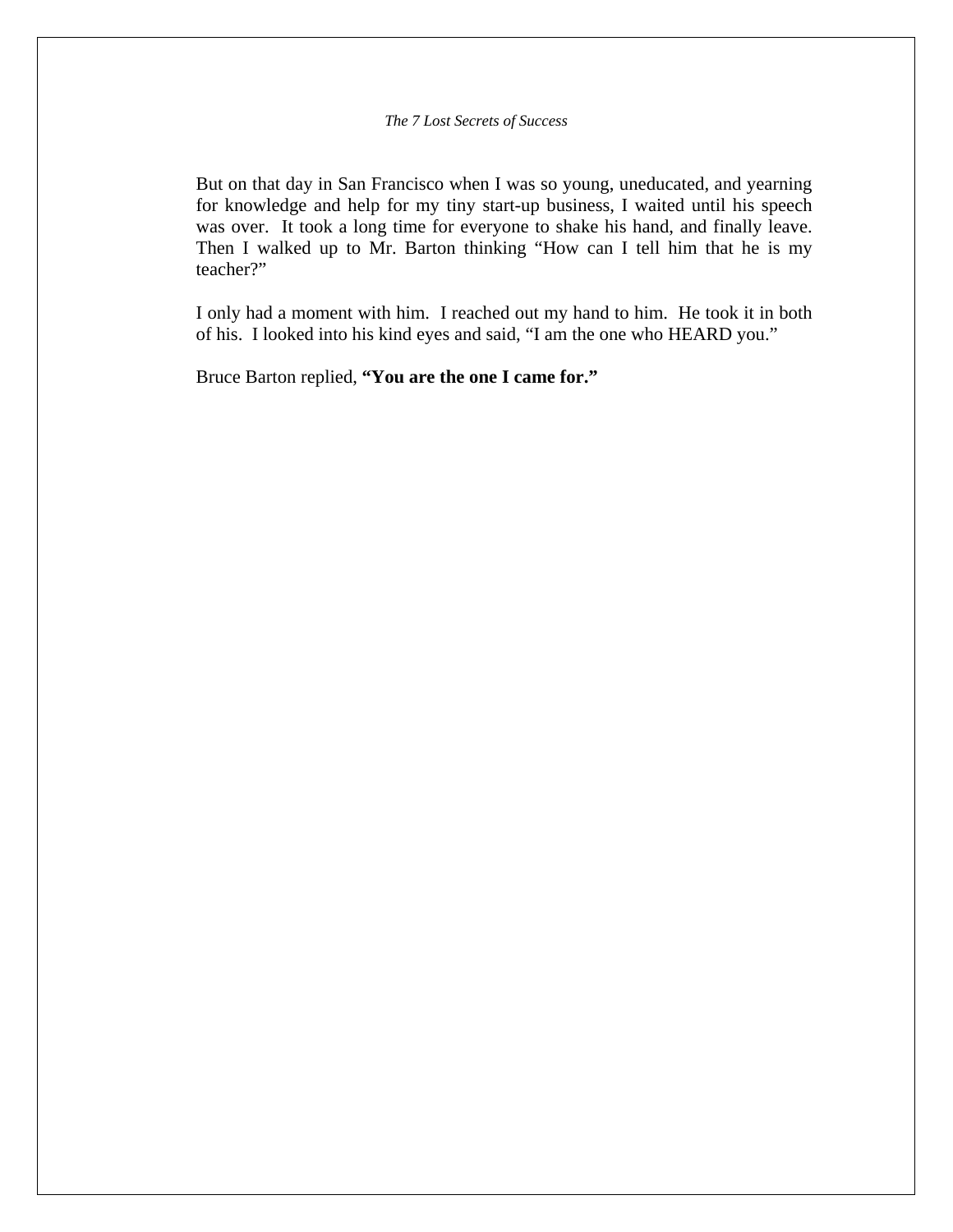**"In 1833 a clerk in the patent office at Washington handed in his resignation.** 

 **"There was no more need for a job like his (he wrote). Every possible invention had been conceived and patented: there was nothing left to invent.** 

 **"In 1833—and nothing left to invent! Before the railroad had spanned the continent! Before electricity lighted our streets and moved our cars! Before the telephone, or the wireless, or the steam shovel, or the dynamo! At the very threshold of the greatest period of mechanical advance that the world has ever known, this young man threw up his hands…** 

 **"…the world, with all its times of trouble, still moves ahead. No man can play a big part in the world who does not believe in the future of the world…"** 

- Bruce Barton, *It's a Good Old World, 1920*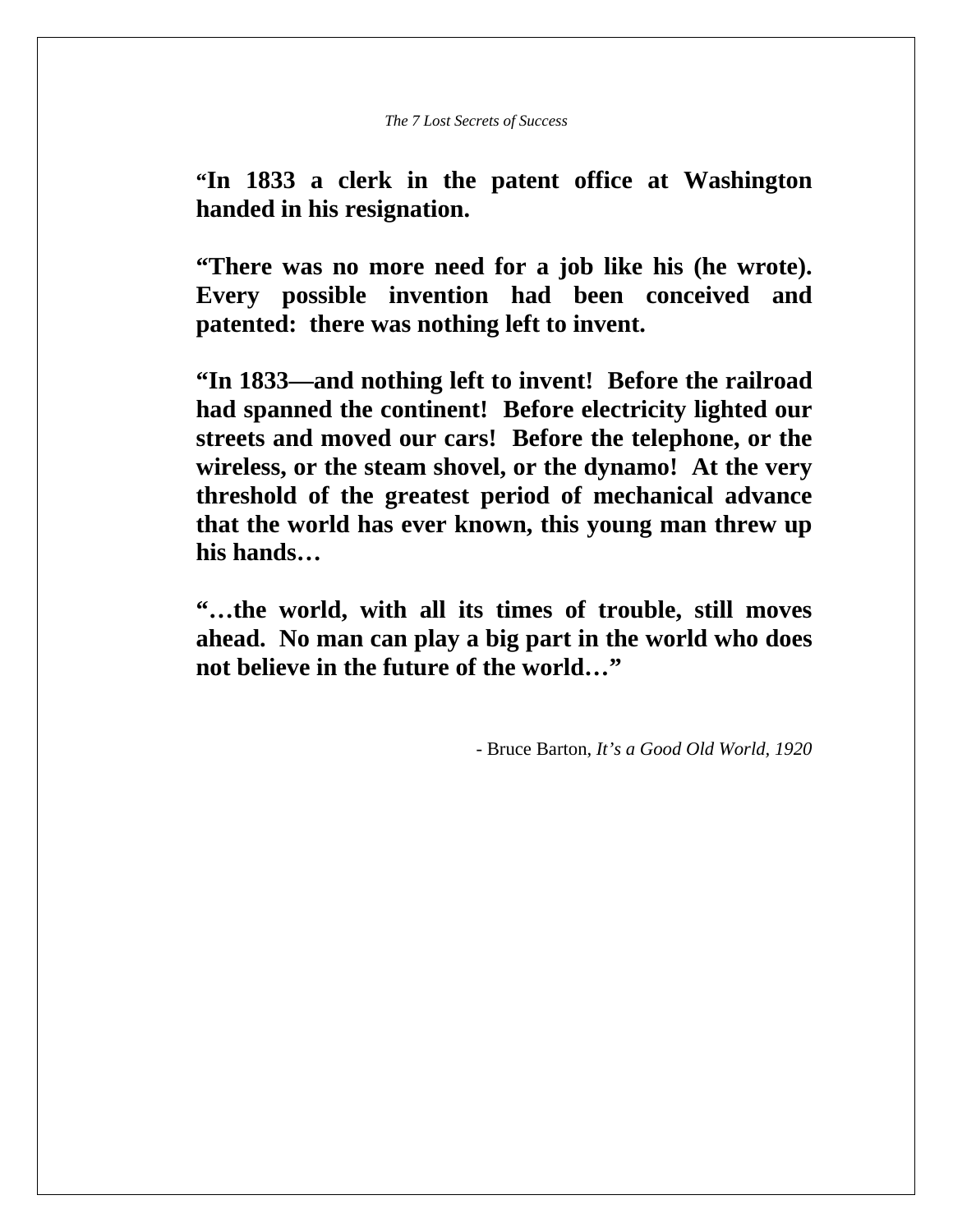# *HOW I DISCOVERED THE LOST SECRETS*

**"There is no substitute for love."** 

Bruce Barton, 1953

## *The Ultimate Guru*

Business is a great teacher.

 It makes you take risks, go for your dreams, face fears, handle your emotions, deal with difficult people, and learn balance. You don't have to do any weird workshops or sign up for any therapy sessions. Go into business and you'll be enrolled in the greatest seminar of all time. And it happens every day, everywhere, to every one. You can't avoid it.

 Though I've done self-help retreats, practiced meditation, walked on fire, and hunted for my inner self, nothing ever compares to the day-by-day challenges of being in business. It's the ultimate guru. It shows you your fears and challenges you to go past them. It shows you your dreams and challenges you to attain them.

 Not too many people talk about business in this way. I thought I was alone in my belief that business could challenge us to be our best, and for a long time I kept silent. But then, while researching advertising methods from the 1920's through 1940's, I found a kindred spirit from an earlier time…

#### *The Messiah of Business*

Bruce Barton lived from 1886 to 1967 – from after the Civil War right up to the Vietnam War. Though Barton had a ringside seat for most of our century's greatest events, few remember him today. He has somehow fallen through the cracks of history.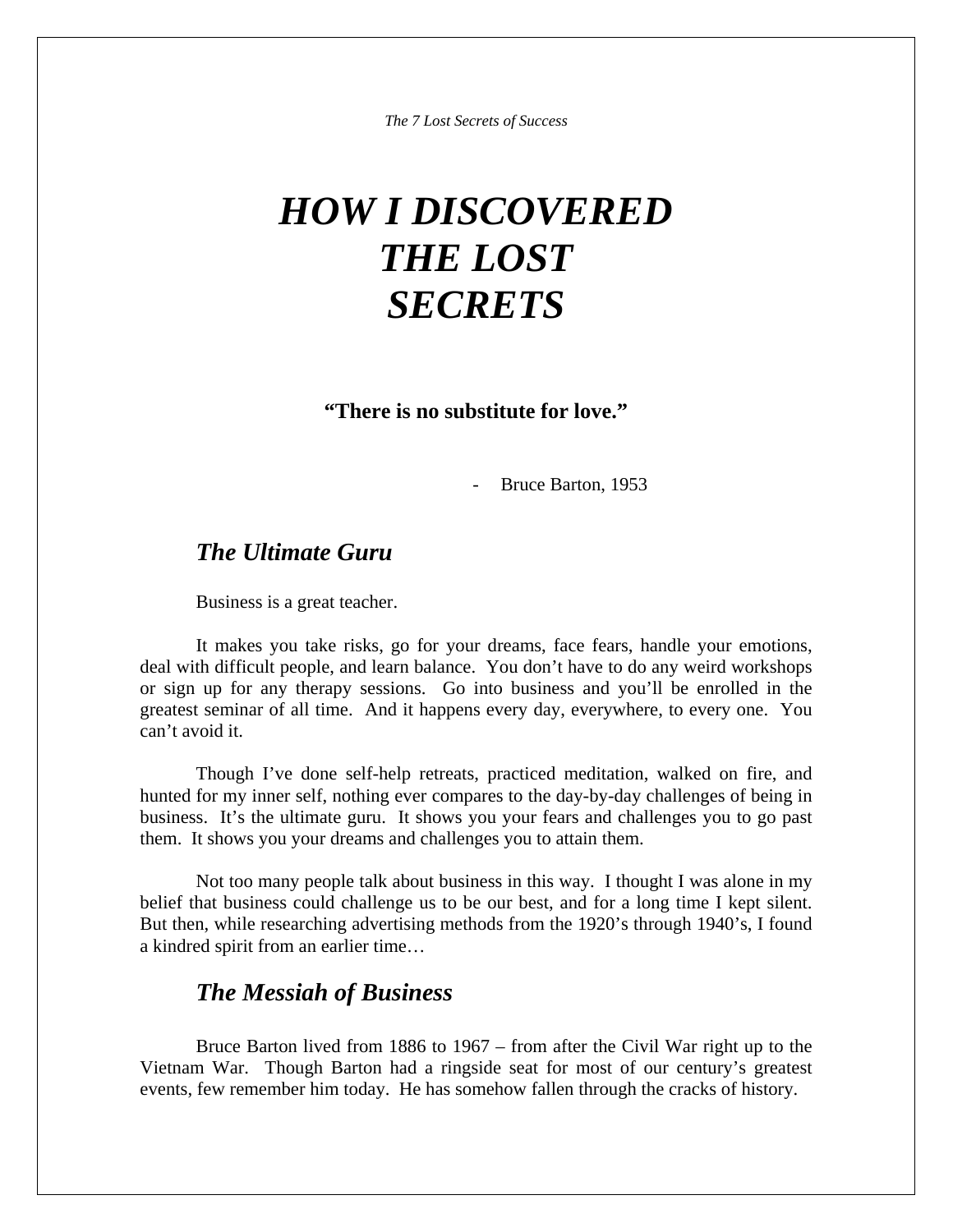When I tried to learn more about Barton, I hit roadblocks. Few remembered him. His own advertising firm kept quiet when I asked for information. I couldn't find his relatives, anyone who knew him, or anyone who wanted to tell me anything about him. I began to suspect a cover-up of some sort. For a man who ate with Presidents, made history, and led our country on a quest for prosperity, it seemed odd that he was now forgotten.

I decided to do some investigating.

I couldn't believe what I found.

#### *The Man Everyone Knows*

 Bruce Barton was so famous that in 1938 an envious fellow wrote, "Almost every day there is a story about a man named Barton. Barton says, Barton suggests, Barton shakes hands, Barton laughs, Barton sneezes. It's Barton, Barton, Barton everywhere."

 As an author Barton penned many books, including a novel, several volumes of inspiring essays, and the 1925 best-seller *The Man Nobody Knows*. It was this book that made Barton's name a household word. In it he declared that Jesus was the founder of modern business.

 The book set an entire nation on a path of service. When Bobbs-Merrill published the book in 1925, they felt it might sell 500 to 1,000 copies. To everyone's surprise (including the author's), the book shot to fourth place on the bestseller list in 1925 and was in first place by 1926. It's still in print today.

 Written by a minister's son who was also a prominent businessman, *The Man Nobody Knows* made Barton, at least in the roaring twenties, "The man everybody knew."

 Barton had contact with every President and every Republican presidential candidate of the mid-twentieth century. He was an enemy of Franklin D. Roosevelt (and FDR openly said so). Barton was also one of the first men in American history to use the media to promote a presidential candidate (Coolidge). At one point Barton, a congressman in the 1930's, was named as a potential presidential candidate.

#### *The Second B In BBDO*

 As a businessman Barton helped develop the advertising profession. He is the second "B" in BBDO (the famous Batten, Barton, Durstine, and Osborn agency).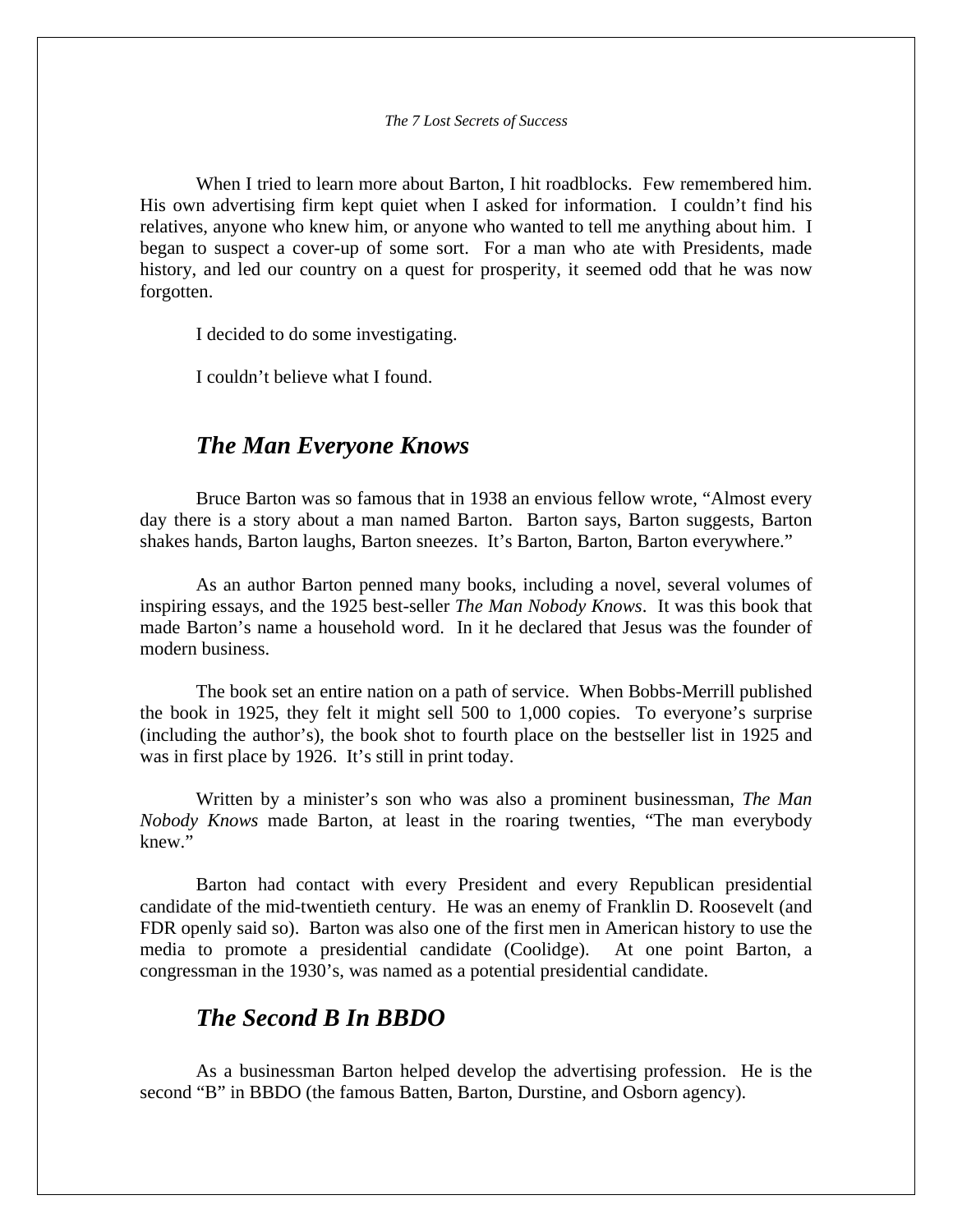Though Barton was more interested in being a journalist, and only wanted to work in advertising part-time, he helped make BBDO the largest ad agency in the world in the 1940's. Barton created some of the greatest ads in American history, including several to end war (they were never used).

 Because of his fame as a writer and businessman, Barton also knew pioneering business leaders, including Andrew Carnegie and Henry Ford. He was the first to help these giants use advertising to promote their goods.

 And as a philanthropist Barton used his skills to help many well-known organizations, from the American Heart Association and the United Negro College Fund to the Salvation Army (he coined their slogan "A man is down but he's never out").

 Barton's views, revealed in his books, articles, and speeches, shaped our culture. He was a visionary who predicted television before it was invented. He was a revolutionary who supported Jews and Blacks and Women. He was an optimist who believed in prosperity during the Depression. He was a national leader who helped middle class America adjust to a more modern era. He was the original motivational speaker who created inspirational talks that are still often referred to even today.

 Due to World Wars, the Great depression, and personal tragedies, Barton's popularity weakened. Today few recall him or his startling message.

## *Business Can Save The World*

Barton believed business would save the world. He was a deeply religious man who characterized himself as a Quaker spiritually. But he never felt that heaven would "come all at once." Barton believed that business would help create a heaven on earth.

 In 1924 he said, "…**the millennium, if it is ever coming, is coming through the larger increase and service of business."** 

At a visit to the White House Barton told President Calvin Coolidge, **"Business is the hope of the world. Give it a free hand under proper supervision and it will bring in the millennium."** 

Despite his colorful life, there has never been a biography of Barton (except for a few unpublished dissertations) or a study of his groundbreaking ideas.

Until now.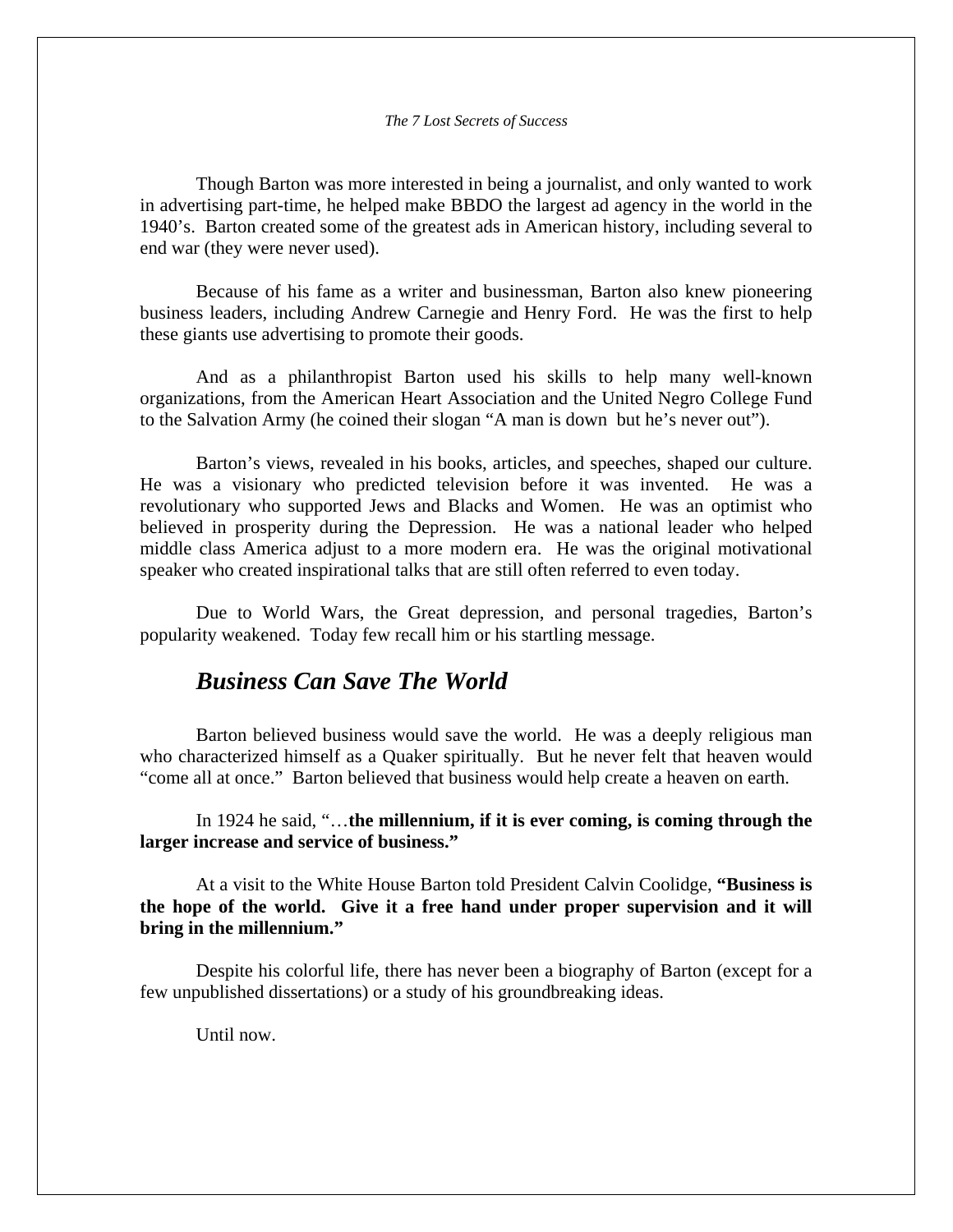#### *Secrets To Success Revealed*

I believe, like Barton, that responsible actions in business can help us create a life where everyone has a chance for peace, happiness, growth, and prosperity.

 This book won't examine Barton's life. Instead, my focus is on Barton's success strategies and on how you can use them today. My belief is that Barton's success at promotion and marketing – his success in *all* areas of life – was due to these timeless strategies.

 Though Barton himself never put his secrets into book form – and though his eyes would probably pop open in surprise while reading this book – I'll stand by what I write. I've studied Barton's life, letters, writings, and ads. I've discovered a set of seven secrets, which I feel Barton used, consciously or not, to create his most successful campaigns.

 Though one or two of the "lost secrets" are similar to practices used today, you can quickly see that Barton went straight to the heart with his strategies. Barton went for a more global impact.

 He didn't write an ad to sell a product; he wrote literary vignettes packed with emotion that reveal how a business transforms life as we know it.

 More than that, Barton's ideas provide a fresh and lively approach to promotion, publicity and prosperity; one that goes far beyond any existing methods.

*The Seven Lost Secrets of Success* explains and illustrates each of Barton's secrets. It also includes questions and guidelines so you can use the seven strategies to promote yourself or your own business and attain lasting success and prosperity.

#### *Lost 65 Years?*

Were Barton's secrets really "lost"?

Yes.

 Today I went to the library to look up three famous (once famous) people: Bruce Barton, Helen Woodward and Elmer Wheeler. Barton is the subject of this book; Woodward was a pioneer feminist and female copywriter in the 1920's; Wheeler was a nationally known sales trainer and speaker.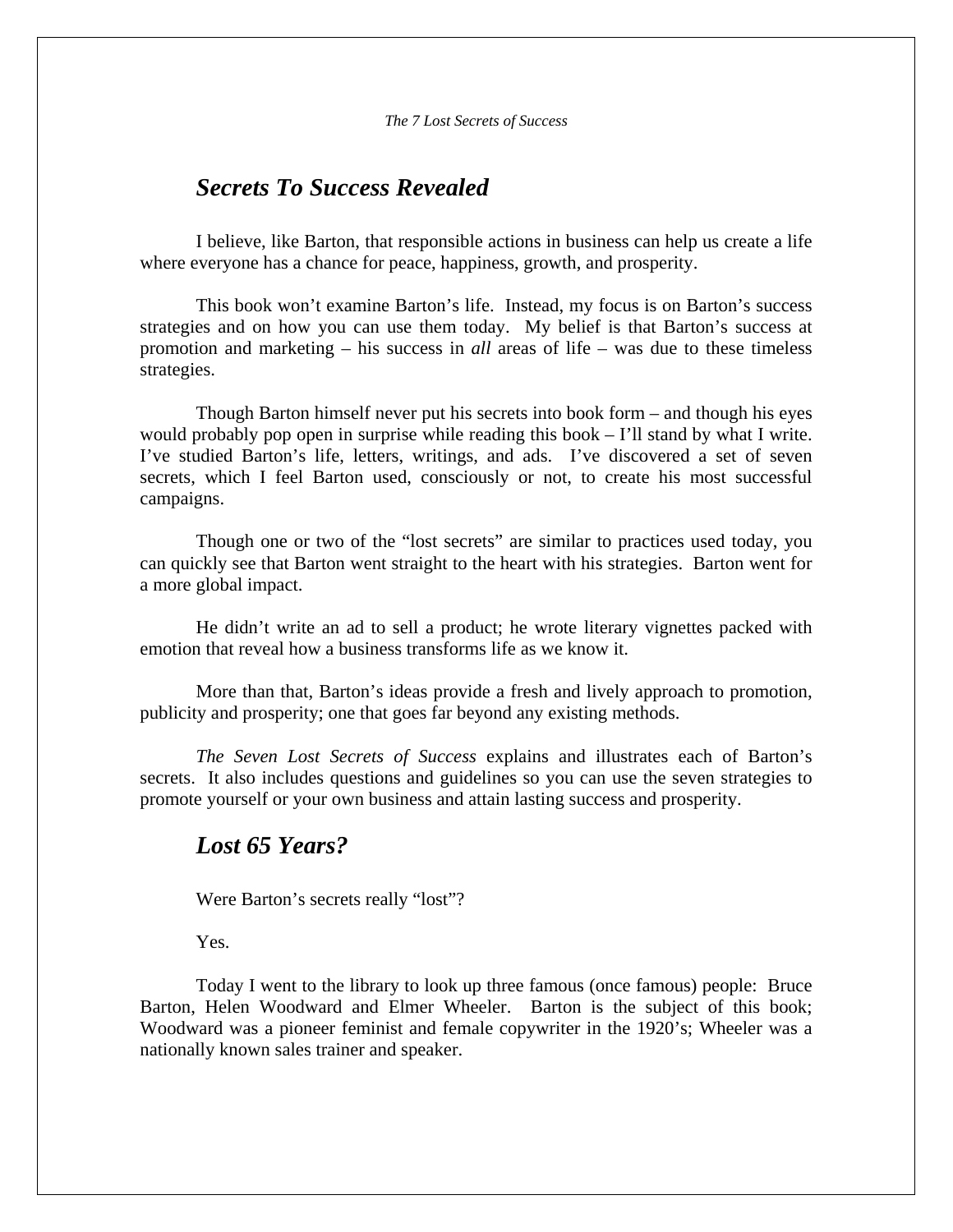Yet I'll bet you never heard of any of them before today. (If it makes you feel better, the library hadn't heard of them either!)

Why not? What happened to these once great people?

Barton was once a household name. Why doesn't anyone remember him?

 Woodward made headlines for her protests and ad copy (she was the first to advertise Bradey's famous Civil War photos). Why don't we know her name today?

 Wheeler wrote best selling books and created a movement of people "selling sizzle, not steak." Why is Wheeler forgotten, too?

What happened?

 I believe we are so caught up with what's "new" that we forget about what works. History hasn't forgotten Barton, Woodward or Wheeler. *We* have. Our information age is so constipated with new ideas, new facts, new reports, new studies, new books, new *news*, that we can't possibly retain yesterday's news.

 That's a costly mistake. When we forget the tried and true methods, we are forced to relearn them through trial and error (usually a lot of the latter).

Barton had some sensational ideas (so did Woodward and Wheeler, but that's another book). Because we let old knowledge get replaced with new information, we've lost some major secrets to success.

That's why the secrets in this book are "lost secrets."

We've let them get buried.

I simply found them while digging around in old books.

They've benefited me.

Now they can benefit you.

#### *Results Guaranteed*

These lost secrets work. And I can prove it.

 I've tested Barton's strategies in my own life. They have given me money, happiness, credibility, a feeling of self worth, and a sense of contributing to all mankind.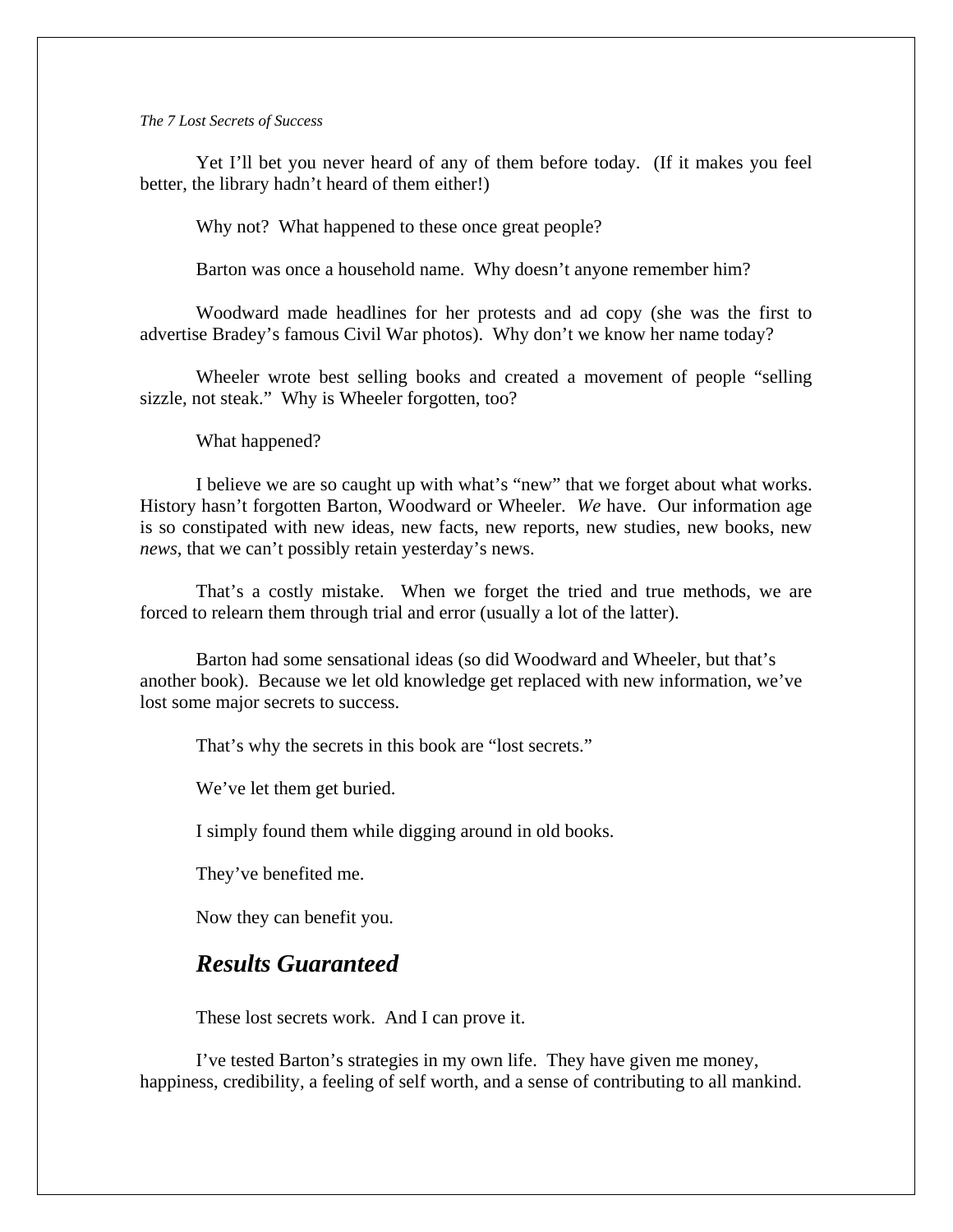I've seen my clients use these secrets (some knowingly, others by luck), and I've seen them prosper. Their stories, as well as my own, will be shared with you as you turn the pages of this book.

 Use these secrets and you will create a legendary, electrifying, prosperous and unshakable business – a business that just might help bring in the millennium the "messiah of business" had hoped for several decades ago.

"Many wealthy men have purchased newspapers with the idea of advancing their personal fortunes, or bringing about some political action in which they have a private interest. Such newspapers almost invariably fail… The public has a sixth sense for detecting insincerity; they know instinctively when words ring true."

- Bruce Barton, *The Man Nobody Knows, 1925* 

From a 1924 radio broadcast:

"Those of you who were brought up on the Bible will recall the account of Joseph's very remarkable business career. It tells how he left his country under difficulties and, coming into a strange country, he rose, through his diligence, to become the principal person in the state, second only to the King.

"Now, my friends, the Biblical narrative brings us to that point – the point where Joseph had made a great success and was widely advertised throughout the country – it brings us up to the climax of his career and then it hands us an awful jolt. Without any words of preparation or explanation, it says bluntly:

'And Joseph died, and there arose a new King in Egypt which knew not Joseph.'

"Now that sentence is one of the most staggering lines which has ever been written in a business biography. Here was a man so famous that everybody knew him and presto, a few people die, a few new ones are born, and nobody knows him. The tide of human life has moved on…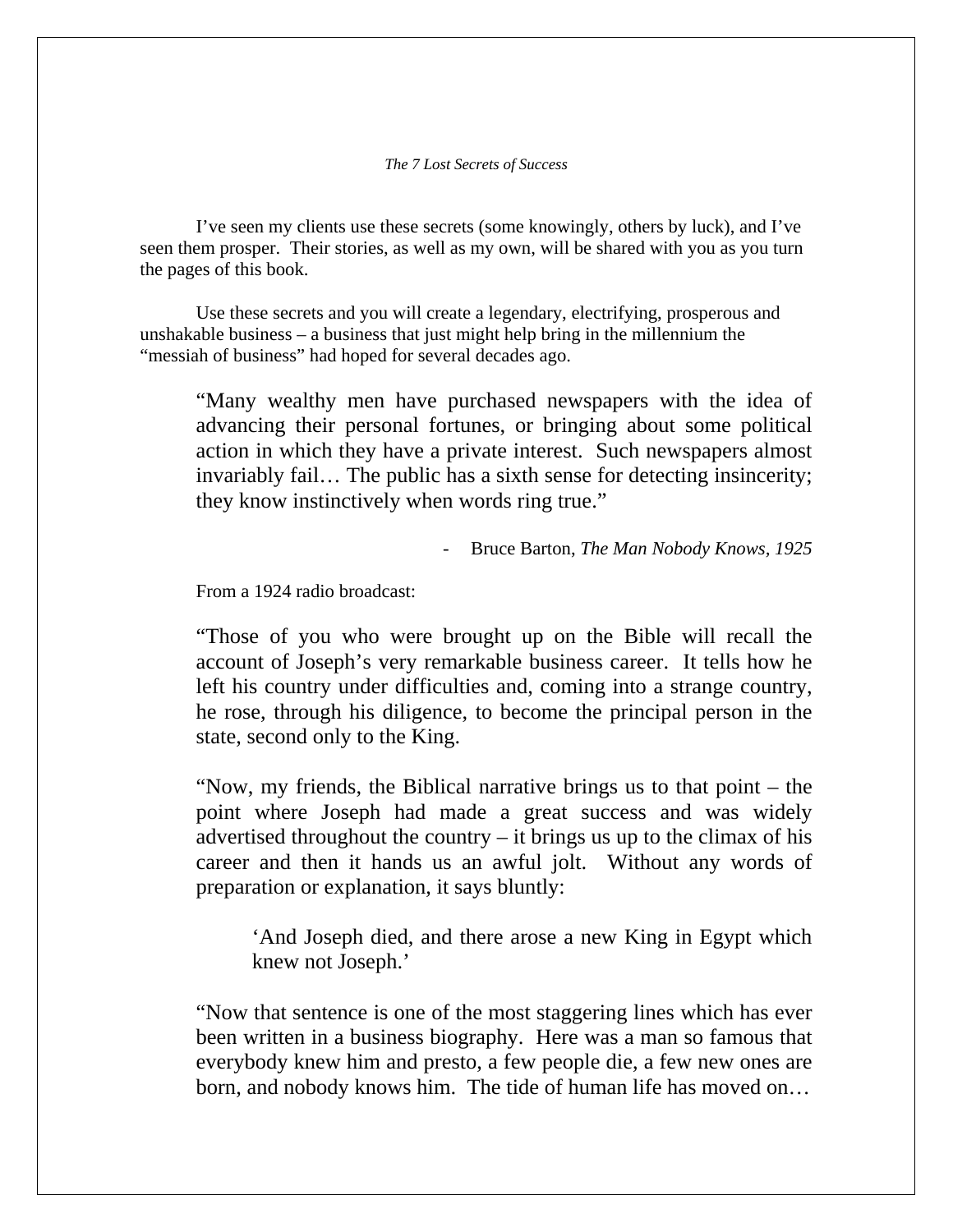"Now, my friends, let us apply that story to modern business. An hour ago there were in this country sick, in bed, several thousand old folks. It is perhaps indelicate for me to refer to that fact, but it is a fact – In this single hour which has just passed, those old folks have died, and all the good-will which advertising has built up in their minds has died with them – all the investment made by that past advertising has gone on into another world where the products are not for sale.

"And in this same hour another thing – equally staggering – has happened. There have been born into this country several thousand lusty boys and girls to whom advertised products mean no more than the Einstein theory. They do not know the difference between a Mazda Lamp and a stick of Wrigley's chewing gum. Nobody has ever told them that Ivory Soap floats or that children cry for Castoria.

"The tramp of human feet is ceaseless across the state of time – For every day and every hour the king – which is the public – dies; and there arises a new king which knows not Joseph."

- Bruce Barton -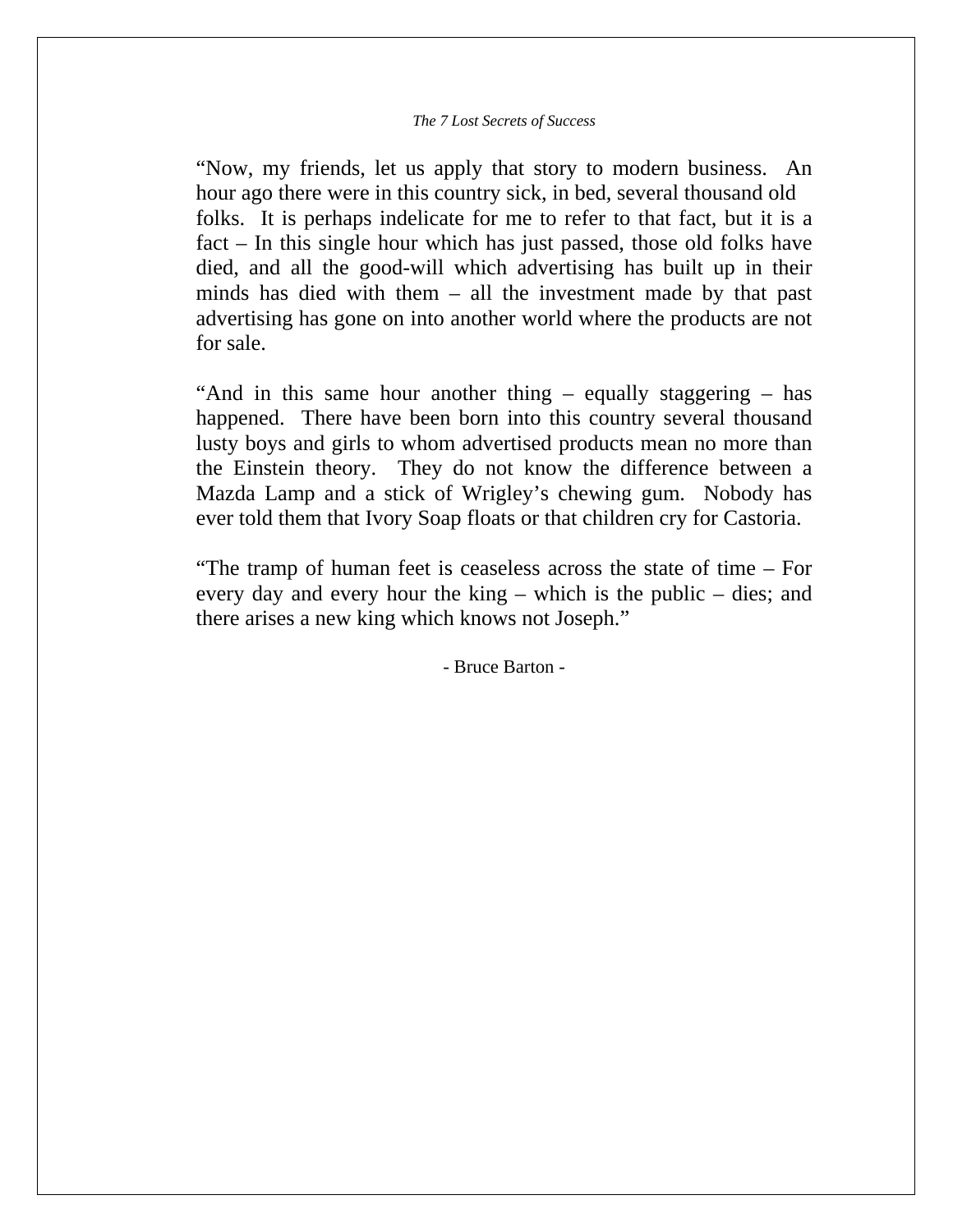# *WHY YOU MUST ADVERTISE*

# *NO MATTER WHAT YOU DO*

**"You can't advertise today and quit tomorrow. You're not talking to a mass meeting. You're talking to a parade."** 

Bruce Barton, 1930

## *Just Try Stopping*

**"You are going to have national advertising whether you want it or not!"**  declared Bruce Barton.

U.S. Steel had decided to stop their national advertising. Barton went to Pittsburgh to confront the managers. He told them they could cancel their advertising if they wanted but that a different kind of advertising would continue.

**"It is the advertising given you by politicians with axes to grind – by newspapers that hope to build circulation by distorting your acts – by all other operators in the field of public opinion, some unfriendly and some merely misinformed."** 

Then Barton hit them with a thunderbolt.

**"Can you afford to take the risk of having all your advertising emanate from sources beyond your control?"** 

U.S. Steel renewed their advertising campaigns.

## *Your True King*

Your customer is king. (And if you are working for a boss, your boss is your customer).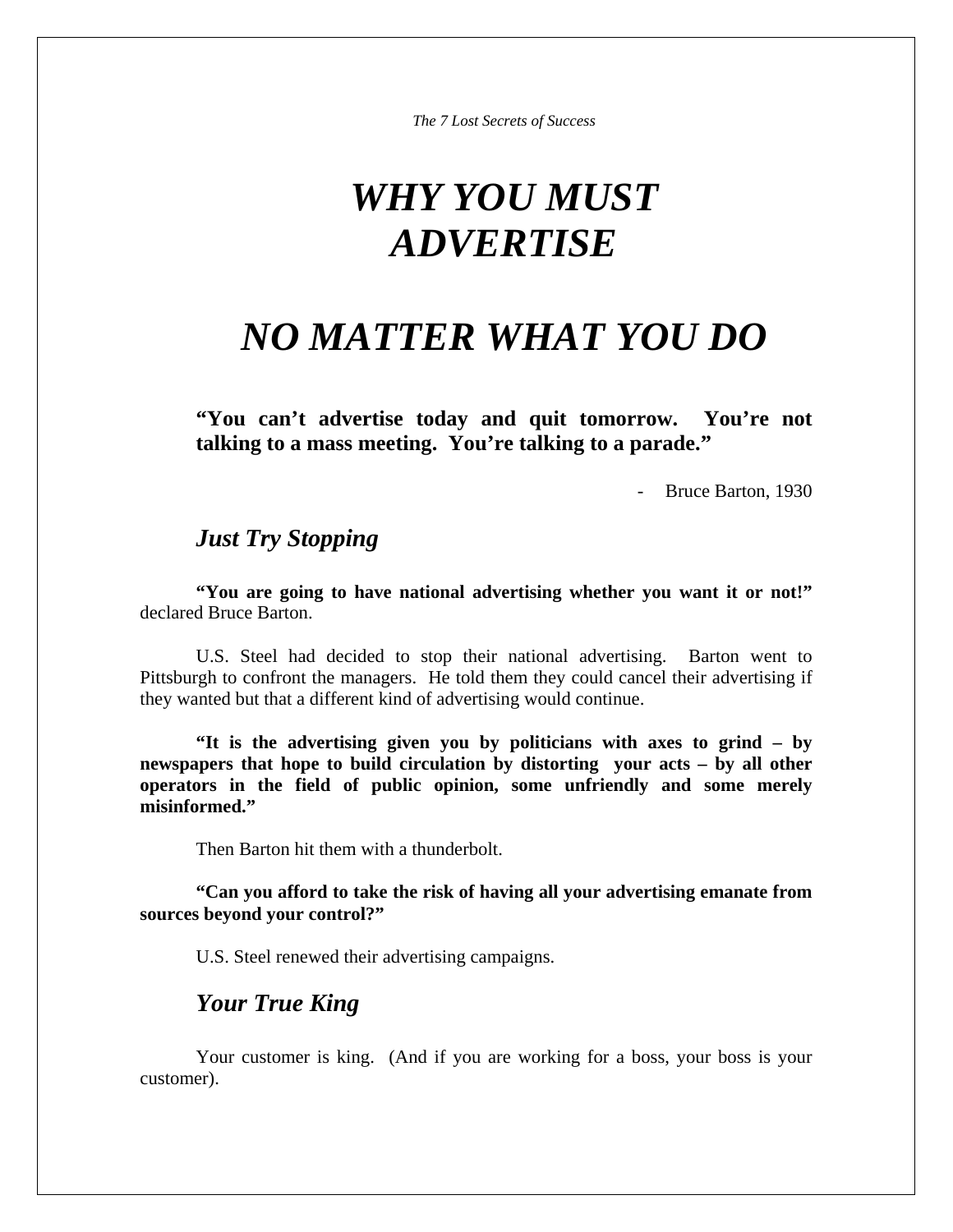But your customers and clients do not know what you can do for them unless you tell them.

But you must also KEEP telling them.

Every day a new set of customers appears. A new generation is born. Children become buying adults. Adults switch jobs, develop new interests and lifestyles, and develop new needs and desires.

If you do not let these people know about you and your services, they will not know to call you. They will go to whomever they have read about, heard about, or seen advertised. These new buyers will be the new king and they will not know of you.

Either advertise and continue to advertise or a new breed of customers will arise who will ignore you for one simple reason: they won't know you exist.

In 1920 Bruce Barton wrote, **"You think that you have told your story to the world, and that therefore your task is done. I tell you that overnight a new world has been born that has never heard your story."** 

You can offer the best service – the lowest prices – free incentives for every man, woman, and child that walks through your doors – but if no one knows of you and your business, no one will come.

**"Elias Howe invented the sewing machine but he could not get women to buy it,"** Barton said in a 1934 speech. **"He lived in poverty, and was reduced to the ignominy of attending his wife's funeral in borrowed clothes. A whole generation of women who might have had their work made easier by his invention lived without its service because there was no advertising to tell them about it."** 

And consider Mozart. He wrote the world's greatest music, yet died penniless. Those who followed him, who knew how to advertise, grew wealthy by marketing Mozart's works.

You can be the best worker – the smartest in your field – a person who has won awards for your dedication and excellence – but if you don't somehow let people know about your talents, they won't ever call you or ask for your help.

Note this: When the Great Depression of 1929 rocked America, most companies stopped all their advertising. It seemed like a logical move. But many of the companies who continued to advertise are *still around today!* 

There's no way around it.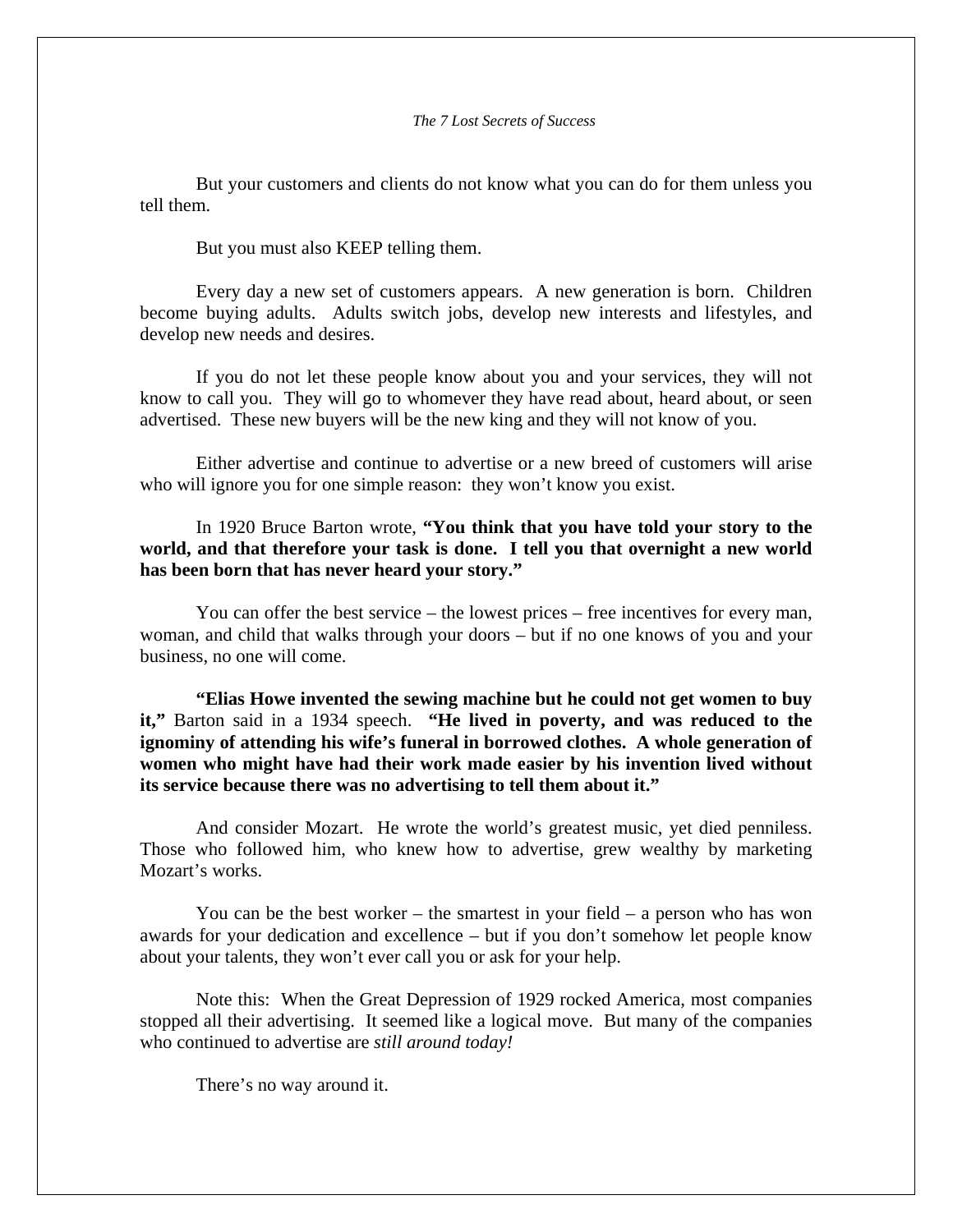You MUST advertise.

#### *How To Advertise*

I get a lot of mail.

It's amazing to see so many people wasting their money on advertising that doesn't work. It makes me gag. The ads, though often creative, don't get results. The flyers all look alike. The sale letters are impotent. Yet people keep dumping their money into this "advertising" and they keep praying for results.

Eventually they go bankrupt and a new advertiser shows up to offer the same product or service in the same limp way. After a while they fold and someone else comes along. And so it goes – Since the process keeps going, few ever stop to ask if the efforts are actually working.

It's time for a change.

This book will help you promote yourself (or your business) in new, surprising and effective ways – ways already tested decades ago by a man who used the methods to promote legendary businessmen, like Henry Ford and Andrew Carnegie, and even U.S. Presidents, like Calvin Coolidge and Dwight Eisenhower.

Now it's your turn.

The following secrets will help you achieve lasting prosperity and success. You'll still have to design ads that get attention and write letters that get results, but you'll have the edge over everyone else.

You'll have the forgotten secrets of an advertising legend – a man who was prosperous and successful in all areas of life – on your side.

"Advertising is the very essence of democracy. An election goes on every minute of the business day across the counters of hundred of thousands of stores and shops where the customers state their preferences and determine which manufacturer and which product shall be the leader today, and which shall lead tomorrow."

- Bruce Barton, 1955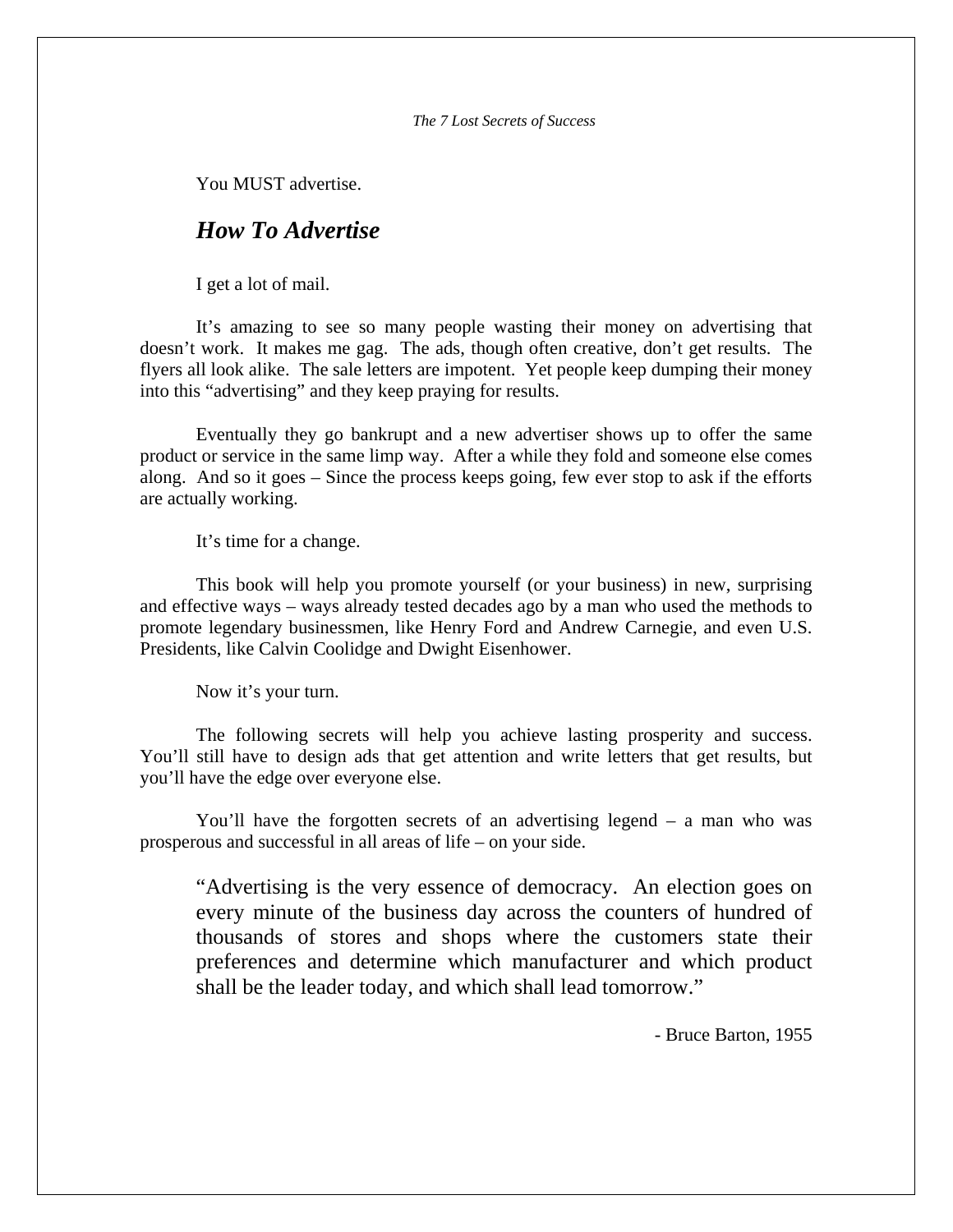"Here is an important distinction that many people overlook:

"God made the world; but He does not make *your* world.

"He provides the raw materials, and out of them every man selects what he wants and builds an individual world for himself.

"The fool looks over the wealth of material provided, and selects a few plates of ham and eggs, a few pairs of trousers, a few dollar bills – and is satisfied.

"The wise man builds his world out of wonderful sunsets, and thrilling experiences, and the song of the stars, and romance and miracles.

"Nothing wonderful ever happens in the life of a fool – an electric light is simply an electric light; a telephone is only a telephone – nothing unusual at all.

"But the wise man never ceases to wonder how a tiny speck of seed, apparently dead and buried, can produce a beautiful yellow flower. He never lifts a telephone receiver or switches on an electric light without a certain feeling of awe."

- Bruce Barton, *More Power To You,* 1920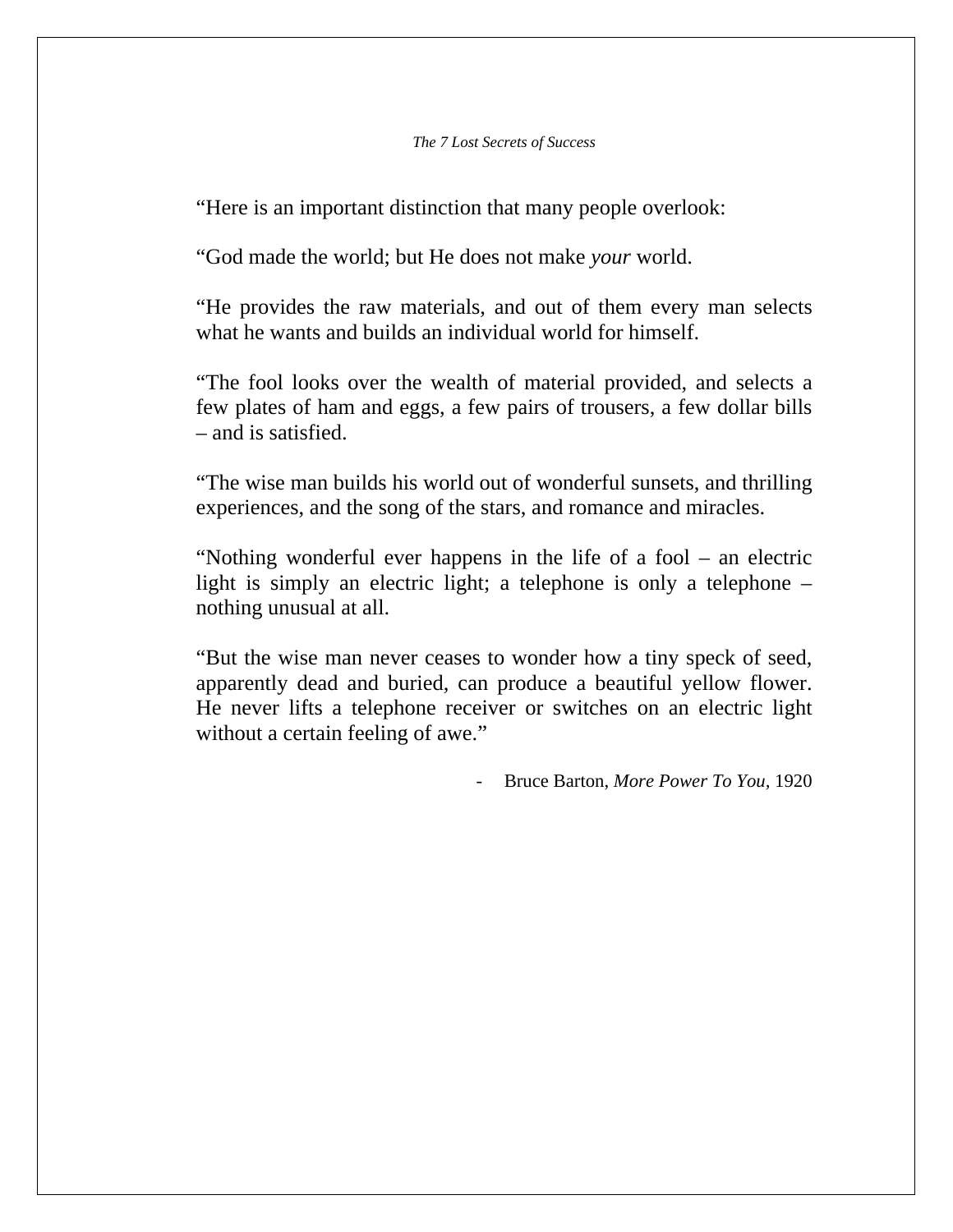# *SECRET #1:*

# *REVEAL THE BUSINESS NOBODY KNOWS*

**"In the long run no individual prospers beyond the measure of his faith." Faith. faith. faith. faith. faith. faith. f** 

## *A Nation Of Steel*

Bruce Barton dug deep to find how a business served a global need or contributed to the growth of the country.

When he and Roy Durstine landed the United States Steel Corporation account in 1935, Barton helped whip up an ad that made history. He said Andrew Carnegie **"…came to a land of wooden towns…and left a nation of steel."** 

This type of strategy changed the perspective of everyone. People were no longer buying a product called steel; they were supporting a mission to improve the lifestyle of a nation.

How does your business serve life? How do you contribute to the improvement of lives?

You have to look past the obvious. You may be running a hamburger stand. But are you just selling burgers? Aren't you doing something more – maybe keeping people alive and healthy so they can enjoy their lives and be happier?

## *How You Can Live Forever*

I help people write books. But books aren't my only product. I am in the business of giving *immortality.* 

Let me explain: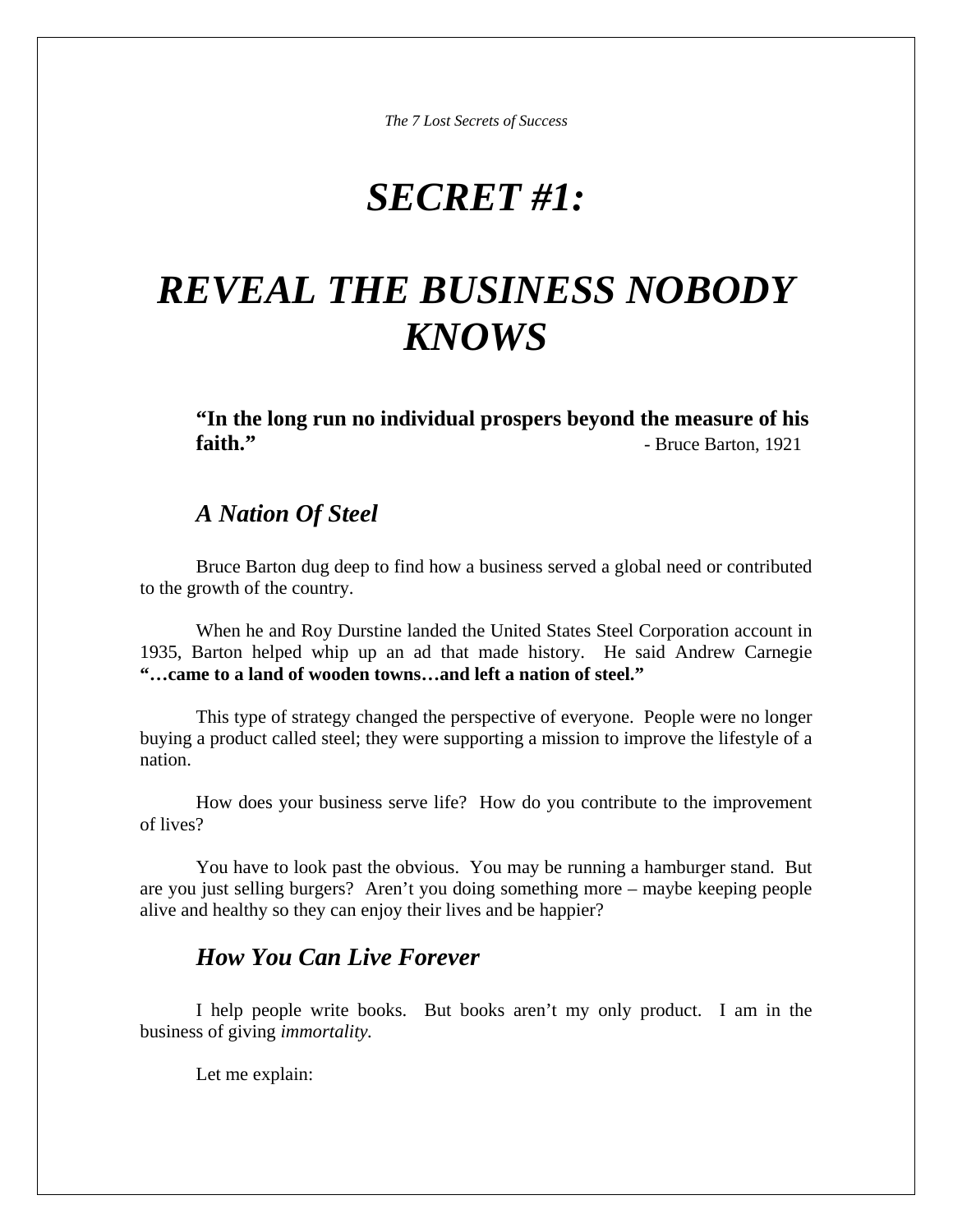A book is a way for you to live forever. When you write a book, you put yourself in that book. And you also create something that will live beyond you. Just look at the man we are talking about: Bruce Barton. He died in 1967. But his writings have touched me (and now you) from beyond his grave.

Barton used this tactic to help him write his most famous book.

*The Man Nobody Knows* made Jesus alive for millions of people. Most people thought (and still think) of Jesus as a sad, wimpy type of savior. But Barton said Jesus was physically strong from being a carpenter, healthy from walking in the open air every day, popular because He was invited to parties and attracted little kids, and a wise leader because He took 12 unknown men (fishermen!) and made them "salesmen" for His organization – a business that has spanned the globe and touched everyone for thousands of years.

Barton wrote in 1920, **"He (Jesus) was at a wedding party – The wine had given out. So He performed His first miracle. Just to save a hostess from embarrassment – and He thought it worth a miracle. Just to save a group of simple folk from having their hour of joy cut short – it was for such a cause, He thought, that His divine power had been entrusted to Him."** 

Nobody ever told ME that before! I now see Jesus with new eyes because of Barton's explanation. Barton revealed the man I never knew.

#### *The Advertising Nobody Knows*

Barton also used this strategy on his own profession.

When people complained that advertising was misleading or corrupt, Barton responded by "revealing the business nobody knows."

The late John Caples, author and friend of Barton's, once wrote in his dairy:

"…(Barton) took the profession of advertising and told what wonders it is accomplishing in improving living standards – how it is forwarding the progress of the human race – how it is really a noble profession."

Barton himself said, "**If advertising is sometimes long winded, so is the United States Senate. If advertising has flaws, so has marriage."** 

Elsewhere Barton said, **"As a profession advertising is young; as a force it is as old as the world. The first words uttered, 'Let there be light,' constitute its character. All nature is vibrant with its impulse."**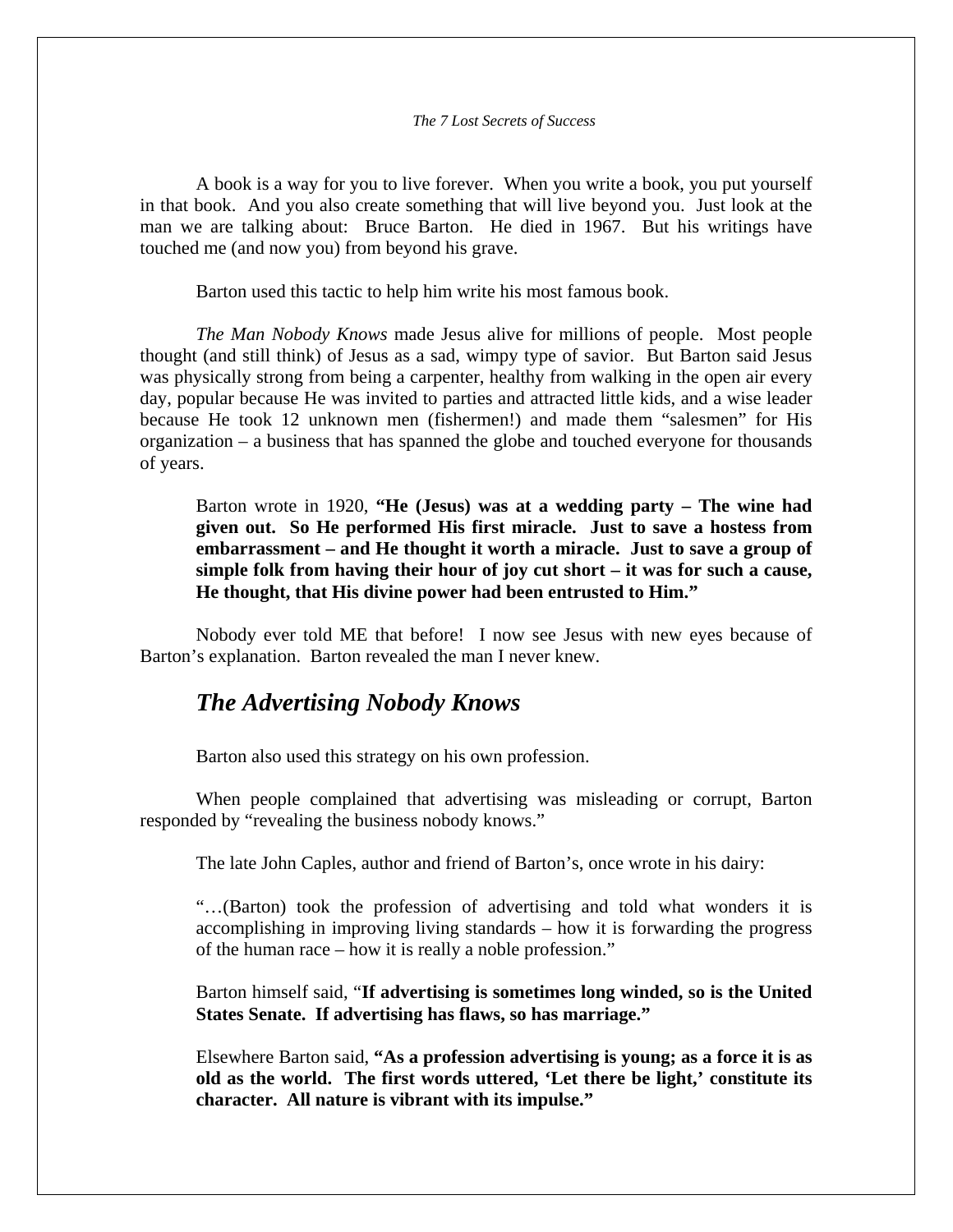What Barton did was "reframe" the way people viewed his profession. And it worked. His agency became one of the largest in the world.

#### *The President Nobody Knows*

When Barton was nominated as a candidate for the U.S. Presidency, he wrote an article for *Cosmopolitan* magazine (1932), which "revealed the President nobody knows."

Most of us consider the President's job to be high-risk, high-stress, high-profile; a controversial and demanding position. Not Barton. He said one of his first official acts would be to buy a horse and join two golf clubs.

**"The President should never be tired or worried. He should be fresh, clearminded, full of power and decision. Thus, when his two or three big opportunities arise, he will be prepared to speak the word or perform the act that will fire the imagination of the country."** 

Bruce Barton went on to say that our Presidents have never been very relaxed. Barton revealed a new President – one nobody ever imagined before – a President who was human.

Though Barton was not elected President, his unique campaign strategy made him more real – and more memorable and endearing – to thousands of people who never knew him.

#### *What People Really Want*

The way to perform this first strategy is to think of what people really want.

Cosmetic companies don't sell lipstick; they sell romance (and sex). They know women want to love and be loved. Lipstick is a device to attain it. To "reveal the business nobody knows" a cosmetics firm would focus on the romance and sex derived from using their product.

People want:

\* security \*sex \*power \*immortality \*wealth \*happiness \*safety \*health

\*recognition \*love

How do you (or your business) deliver any of those essential needs?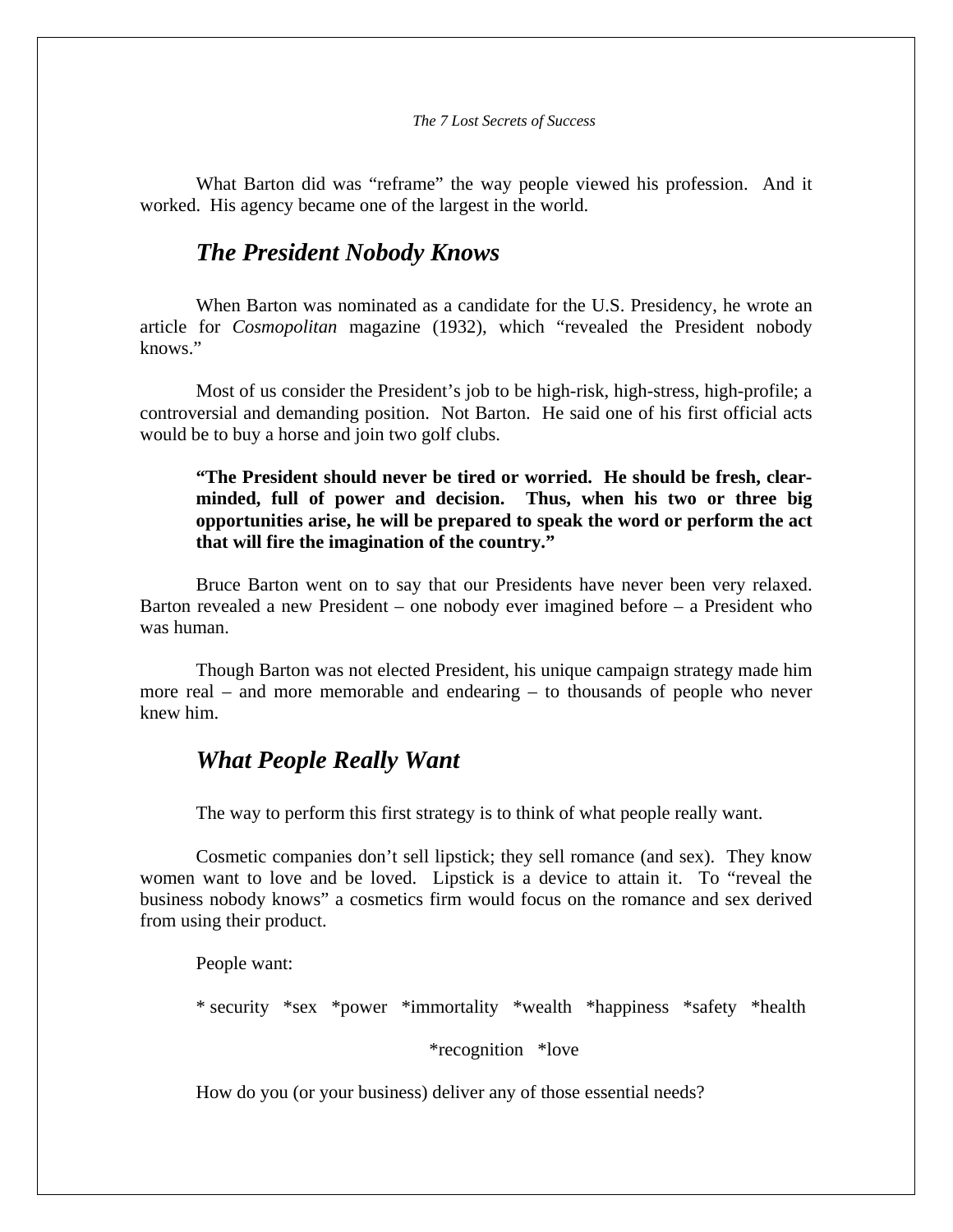I mentioned a hamburger stand earlier. Instead of focusing on hamburgers, what if the owner started selling "health"? He could bill his business as the first hamburger stand that caters to your health. He could say, "Our burgers will give you energy and vitamins" or something to that effect. He could "reveal the business nobody knows."

Most people sell what they have in front of them. In other words, if you're selling a shirt, you show the shirt. But a way to "reveal the shirt nobody knows" is to show how the shirt satisfied a more deep-seated desire. Maybe the shirt is made of special material that allows your skin to breathe, thereby giving you romance. You have to look deeper than the obvious.

Take baking soda. Arm & Hammer has us putting their product on our toothbrushes and in our refrigerators. They are clever people. They keep revealing other uses for their baking soda. But Bruce Barton would have gone further and shown how the powder served the world. Had Barton handled the Arm & Hammer baking soda account, we'd be crop-dusting the planet with the stuff to clear the air of pollution.

When Bruce Barton was handed the Steel account, he could have written a relatively good ad that said, "Carnegie Steel is the best in the business."

Instead, Barton looked deeper. He wanted to reveal how the steel business served the more basic needs of people. As a result he came up with the new famous ad (listed in the book, *The 100 Greatest Advertisements Of All Time)*: Andrew Carnegie "…came to a land of wooden towns…and left a nation of steel."

#### *The War Nobody Knows*

Barton hated war.

He lived through our country's worst wars – from both World Wars right up to the Vietnam War. He knew it was a hopeless activity. **Nobody can win,"** he said.

In 1932 he created a series of advertisements to "reveal the war nobody knows." He wanted to drive home the costs and pains of war. He wanted to awaken people to the tragic reality of war. Barton knew that future wars would involve airplanes, big business, and even chemicals. And he wanted to stop it by advertising "this HELL!" One of his ads read:

# **SO THE LUSITANIA WENT DOWN**

*Well,* **what of it?**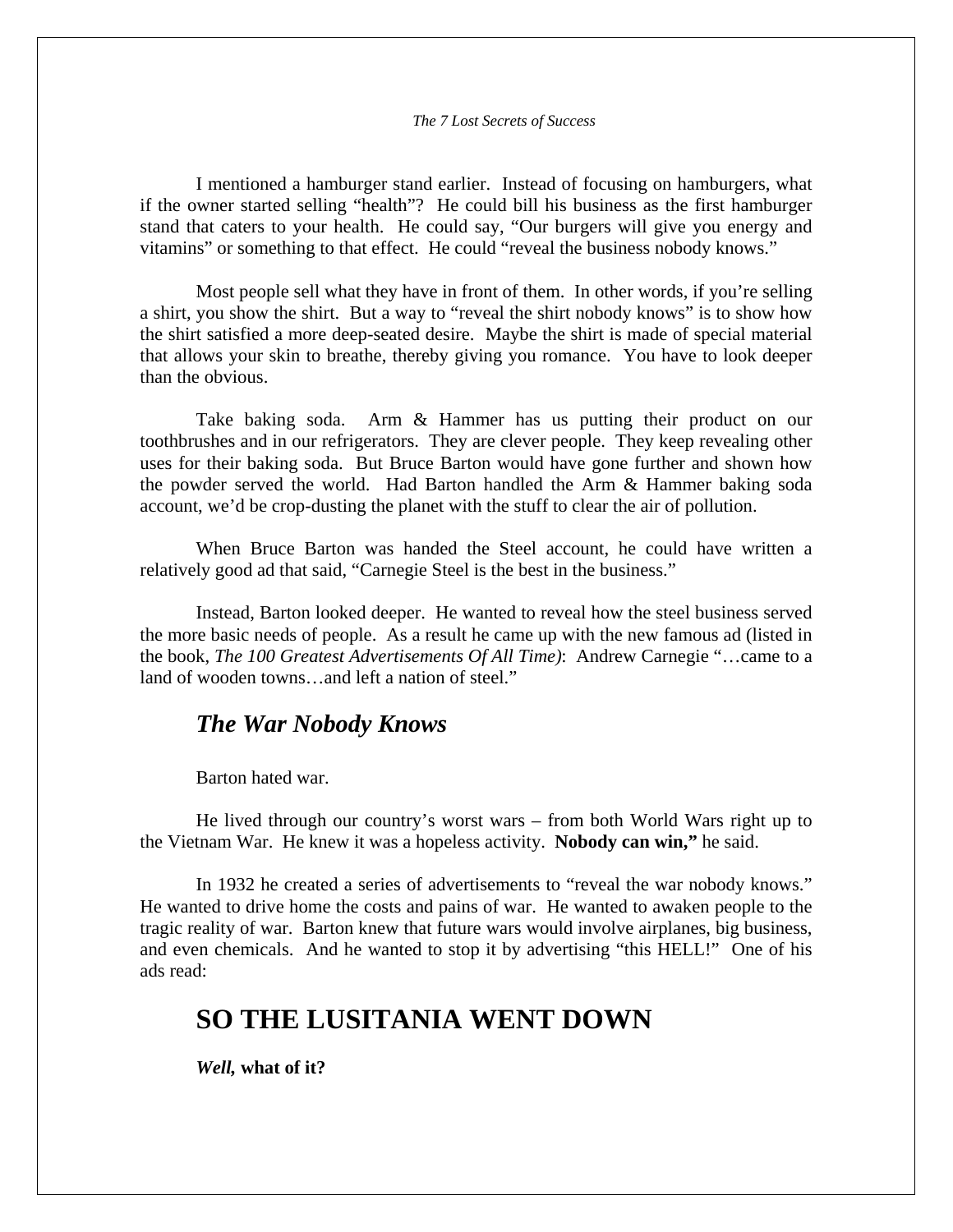**"What of it? you cry? "The whole world was shocked. For days the newspapers talked of nothing else."** 

**Well, but what of it? After all, it was a little thing.** 

**How many Lusitanias would have to go down to carry all the dead and missing soldiers and the dead civilians of the great World War?** 

**One Lusitania a day.** 

**For a year.** 

**For ten years.** 

**For 25 years.** 

**For 50 years.** 

*One Lusitania a day for 70 years,* **or one a week, beginning nearly a century before the discovery of America by Columbus and continuing to the present hour.** 

**That is the number of Lusitanias that would be required to carry the dead. The dead of all nations who died in the war.** 

That ad and four others were used as illustrations in Barton's 1932 article (*before* World War II) in *American* magazine. But the ads never ran. And the country's failure to listen to Bruce Barton's pleas to "reveal the war nobody knows" allowed further horrors of history to occur.

#### *The Gasoline Nobody Knows*

At a 1925 talk to the American Petroleum Institute, Barton told his audience they weren't selling gasoline at all.

**"My friends it is the juice of the fountain of eternal youth that you are selling. It is health. It is comfort. It is success. And you have sold it as a bad smelling liquid at so many cents a gallon. You have never lifted it out of the category of a hated expense."**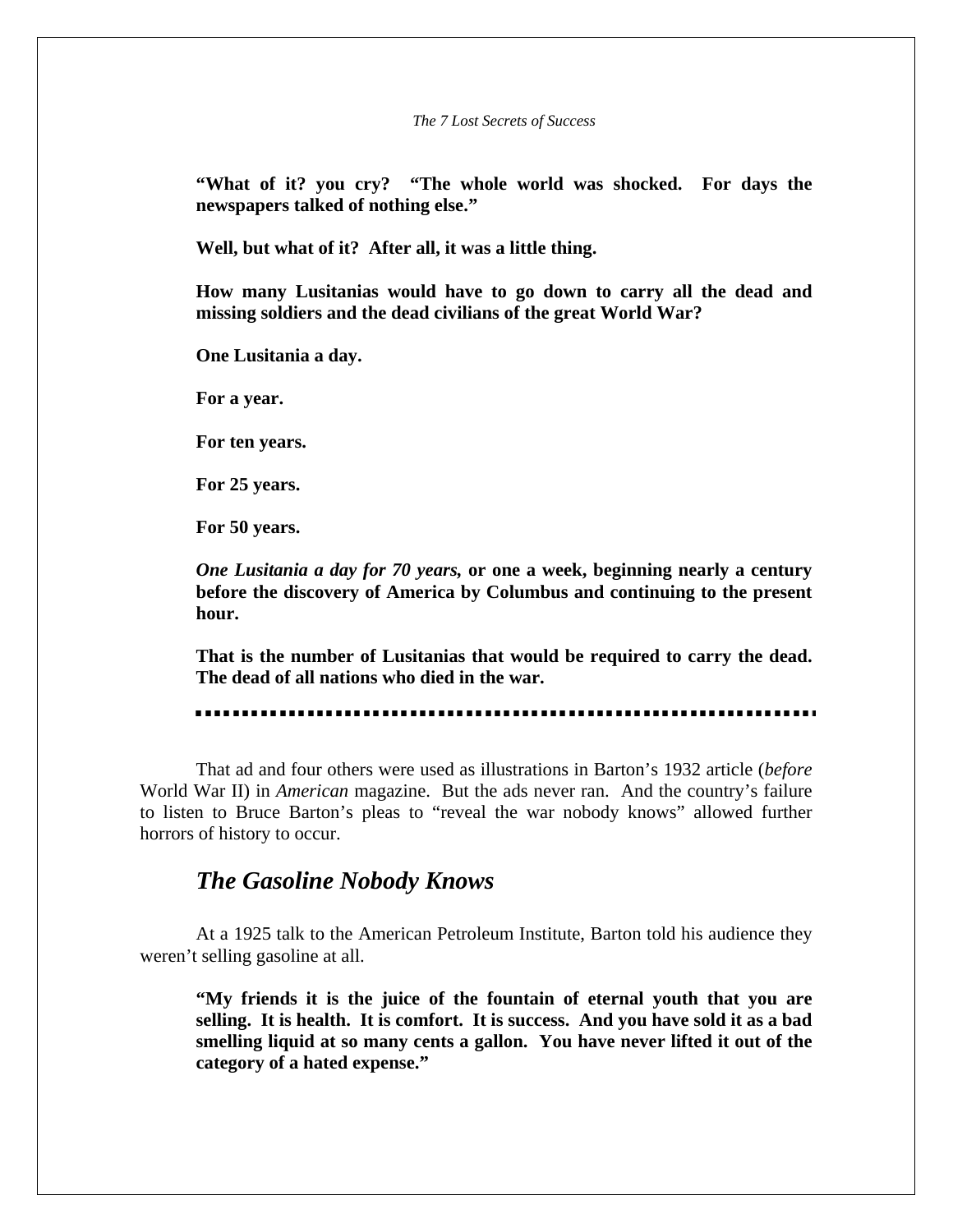Barton explained his shocking position with a story about Jacob, who's poor immigrant parents had no gas and had to live in a dingy neighborhood under the shadow of ugly smoke (coal) stacks.

**"Not so with Jacob. He works in the smoke of the city to be sure, but he lives in the suburbs and has his own garden. His children are healthier; they go to better schools. On Sunday he packs up a picnic lunch and bundles the family into the car and has a glorious day in the woods or at the beach…** 

**"And all this is made possible by a dollar's worth of gasoline!"** 

#### *The Business Nobody Knows*

When big league companies such as Sears & Roebuck or Hallmark Cards sponsors television programs (an idea created by Barton), they are revealing themselves to be caring. "Brought to you by Hallmark" lets you know Hallmark is human – while also planting its name in your mind.

Bruce Barton began a book in 1928 designed to reveal business as a major force for positive change. Many people fear or flee business because they think it's corrupt. Sometimes business *is* corrupt. But Barton saw business shaping society and helping it grow. Barton's book was going to "reveal the business nobody knows." (Probably due to the Great Depression of 1929, Barton shelved the project.)

In 1957 Barton offered to help Du Pont. He said he would create new advertising that **"…would dramatize the company's research, its dependence on and interrelation with smaller businesses, its success in managing to get along all these years without any strikes, the home life of its employees, and the tremendous contribution to the comfort and health of the American people as a result of what has gone on in the laboratories."** 

In short, Barton wanted to "reveal the Du Pont nobody knows."

#### *Teach Them Why*

Revealing your business means educating people about what you do.

Most businesses tell a partial story. They run a series of short ads because they believe no one will read any single long ad. But as the great copywriter Claude Hopkins declared in his famous 1923 book, *Scientific Advertising:* "People are not apt to read successive advertisements on any single line. No more than you read a news item twice,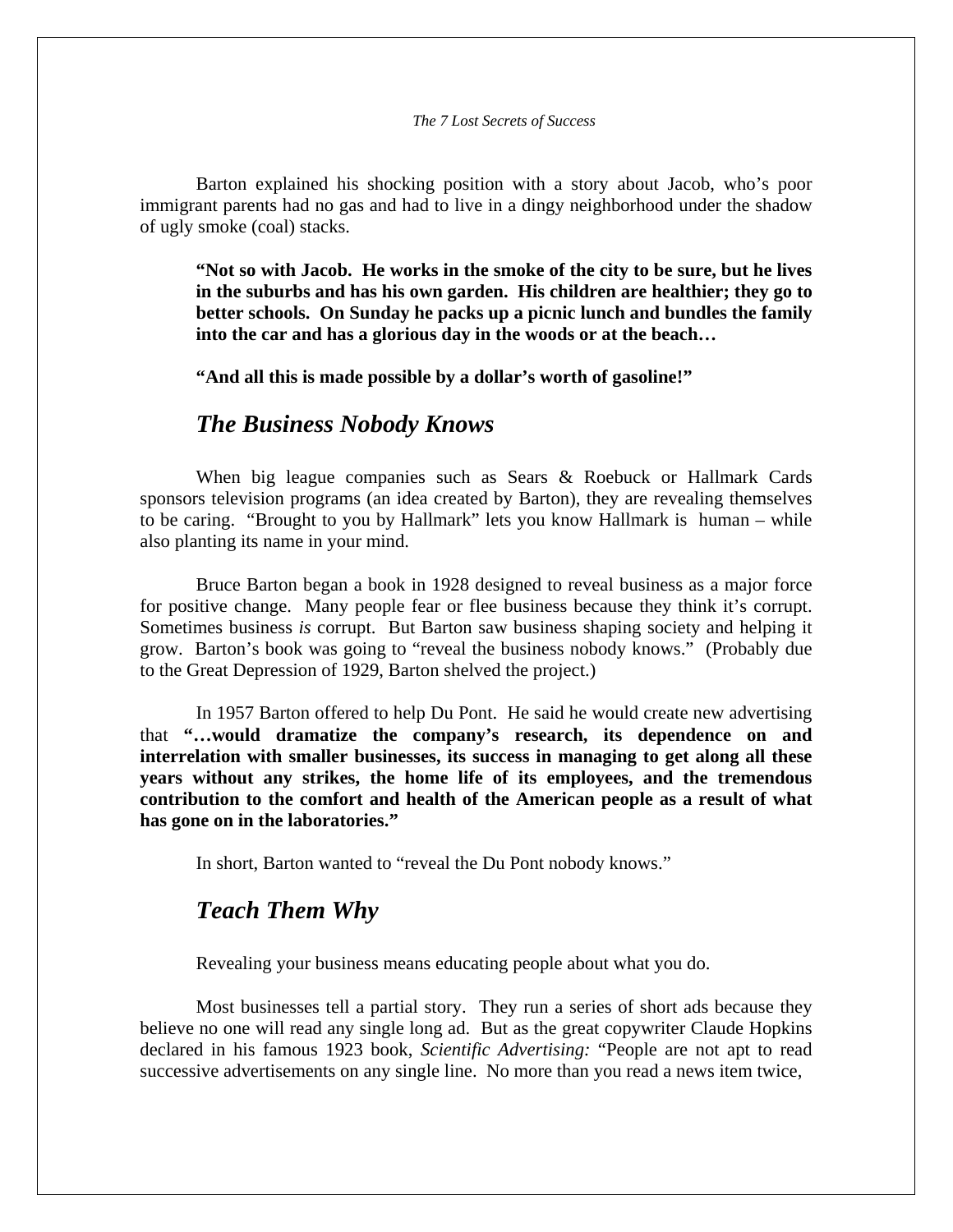or a story – So present to the reader, when once you get him, every important claim you have."

In 1952 Barton advised the NY Stock Exchange to **"…find some way to translate their story into terms of human life and the reader's self-interest."** He also suggested that the Exchange reveal their business by pointing out they have 600 firms and 1,300 members in73 cities; and that they are a money-saving institution.

What Barton was encouraging his clients to do was tell their whole story. He knew people would be understanding if you explained your business. Reveal the business nobody knows by telling people what you are all about. You still have to be brief, and simple, and interesting, of course. But if you tell your story, you will win more loyal customers than if you don't.

Look at it this way:

If I tell you I charge \$200 an hour for my services, you might wince.

But I explain that I require that fee because of my education, experience, and expenses; and because of the personalized rare service I deliver, and because of how much money I can help make for you, then you would feel better about my fee.

Why? Since you now have a reason why I charge what I do, you are more likely to accept the fee.

People are logical *and* emotional. You have to provide both to capture their loyalty.

#### *The YOU Nobody Knows*

Your business does more than provide a service.

Once you reveal the business nobody knows – to yourself and to your clients – you discover how business transforms life itself.

Another Barton example (from 1925):

**"The General Electric Company and the Western Electric Company find the people in darkness and leave them in light; the American Radiator finds them cold and leaves them warm; International Harvester find them bending over their sickles the way their grandfathers did and leaves them riding triumphantly over their fields…"** 

And here's Barton describing how the automobile made us lords over the earth: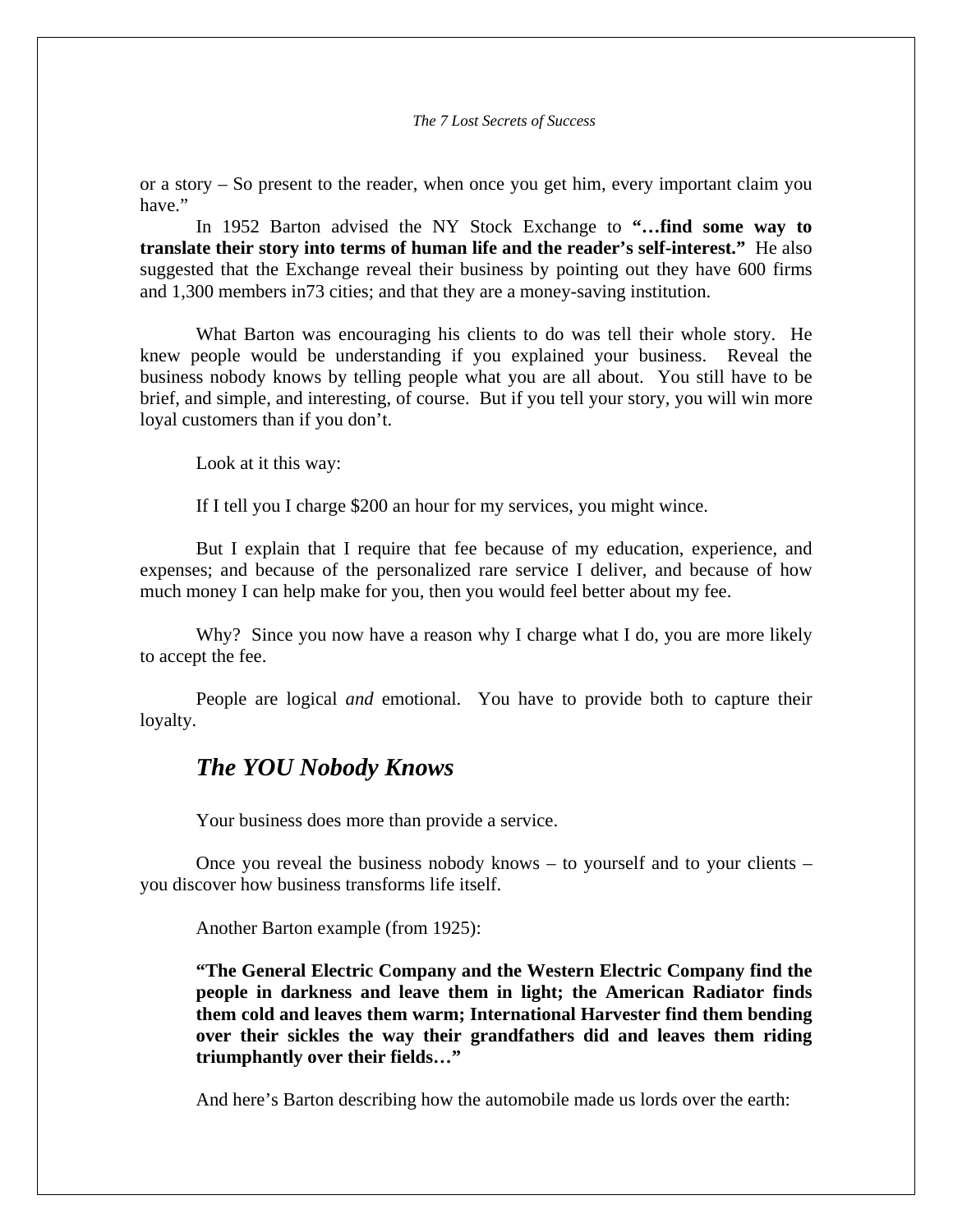**"The automobile companies find a man shackled to his front porch and with no horizon beyond his own door yard and they broaden his horizon and make him in travel the equal of a King."** 

**"I have been out of a job three times in my life. Each time I made a survey of my surroundings and discovered that there was work to be done, though not the same kind of work I had been doing."** 

- Bruce Barton, 1941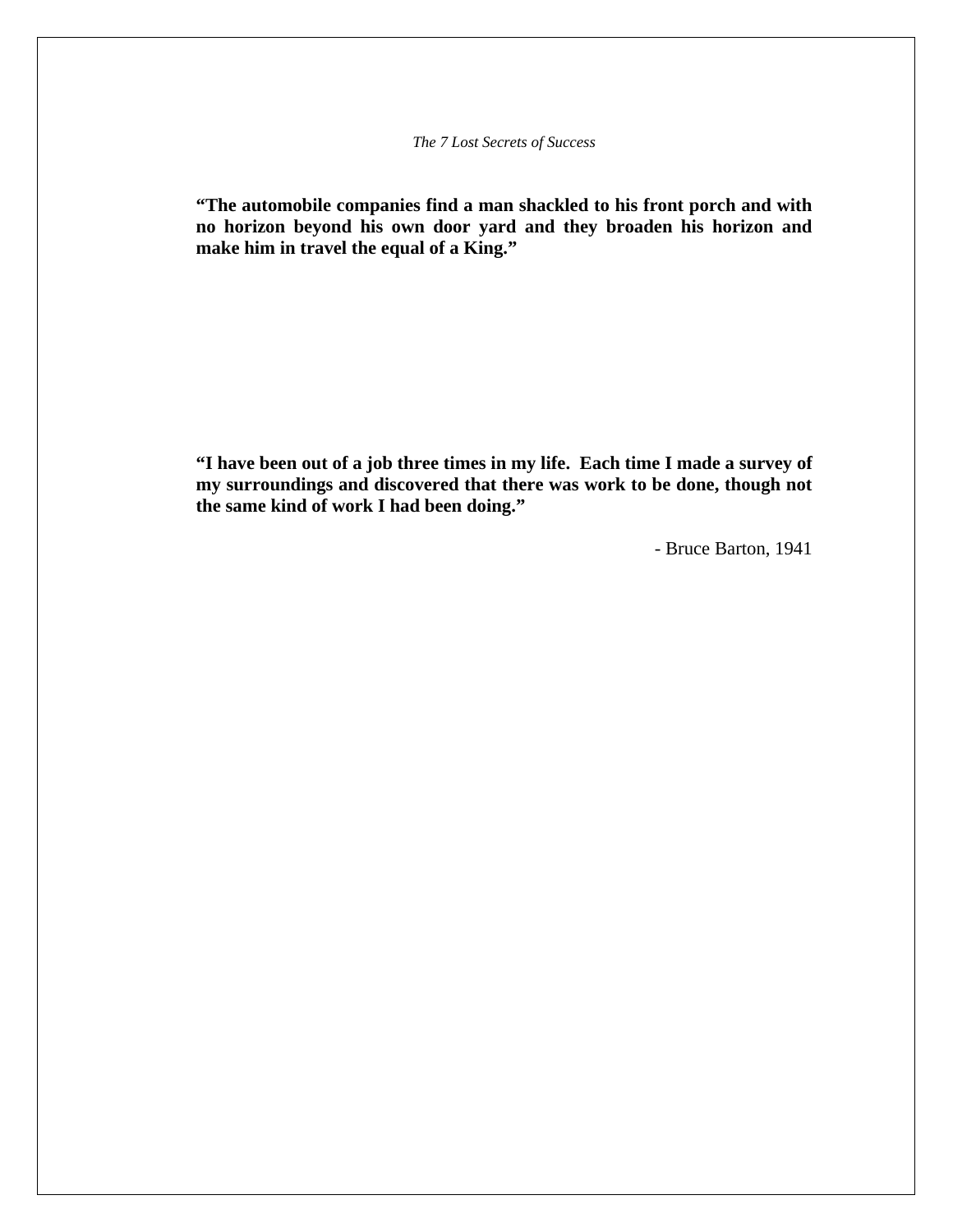**"Bruce Barton:… Here is a man who knew Lincoln, who shook his hand, and heard his voice, and watched him laugh at one of his own funny stories. Did you feel, as you talked to him, 'I am in the presence of a personality so extraordinary that it will fascinate men for centuries…?'** 

**"Russell Conwell:** Not at all. He seemed a very simple man, I might almost say ordinary, throwing his long leg over the arm of his chair and using such commonplace, homey language…So it was hard to be awed in the presence of Lincoln; he seemed so approachable, so human and simple…"

- Conversation between Bruce Barton (age 34) and Russell Conwell (age 78), author of *"Acres Of Diamonds,"* 1921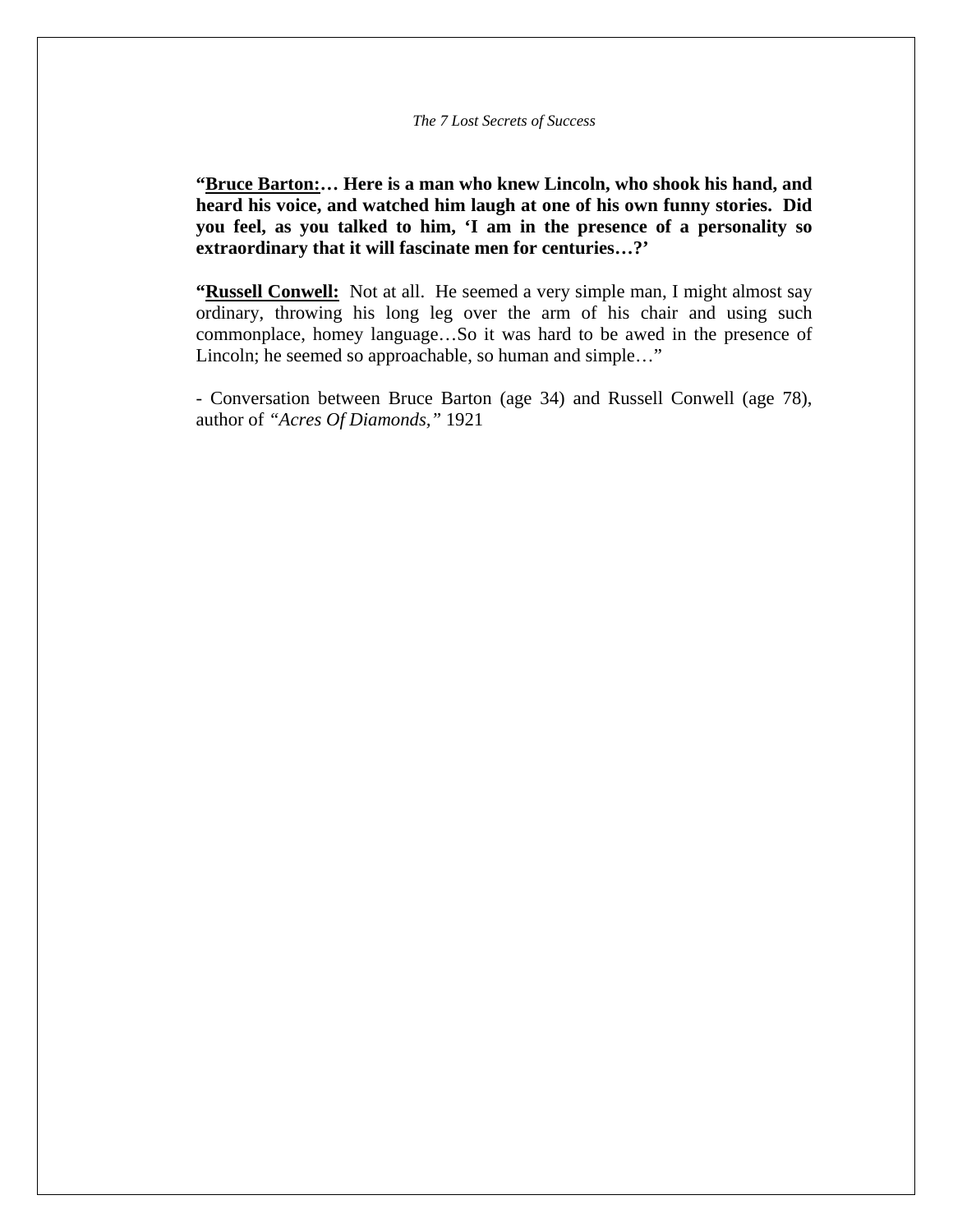# *SECRET #2:*

# *USE A GOD TO LEAD THEM*

**"In each generation are a few men who catch a vision so big and steadfast that in the pursuit of it they lose all thought of their own interest or advantage…"** 

Bruce Barton, 1918

# *Riding To Her Death*

**"Tonight will make history. This will be the turning point in the campaign. The General must be expertly stage managed and when he speaks, it must be with the understanding and the mercy and the faith of God."** 

1952. Bruce Barton was secretly guiding Dwight David Eisenhower into power. Barton was using the same strategy he used for Calvin Coolidge and later for Herbert Hoover: Barton was creating "a god to lead them."

The son of a famous minister, Barton was always drawing inspiration from religion. It's no accident that his most famous book was about Christ (and his second most famous book was about the Bible.)

Barton used emotionally packed archetypes in his ads. One of his most famous ads, done quickly and almost by accident, included a sketch of Marie Antoinette "…riding to her death."

By drawing a connection to a significantly respected and emotionally charged mother-father-child figure from history, Barton was able to touch the deepest emotions of people. (And that ad pulled *eight times* better than all previous ads for the same subject: Dr. Eliot's "Five Foot Shelf" of Harvard Classics.)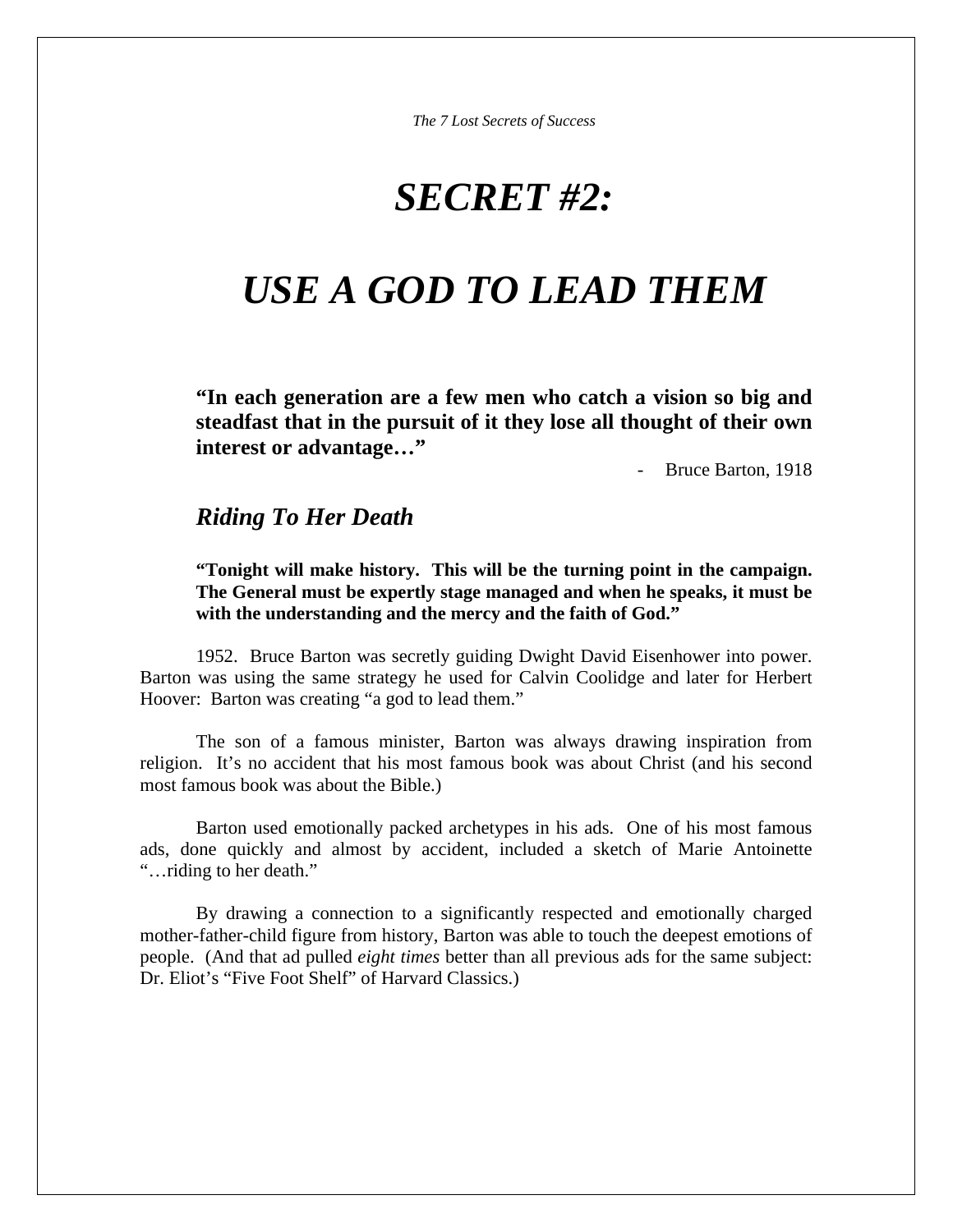# *The Service Guru*

When Ron McCann hired me to write his book on service, Ron intuitively began to use this secret. During the process of creating *The Joy of Service,* Ron one day announced that he was a "a guru for service."

Was this his ego talking? Maybe. None of us are here without an ego. But Ron was letting people know that he was the spokesman for service. By calling himself the "service guru" he created a type of god for people to follow.

People love experts. Authorities are more easily listened to because we assume they know what they're talking about. It always amazes me that anyone who writes a book becomes an expert on the subject of that book – even if the book is crammed with erroneous information.

Become an authorized expert in your field and you become a type of "god." Like McCann, you establish yourself as THE person to talk to, listen to, and hire. Ron McCann's business sky-rocketed once his book came out. He became the "service guru" and everyone wanted a part of him.

Ron now travels back and forth to Mexico giving talks on service. And the book was translated into Spanish in 1991.

# *Become The Expert*

Companies are always using celebrities in their ads because celebrities are types of gods to us. We know them, love them, respect them. If you think your favorite film star uses something, you are more inclined to buy the product. You'll follow your "god" right into the store.

It's more powerful to do what Ron McCann did. Set YOURSELF up as the expert in your field. Writing a book (or hiring someone to do it) will work. It positions you as an expert:

- Tom Peters became the expert on excellence when his book came out.
- Lee Iaccoca became a popular leader when his books became best sellers.
- Harvey McKay's speaking career soared when his books hit the stands.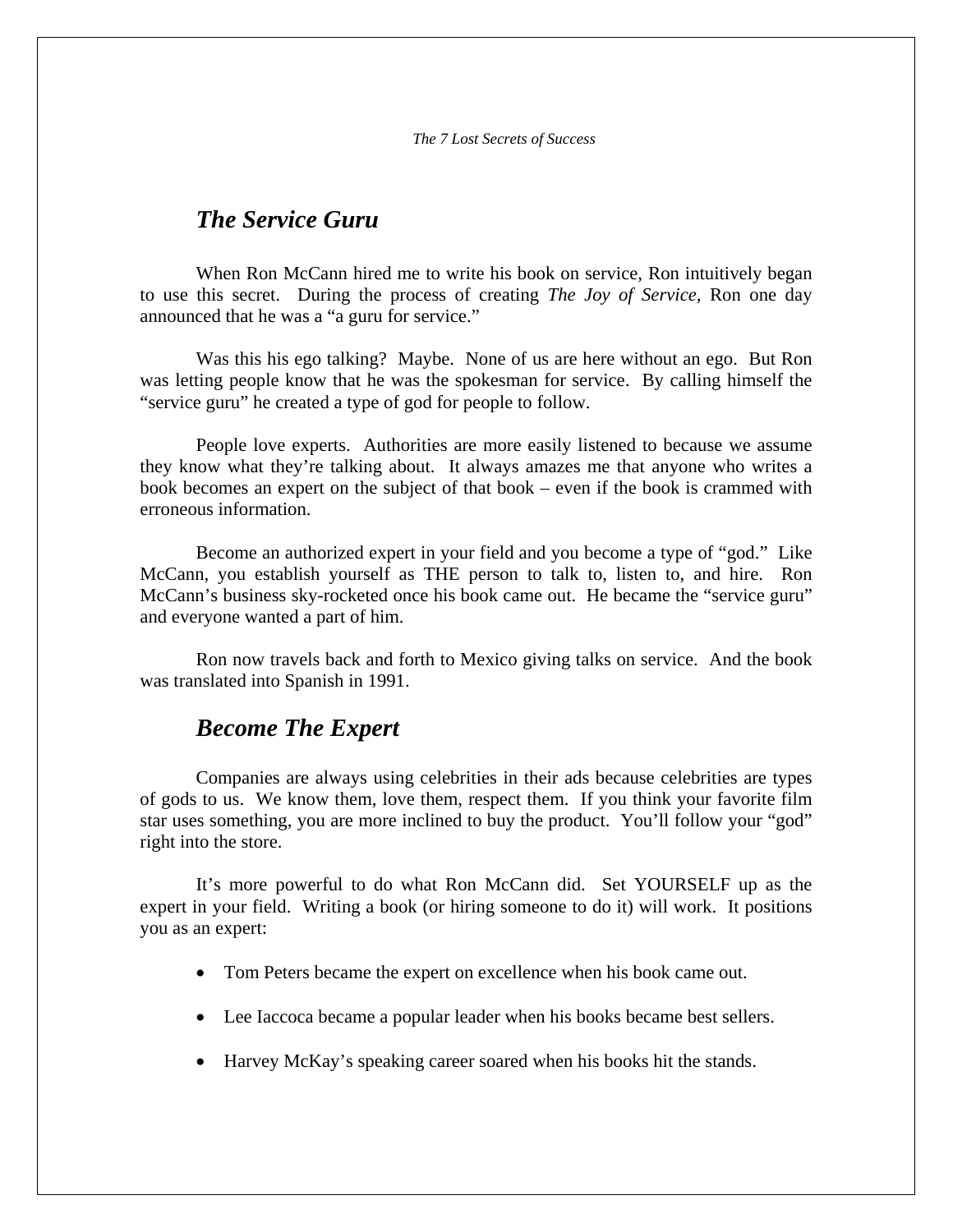• And Dave Thomas, found of *Wendy's,* just wrote a book on his ideas for achieving success.

And the businesses of every one of these people improved. (Had *you* ever heard of Harvey MacKay before he wrote a book?)

If you feel you aren't smart enough or important enough to be considered an expert on anything, consider what Bruce Barton wrote in 1920:

#### **"Lincoln said a wonderfully wise thing one day.**

**'I have talked with great men,' he said, 'and I cannot see wherein they differ**  from others."

By the way, Barton's father was an expert on the life of Lincoln. He wrote several biographies of Lincoln and was considered a "god" in his field of expertise.

You probably have skills you aren't even aware of. When I meet with clients I sit and listen to their stories. Buried within their monologue is usually a golden book idea. I point it out to them and then help them create the book. The end result is a product they can sell (the book) and a ticket to instant credibility. In addition to all that, a book is a traveling PR agent, selling you and your message even when you aren't present.

# *Doug Johnson's Secret*

Last summer I was invited on the Doug Johnson radio show. Doug is one of the most popular media people in all of Texas. His talk show is a major hit here in Houston. It was exciting to be asked on his show. And though the show was fun, what Doug and I talked about *off* the air was even more exciting and revealing.

Doug told me he had written a novel. Since my expertise is in nonfiction, I suggested he try his hand at writing a how-to book.

"I wouldn't know what to write about," Doug said.

Now here's a talk show host with decades of experience under his belt in handling all types of people and yet he didn't see the diamond in his own backyard.

"Doug, you are an expert in dealing with people and getting them to open up," I said. "You've seen people scared stiff and yet you helped them relax. You're seen people who talked too much and yet you managed to slow them down. And you do it all with such gentleness and charm!"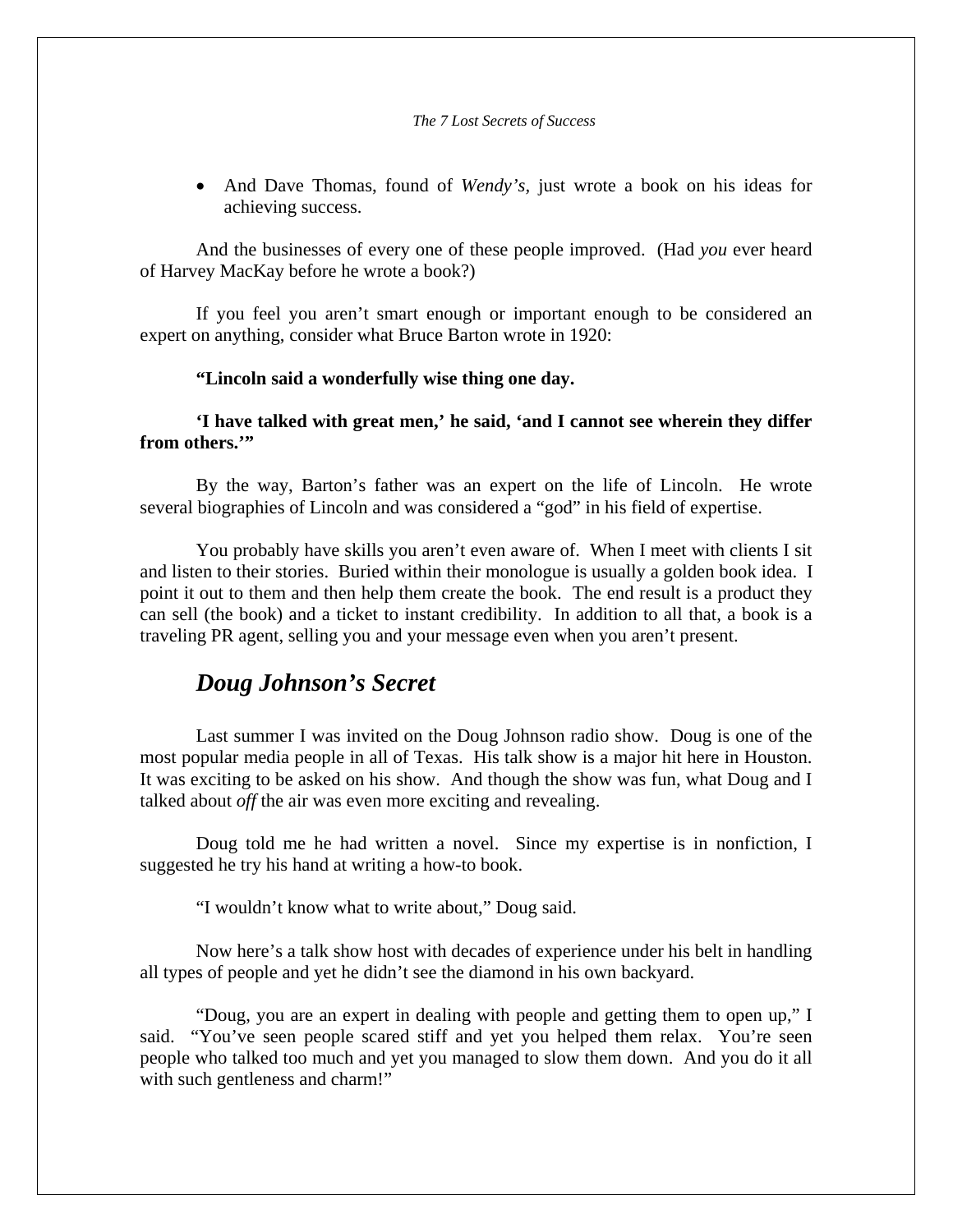"So?"

"So write a book on how to have conversations with people. Or write a book on how to talk in any situation. Or write a book on how to make people relax and open up under any circumstances. People don't know what you know, Doug!"

Then this wonderful man started to tell me some stories about people he had seen over the years.

"One woman was a sex therapist who wanted to know if she could say anything on the air," Doug recalled. "Just as we went live she asked, 'Is it okay to say *[!@X%\\$!](mailto:!@X%$)!?*' My face turned beet red!"

I laughed and said, "Doug, those are the stories people would love to read about. You could use them to illustrate your points."

Doug Johnson's eyes lit up.

He heard me. HE was a famous talk show host, a celebrity in Texas, yet it had never occurred to him that he knew anything!

His expertise was a secret he kept from himself.

# *How To Create A Miracle*

When Ron McCann's book was off the press and he and I were sitting in his office, resting after the long effort to create it, I said, "Ron, do you realize we've created a miracle?"

He didn't know what I meant.

"This book is going to go out into the world and be read by people you don't know, and touch people you'll never meet, and start conversations that you'll never hear," I explained. "Our book is like another life form. It will move and change lives all by itself. People will talk about it, and talk about you, and you may never know it. That's a miracle."

Bruce Barton wrote several books (all but one now out of print). They established him as an authority. At one point the offices of BBDO in New York were packed with people wanting the legendary Bruce Barton to do their ads.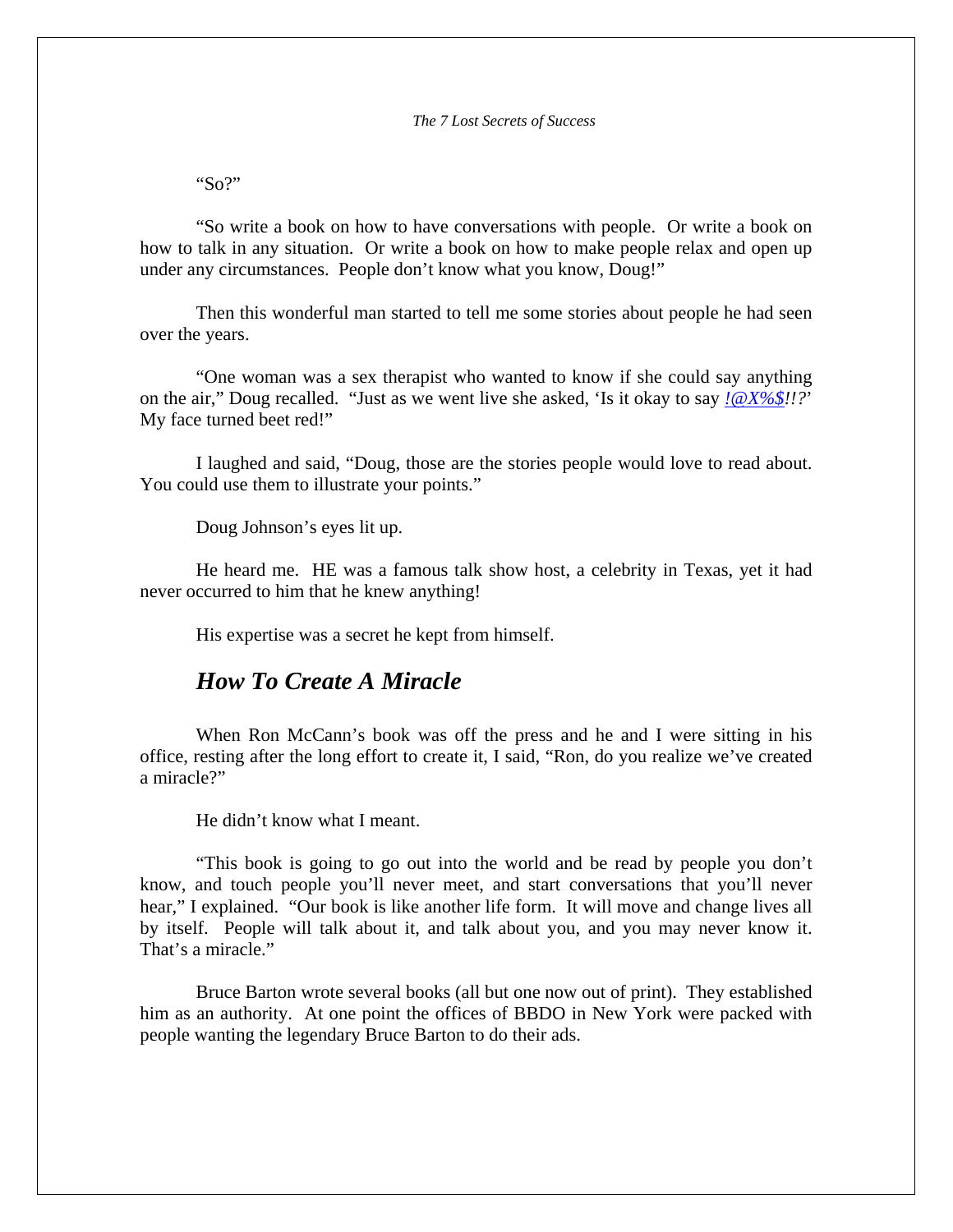Why? Because Barton was seen as a type of god. And everyone wanted a part of him. He was seen as success. And everyone wanted to see if some would rub off on them.

It's clear to me that BBDO became a famous advertising agency largely due to the fame of Bruce Barton himself. Frank Rowsome, Jr., in his delightful book, *They Laughed When I Sat Down*, said Barton was BBDO's "resident deity."

Barton was a best selling author, a community leader, a philanthropist, a politician, a respected authority in business. He was, in effect, a type of "god" people wanted to follow.

And Barton still lives – within the miracles of his books.

Back in 1920 Bruce Barton wrote this thought-provoking line:

**"If you have anything really valuable to contribute to the world, it will come through the expression of your own personality – that single spark of divinity that sets you off and makes you different from every other living creature."** 

How can you establish yourself as a type of god?

# *Post & Crocker & Earhart*

Three more quick examples for you to think about:

While working on the American Tobacco Company account, Barton suggested getting Emily Post (a clear goddess) to do an advertisement on the etiquette of smoking ("Don't smoke in elevators. Don't light a cigarette until after the salad.")

This may come as a surprise to you, but "Betty Crocker" is a fictional character. Barton co-created her in order to lead customers to buying General Mills' products. Clearly Betty Crocker is a god well loved by the masses.

Finally, the American Tobacco Company got Amelia Earhart to promote *Lucky Strike* cigarettes in 1928 (even though Earhart did not smoke). While this example violates another Barton secret (sincerity), you can easily see that leaders are often perceived as "gods/goddesses" to the masses.

**"Every man in a big position knows in his own heart that forces entirely outside himself have played a large part in his making."** 

Bruce Barton, 1928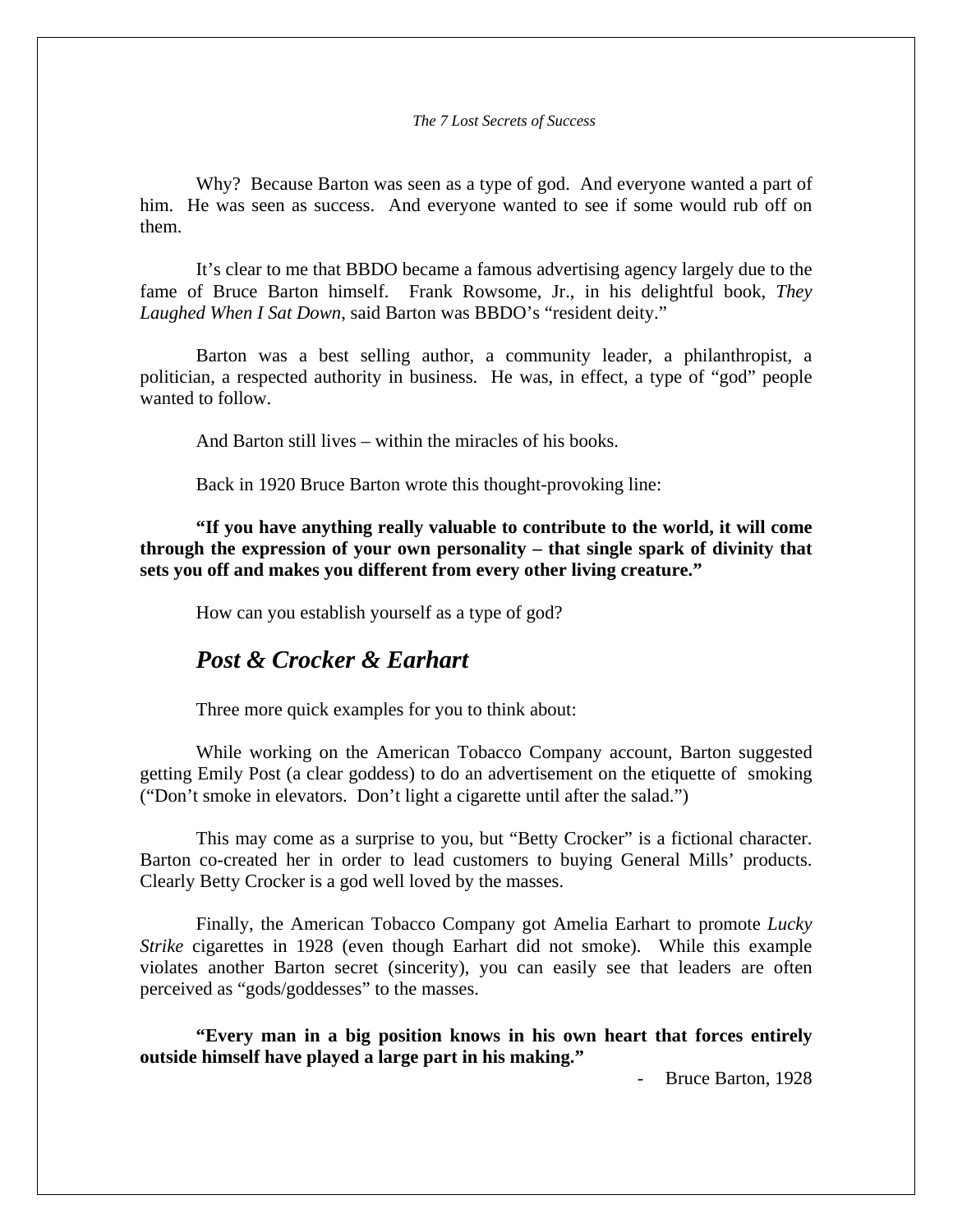**"Many of us are afraid this expenditure of compassion will drain away our energy, deplete us for our own tasks. But the dynamics of compassion defy the ordinary laws of energy. We discover that, like Antaeus in the ancient myth, our strength is doubled by compassionate contact with the blessed earth of humanity…** 

 **"Compassion belongs to the other great band of noble virtues – tolerance, sympathy, understanding – all marching under the banner of**  love."

-Bruce Barton, 1942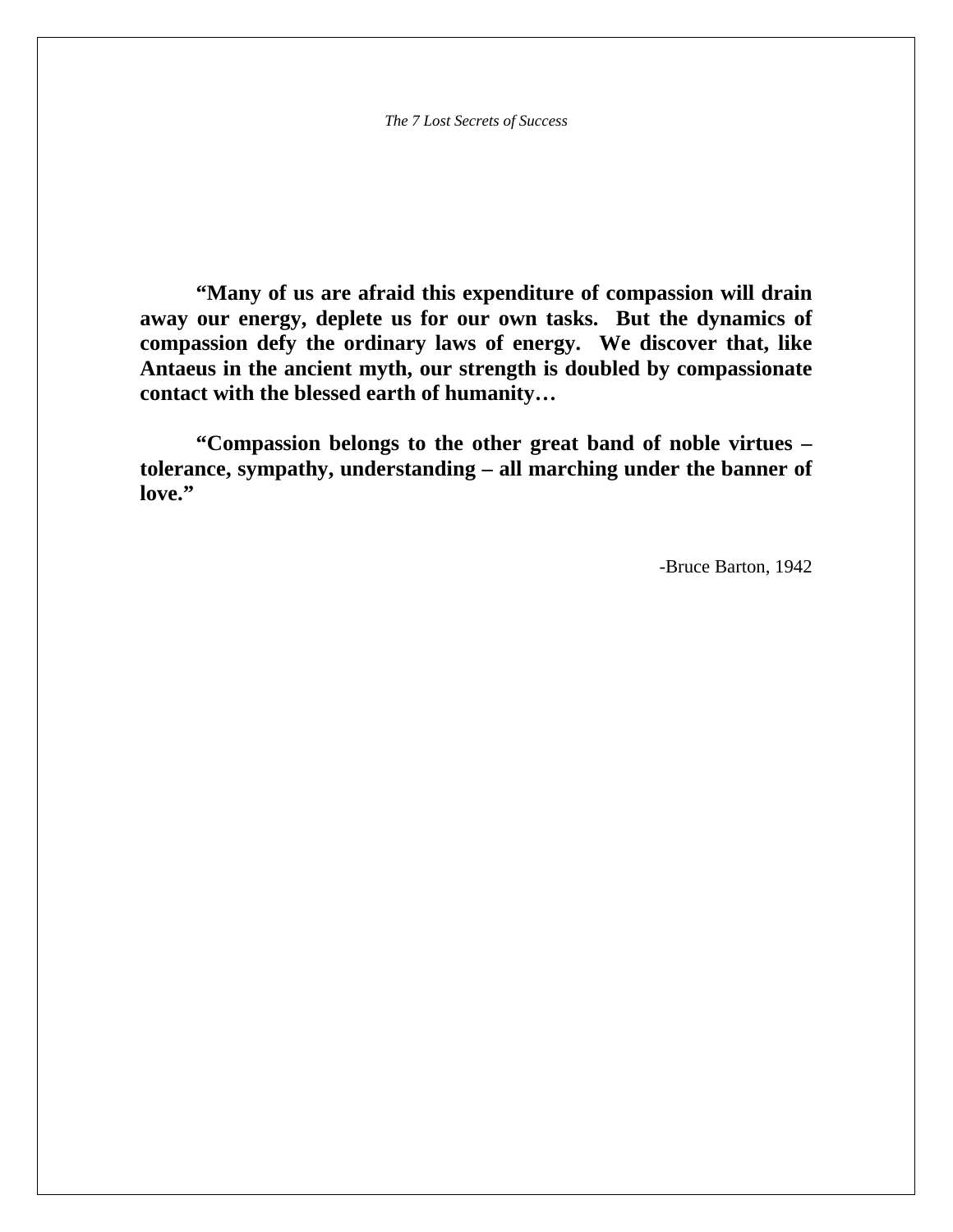# *SECRET #3:*

# *SPEAK IN PARABLES*

**"Money has a perverse habit of evading those who chase it too hard, and of snuggling up to folks who are partially unmindful to it."**  -Bruce Barton, 1928

# *Snap, Crackle, Pop*

Bruce Barton was one of the few men in history able to write ads, essays, articles, and full-length books – all with equal impact.

Part of his secret was due to his ability to write simple, snappy copy that was also rich in depth and meaning. He did this by creating stories that reached the common worker as well as the intellectuals. It's also a technique that Barton's two models, Jesus Christ and Abraham Lincoln, used to create unforgettable and highly persuasive "ads."

**"(Jesus) told His listeners stories,"** Barton wrote in a private memo in 1951. **"The story, 'A certain man went down from Jerusalem to Jericho and fell among thieves.' Every one of his listeners knew some man who had fallen among thieves on that dangerous Jerusalem turnpike. They listened to the story and remembered it. If He had said, 'I want to talk to you about why you should be a good neighbor,' nobody would have listened."** 

### *Hypnotic Stories*

Stories move people. As author Jean Houston once told me, "We are storied people. We group the experiences of our lives into stories. We gossip in story format. We don't see life as a river, we see it as a story with a definite beginning, middle and end. Stories make life easier to understand.

Practitioners of NLP (neural-linguistic programming) have discovered stories are a powerful way to persuade people. Milton Erickson, the legendary hypnotist, was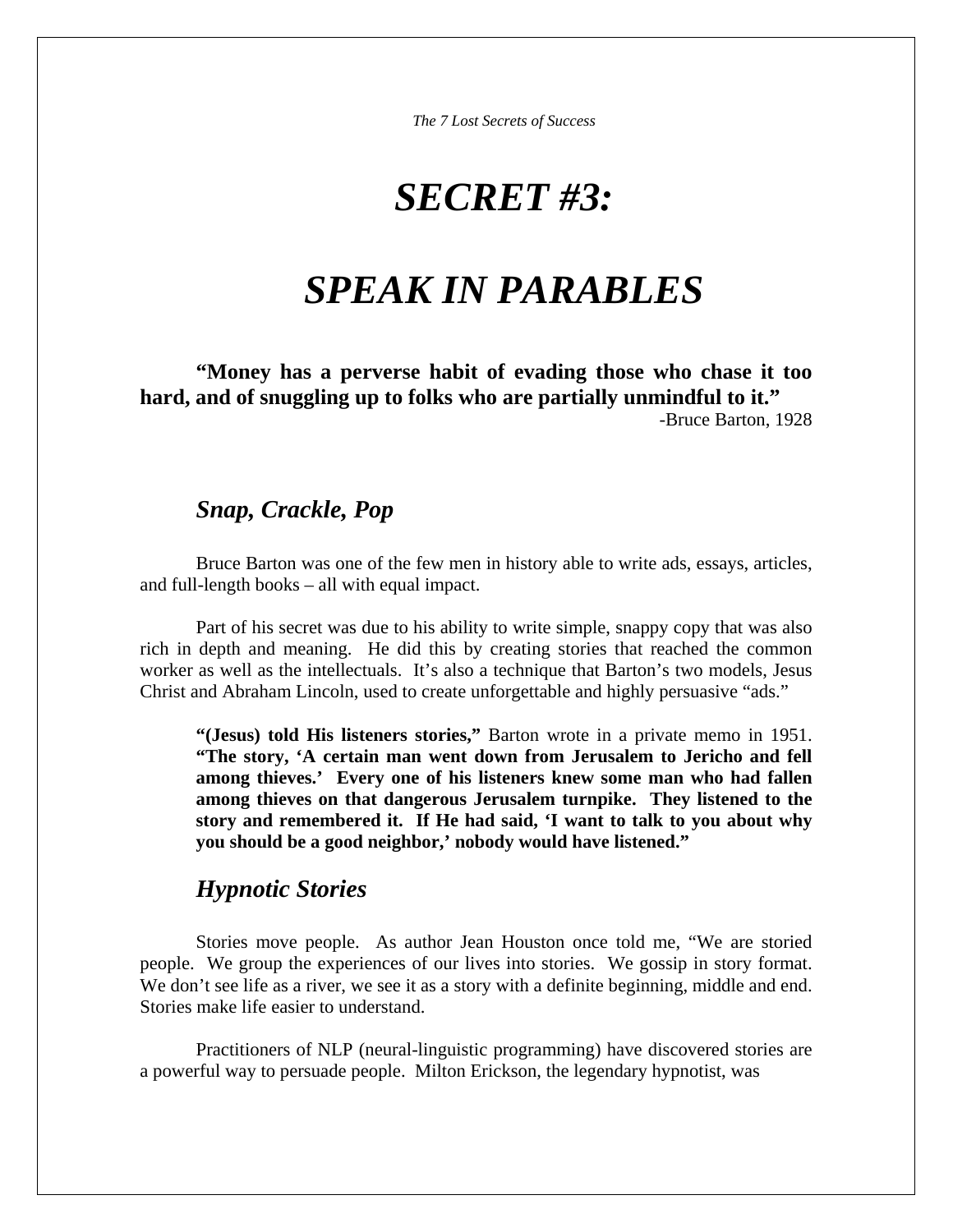known for his therapeutic stories. Stories are a way for a message to be delivered indirectly.

 With a story your sales message "seeps in" under the reader's awareness. If you tell someone to do something in a direct, forceful manner, they'll probably resist. But if you give the same order as a suggestion within the frame of story, they'll probably do exactly what you want.

Let me explain:

# *How to Sell Bad Products*

John Caples was a brilliant copywriter who worked with Bruce Barton. Maxwell Sackheim was another famous copywriter who probably knew Barton. Both of these legends had experiences that illustrate the power of "story selling."

Both of these advertising giants were assigned the task of writing ad copy for books that were actually bad. How do you sell a product that isn't any good? How would *you* do it?

Both Caples and Sackheim, working independently of each other, wrote letters that are still talked about today – *decades* after they were written. Their letters were so mesmerizing that they STILL cause those bad books to sell.

How did they do it?

They wrote their ads as stories. They talked about how they were changed by reading the book they wanted to sell. Without going into any ethical questions here, pause and consider how powerful their stories must have been.

If I told you, "These shoes will make your feet feel better" you'd shrug your shoulders and move on.

But if I told you a story about how my feet once ached so bad I cried in bed at night, and how I one day discovered a pair of magic shoes that made my feet feel like they were on air pads, you'd perk up and listen.

Why? Because I told you a story.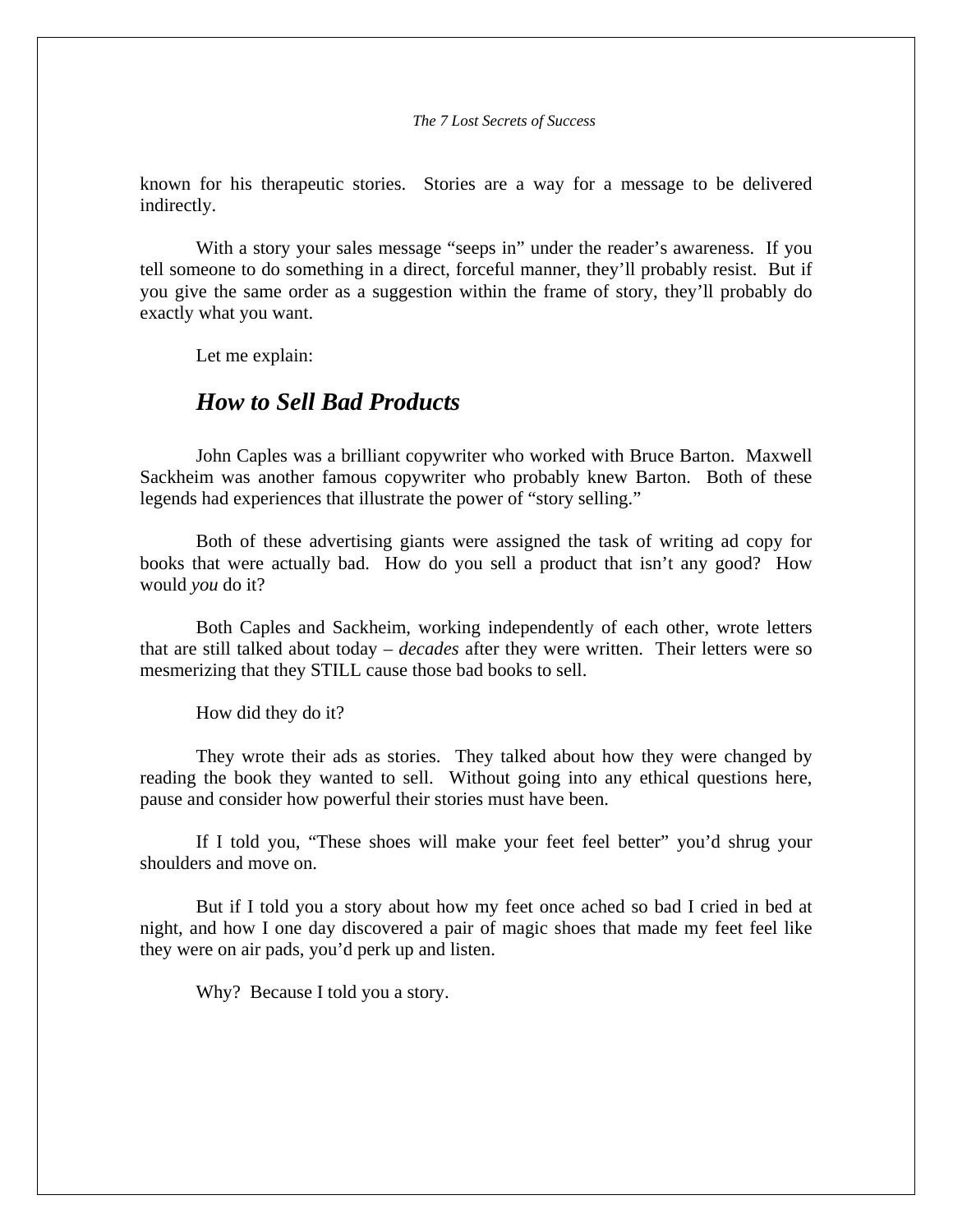# *Story Selling*

A parable is a story. Barton wrote stories laced with subtle meaning. Caples and Sackheim wrote stories that made their sales letters irresistible. Every great speaker (and Barton was an electrifying speaker) knows a good story can deliver their point better than anything else imaginable.

What are the success stories in your business?

Who bought your product or service and was transformed? Who have you worked for and made a difference? Those are your parables, the stories that sell people on what you offer.

When I was selling a software product, a customer called and said, "Joe, I was skeptical when I saw your letter about the program. But I took a chance. Boy was I surprised! I turned on my computer, the program began to talk to me, and when I was all done I had written a letter that brought me over one thousand dollars! I have the check in my hands right now."

That's a persuasive story. It's a story that also sells other people on buying the program.

When I tell people that I write books, they nod politely while thinking of what they need at the store. But when I tell a story about helping a young speaker create a book and now the speaker is traveling world-wide and getting rich, people listen.

# *He Died a Millionaire*

When I was working up an ad to sell this book, I decided to use a "story selling" technique.

I could have written some clever ad that said this book would make you rich - and famous - and help you make money while you sleep.

I *could* have done that. But I didn't.

I decided to tell you a story… about a man who was once so famous his name was a household word… about a man who wrote a best selling book that inspired a nation to deliver service… about a man who helped create one of the largest advertising firms in the world…about a man who ate with Presidents and Kings and served in Congress… about a man who lost a wife, a daughter, a son… and died an unknown millionaire in 1967.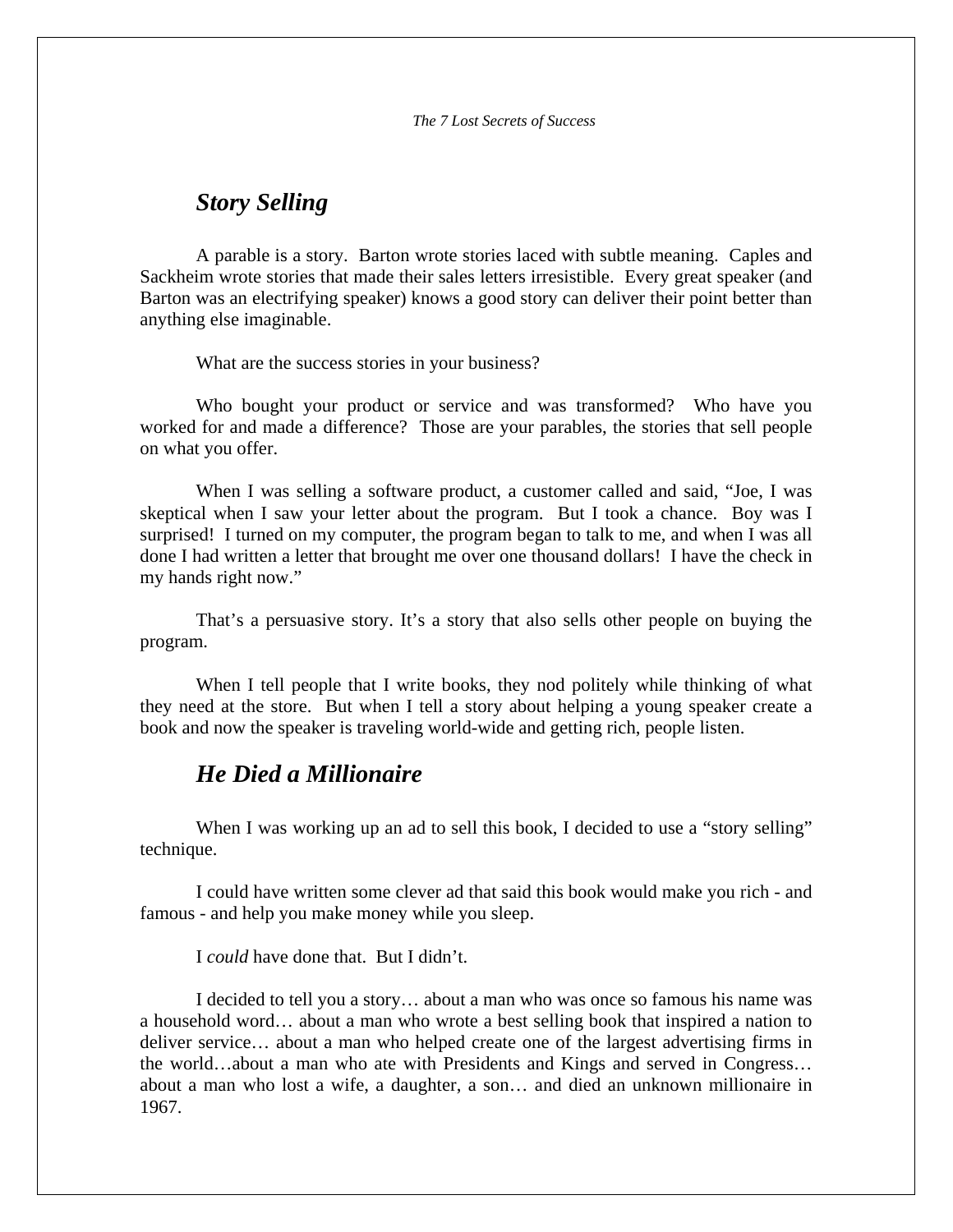In short, I decided to sell you with the power of a story.

And since you are now reading this book, apparently the story selling approach worked.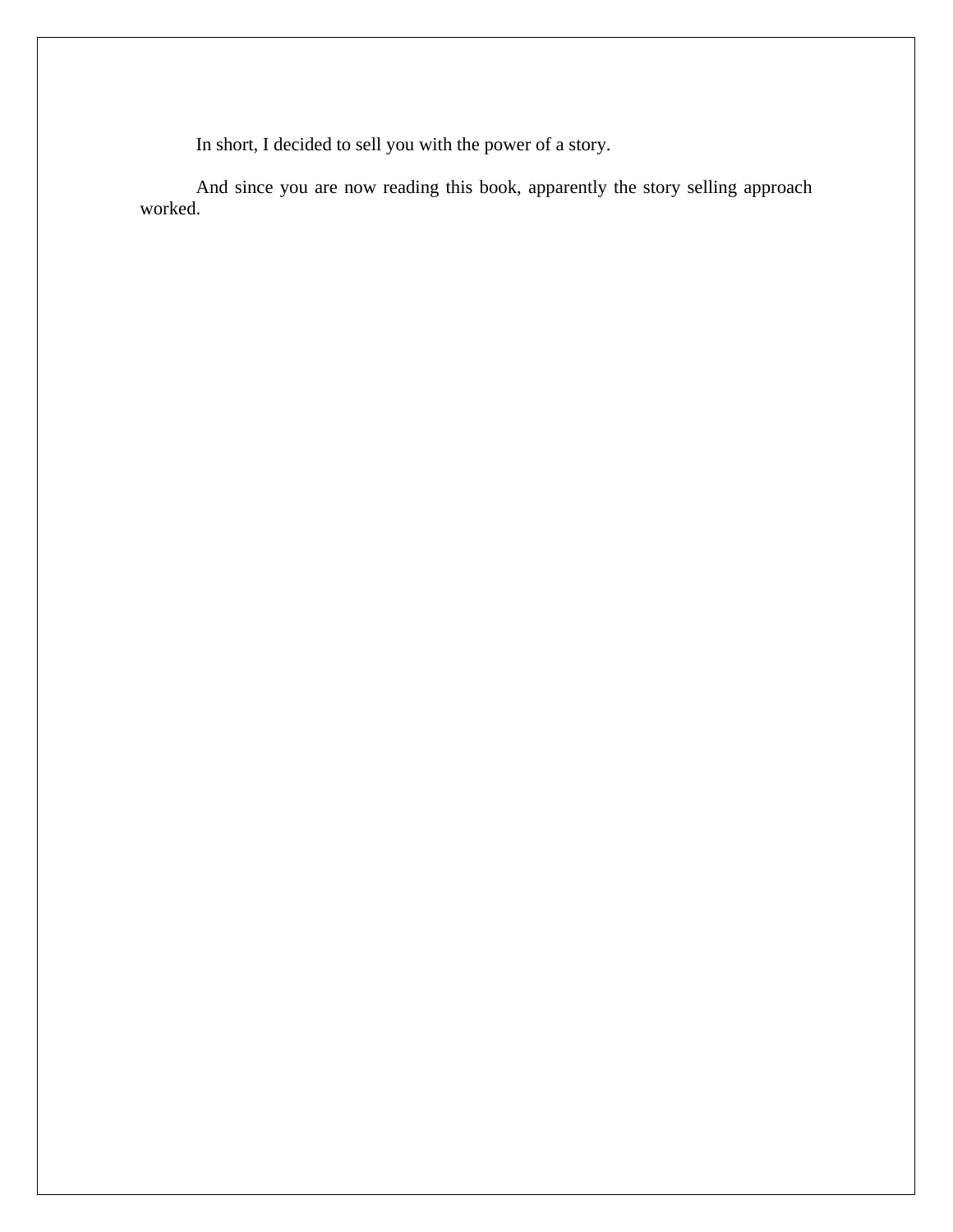# *A Barton Story Sells Me*

One of Bruce Barton's books was the 1926 volume *What Can A Man Believe?* In it Barton tells a story that sold me on an idea – nearly *seventy years* after Barton told the story!

**"Some years ago a crumpled and dejected citizen came to my office,"** Barton begins. The man was a sales manager with a reputation for writing sales letters. But suddenly this man was out of work and depressed. Even suicidal. Barton led the man to a window.

**"Look out there at those buildings,"** Barton said. **"All filled with offices. Business offices. Offices of people who have goods to sell and most of whom don't know how to sell them."** 

Then Barton challenged the man (another Barton tactic).

**"You say you can write sales letters. This is your great chance to prove it. Write those people a letter that will sell them the idea that they need you to help them sell their goods."** 

The man accepted the challenge. Six months later his earnings were more than \$25,000 a year – circa 1923!

That's a powerful story. When I read it, something awakened in me. I realized I could do what Barton advised that man to do. Somehow Barton's message – and his challenge – reached across seven decades and out of the pages of an old book to touch me today.

And months later, when a young copywriter came to me complaining that he couldn't get work, I led him to an open window, pointed at all the buildings outside, and told him the story I just told you.

It's the power of a parable. And it works.

# *A Miracle Letter*

 This Barton strategy helped me create one of the most celebrated letters of my career.

 In 1991 I met a man who deeply influenced my life. Jonathan Jacobs is a Houston therapist with a spiritual philosophy I respect. After only two sessions with him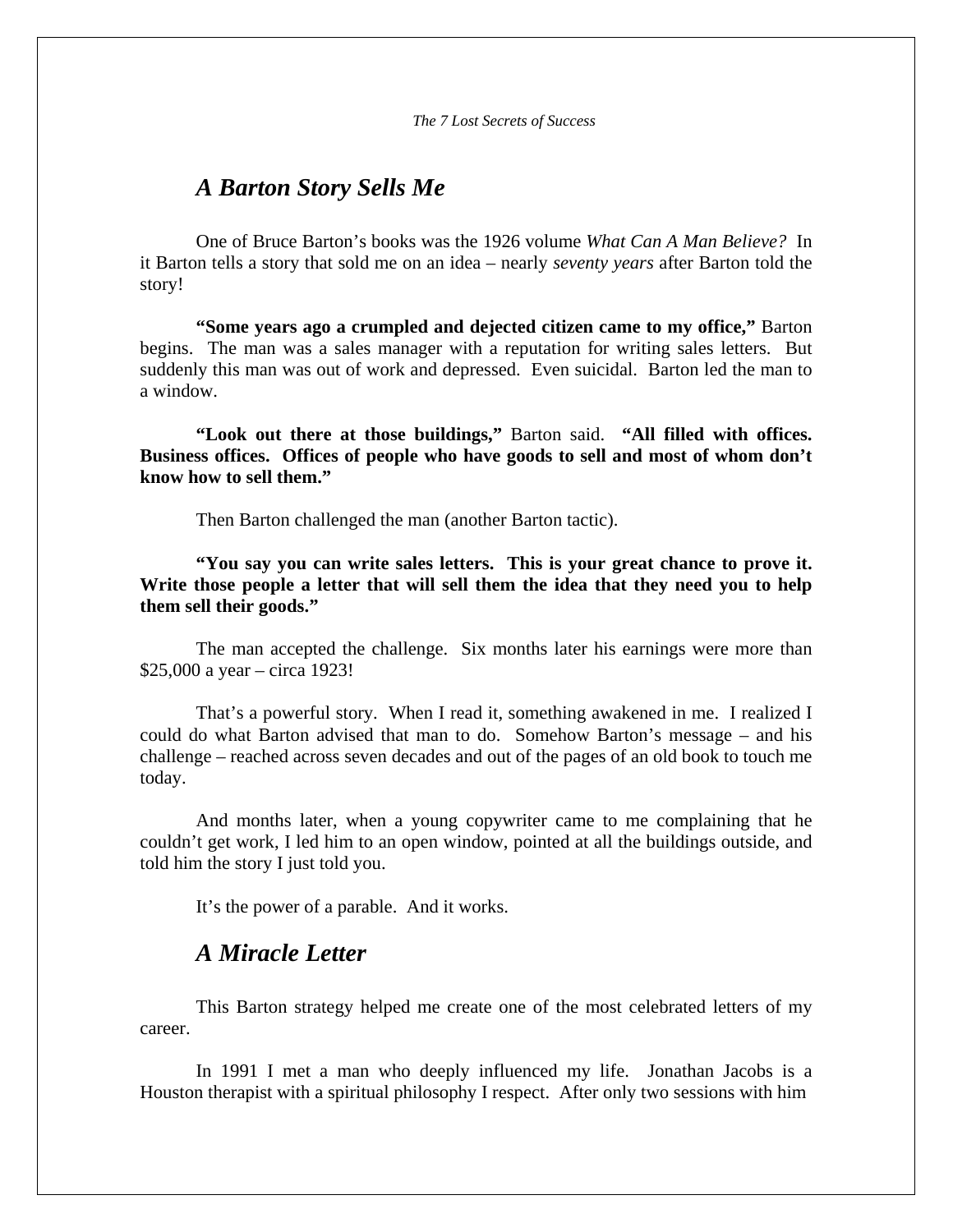I sat down and wrote a sales letter for him. It's on the next page. Note how this letter is sincere (another Barton Secret) and how it tells a compelling story: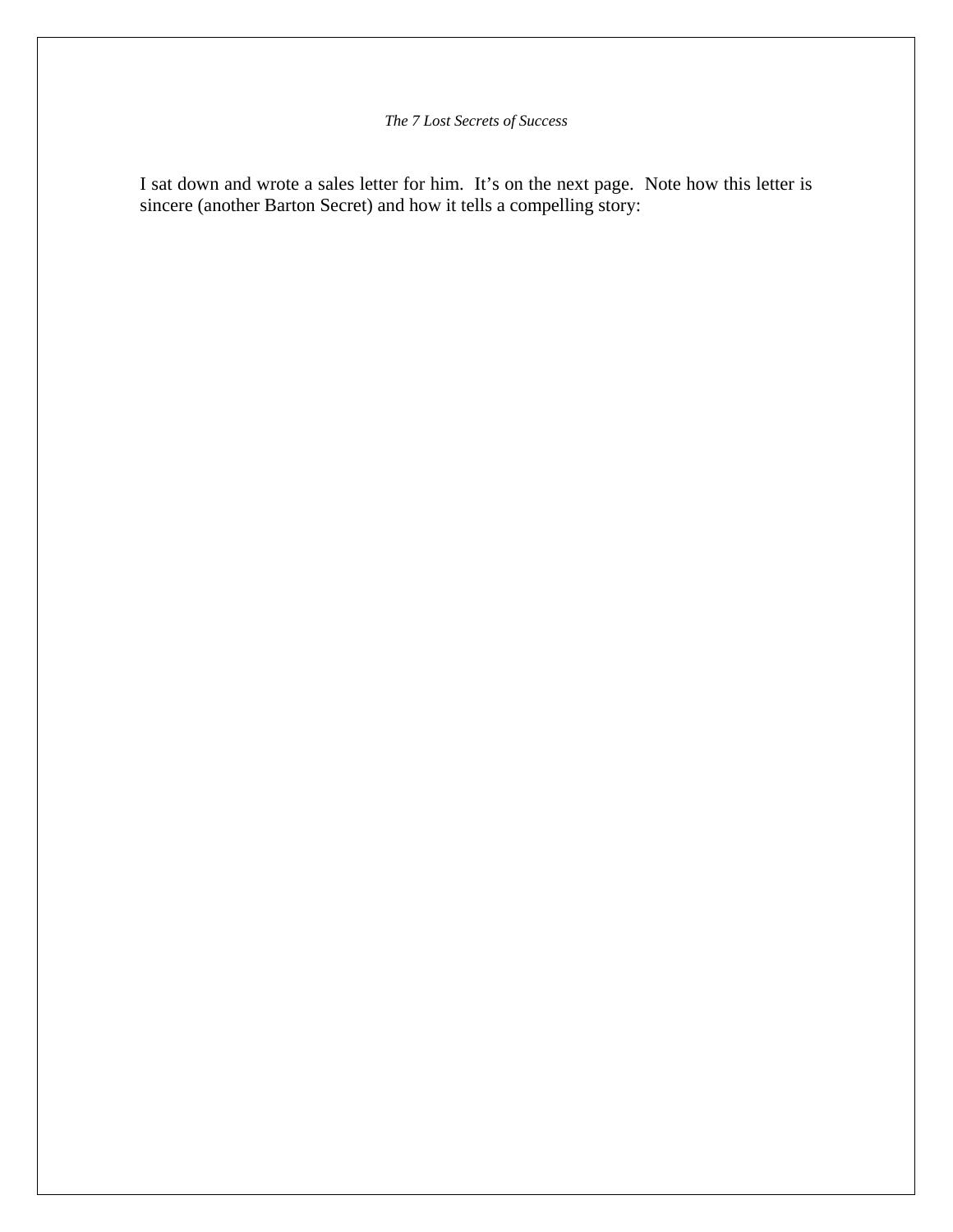Dear Friend,

 Jonathan Jacobs has blown my head off twice now. He's a Zen Master, Psychic Bear and Psychological Samurai – all wrapped into a wonderfully warm and gentle fellow. Sound too hard to believe? Then get a load of this:

 I've hung out with gurus, done more workshops than I care to remember, read books, written books, walked on hot coals, asked "Who Am I?" for hours on end, listened to tapes, led meditation groups, encounter groups, self-help groups, and more. I've been "on the path" for over ten years now. But nothing – **NOTHING!** – has had the sweeping and dramatic effect on my life as my sessions with Jonathan.

 My first experience with Jonathan's "BodyMemory" work was electrifying. Under this man's wise guidance I relived past experiences and healed old hurts. Some of those "old hurts" were buried and damn uncomfortable to recall. But I let them come and I let them go. And somehow, by letting them go, there was a ripple effect that *changed everything* in my life.

 Within a few days my prosperity increased. Did I say increased? My income actually and unexpectedly **DOUBLED**. Though it happened like magic, I credit Jonathan's help in changing limiting beliefs to expanded ones for the miracle.

And speaking of miracles, I also transformed my<br>relationship with my father. On Jonathan's table I "breathed On Jonathan's table I "breathed through" some old scenarios with my dad. Off Jonathan's table I felt better about Pop. I actually missed him. Though my father is a thousand miles away, an out of state client of mine suddenly hired me for a consultation – in his state, which "just happened" to be an hour's drive from my father's house. This client also agreed to drive me to my father's home so I could drop in for a surprise visit!

 Jonathan's work doesn't make logical sense, however. That's why the man consistently blows my mind to smithereens and I end up, after each session, walking around "with no head." I'm sure there is a logic to Jonathan's work, but it's based on *divine wisdom*, not Joe's wisdom. Don't ask me to explain it.

 I encourage you to call Jonathan. Tell him I sent you. Sample his medicine. And get ready for some amazing and truly wonderful changes.

Sincerely,

Joe Vitale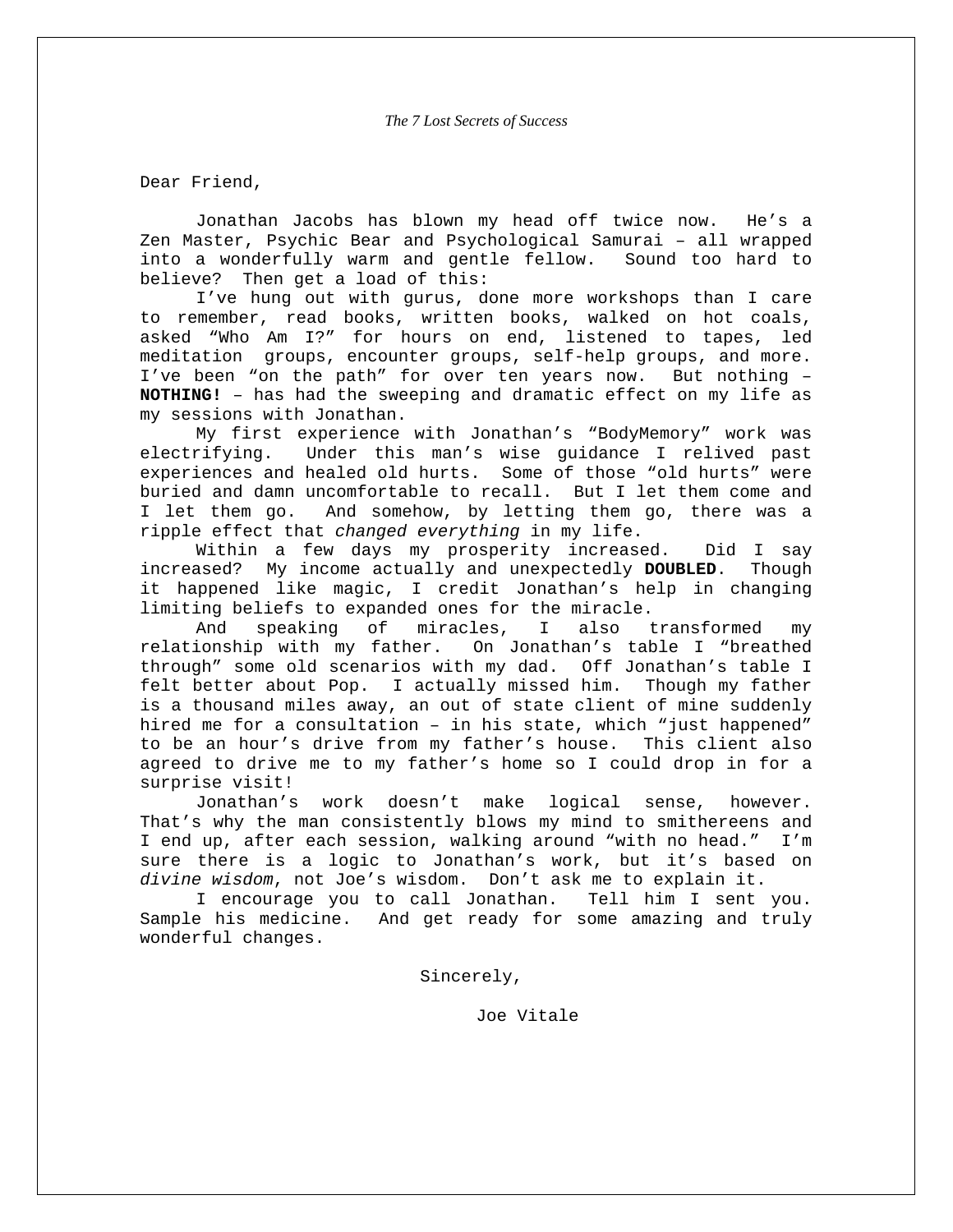# *Marshall Field*

 During the roaring twenties Baron had numerous famous accounts. One of them was Marshall Field & Company. Most of the advertising Barton created for this popular store was based on the parable technique. For example:

**"Once upon a time an obscure actor who was playing in Chicago came to Marshall Field & Company to have a pair of shoes repaired – Years later, at the height of his fame, he talked to our girls on the tenth floor…"** 

Another example:

**"There is a man in this store who clearly remembers selling apparel to Mrs. Abraham Lincoln in 1874…"** 

Do you *feel* how those examples begin like stories?

Stores give color and life to your message. They involve people, entertain them, and stick with them.

What are *your* parables?

# *Napoleon Inspires Barton*

On the last leg of my quest to learn everything I could about Bruce Barton, I flew up to Madison, Wisconsin, home of over 150 boxes stuffed with letters, articles and manuscripts by and about Barton.

What I noticed about Barton's writings was this: Nearly everyone of these 2,000 articles and essays were in a story format. Open any article, look at the first line, and suddenly you're drawn into a story.

Barton knew stories were the best teachers – and sales people. Stories hold attention, enrich our lives, and – if they're well done – inspire and motivate us.

In one 1919 article Barton talked about Napoleon. The whole message of the piece was "Feel confident and go get a job!" But Barton *never* said that! Instead, he told a story about how his reading of Napoleon's life (a favorite Barton hero and pastime) gave him the courage and confidence to go out and *demand* a new job.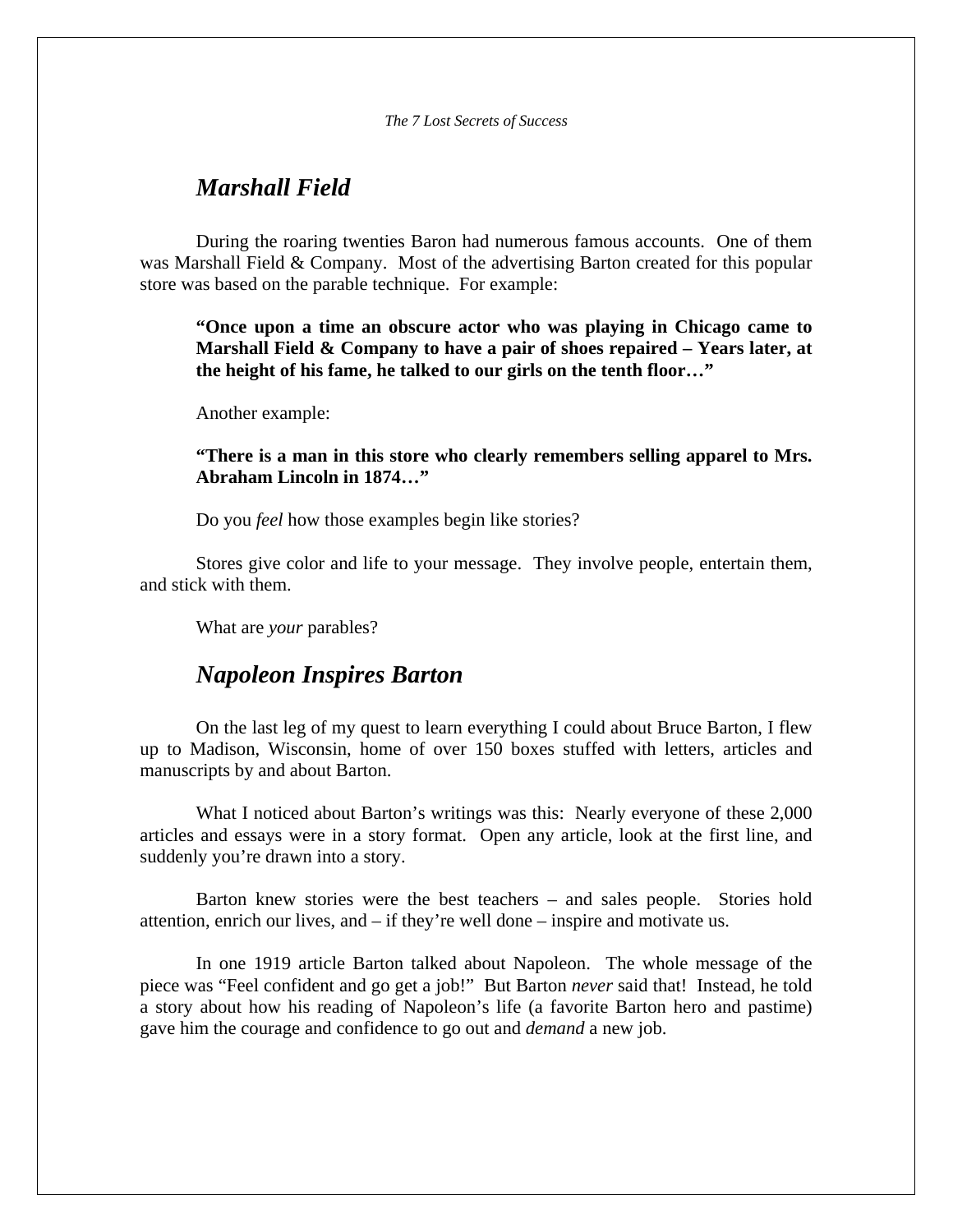Barton absorbed the spirit of the great emperor and then hit the streets in search of work. As good stories go, this one ended happily. Barton got the job he wanted – within a week.

And we readers get the message – all from his delightful story.

**"By a change of thought the yeoman of England became the unconquerable army of Cromwell. By a change of thought a handful of fishermen of Palestine transformed human history."** 

-Bruce Barton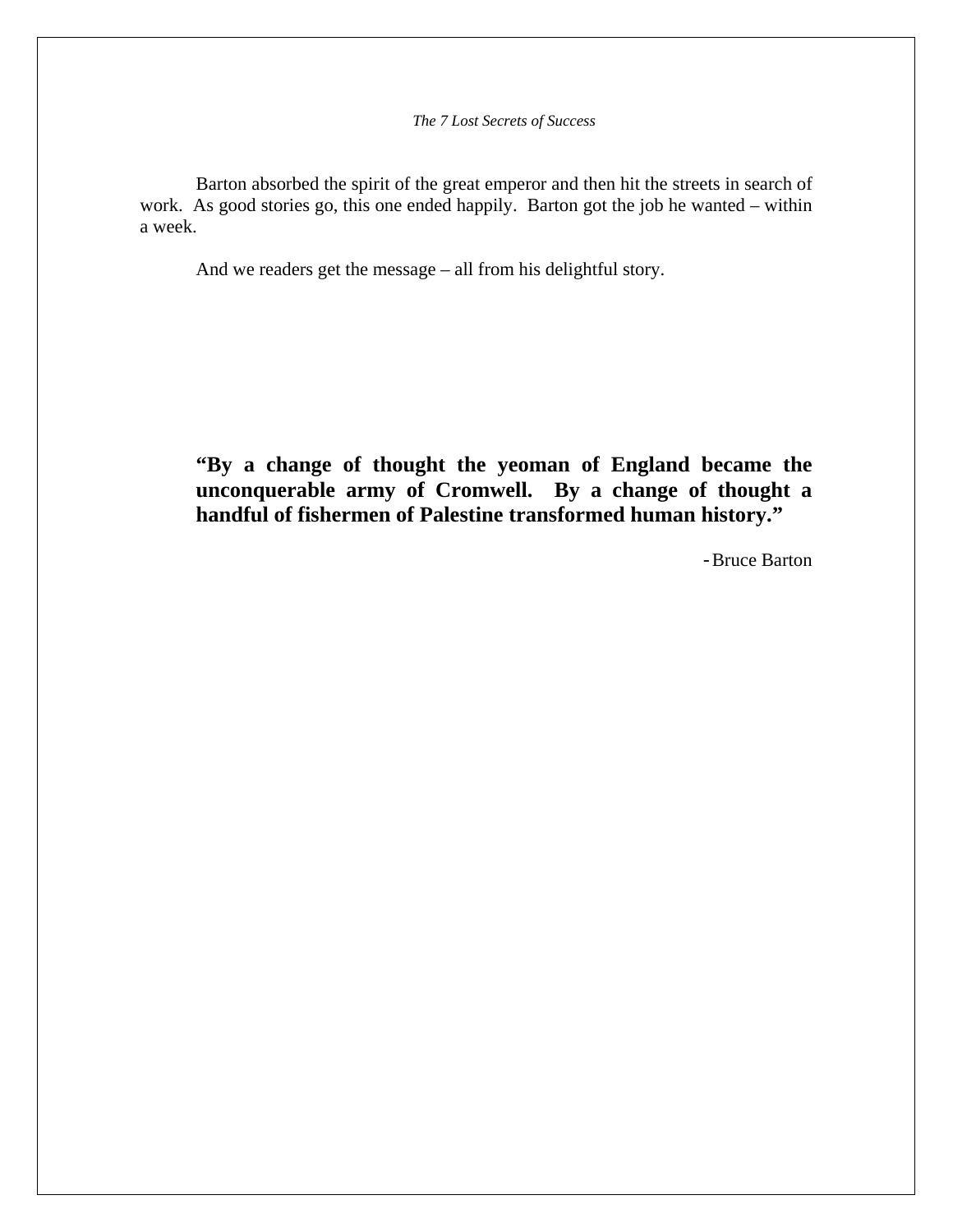**"I hope I may never be guilty of writing anything intended to make poor people contented with their lot.** 

**"I would rather be known as one who sought to inspire his readers with a** *divine discontent.*

**"To make men and women discontented with bad health, and to show them how, by hard work, they can have better health.** 

**"To make them discontented with their intelligence, and to stimulate them to continued study.** 

**"To urge them on to better jobs, better homes, more money in the bank.** 

**"But it does not harm, in our striving after these worth-while things, to pause once in a while and count our blessings."** 

-Bruce Barton, 1920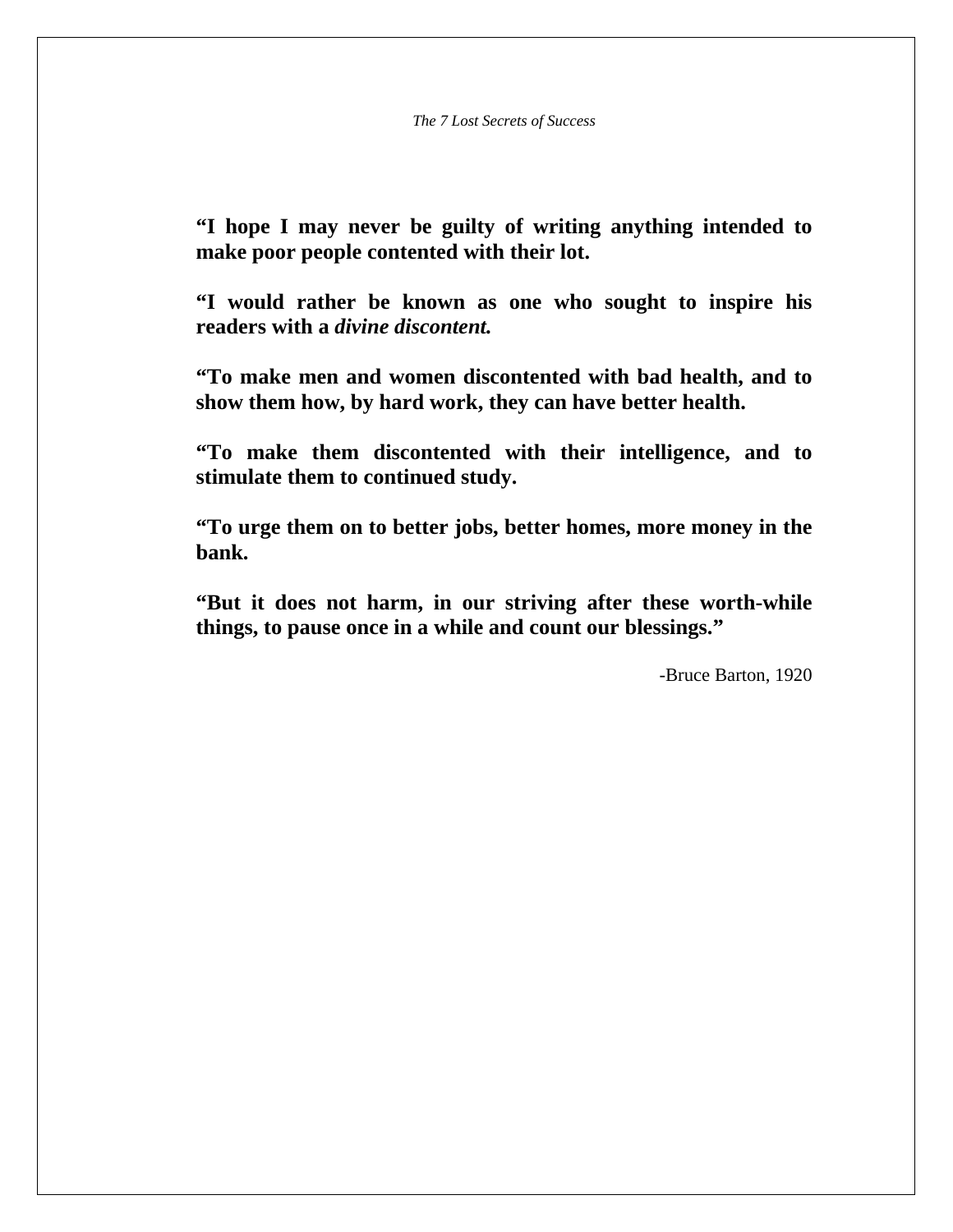# *SECRET #4*

# *DARE THEM TO TRAVEL THE UPWARD PATH*

**"People are what they are; and when you have made up your mind to that you are a long way on the road to serenity."** 

-Bruce Barton, 1925

# *The Zest Of The Battle*

Barton was almost always positive and uplifting in his ads (when he wasn't, the ads often failed) and in his books.

But he knew the value of a challenge.

Barton once suggested that there were two roads in life: one upwards, one stuck in monotony. Another of his famous ads (which ran over *seven* years) began,

#### **"A WONDERFUL TWO YEARS' TRIP**

#### **AT FULL PAY –**

#### **BUT ONLY MEN WITH IMAGINATIN CAN TAKE IT."**

Barton believed the great game of life was to challenge yourself to become the best you could possibly be, whether in business or at home.

#### He wrote, **"Whatever obstacles, whatever disappointments may come, are merely added chances against him, contributing to the zest of the contest."**

Barton knew people wanted to improve their life, but that people often didn't act in their own best interest unless prodded. His nudge was a subtle, psychological one.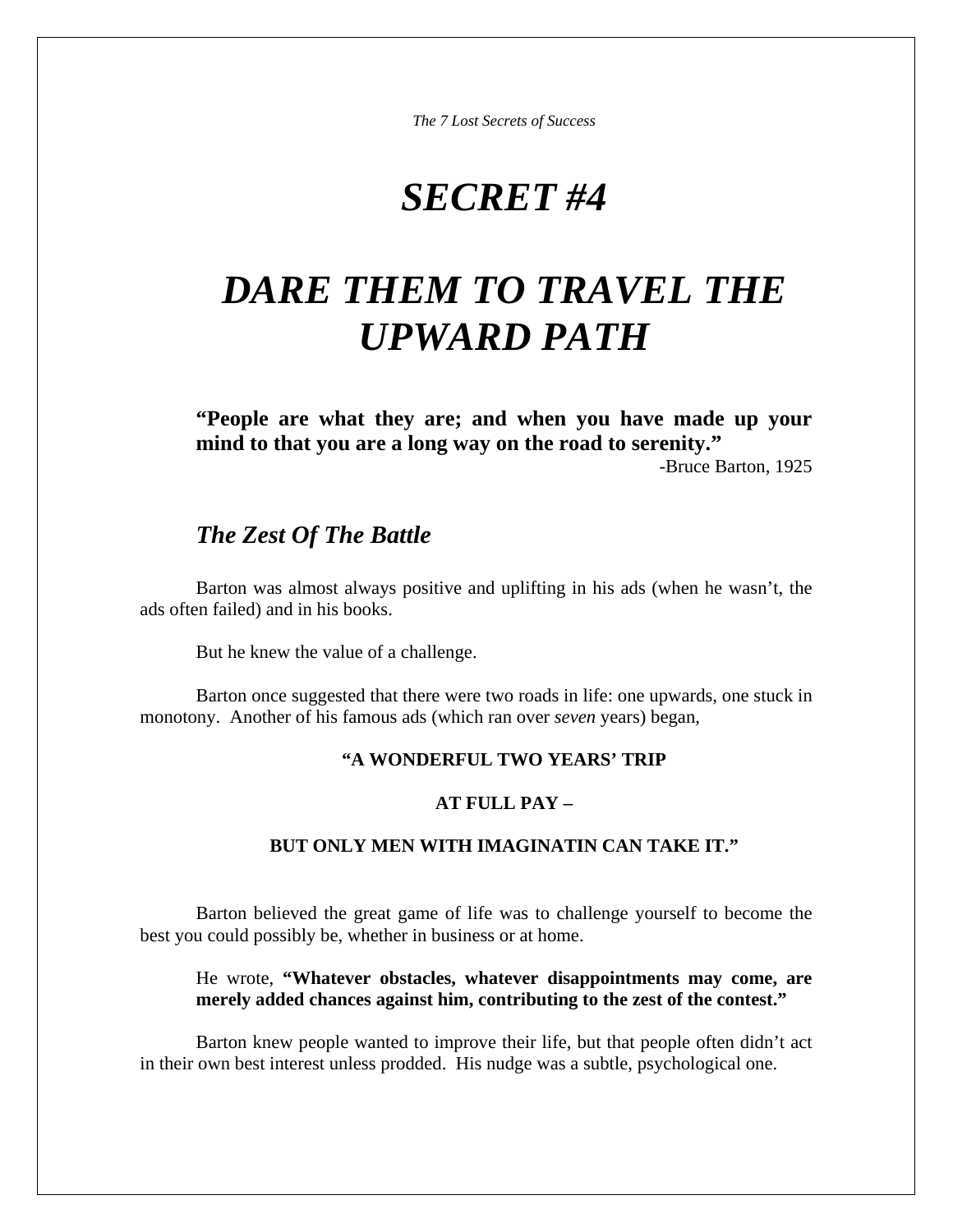A 1926 ad for washing machines pointed out that without a machine, our spouse was working for three cents an hour. **"Human life is too precious to be sold at a price of three cents an hour,"** said the ad.

It worked. The reasoning appealed to the desire of people to have their hardships and troubles behind, and begin to move towards an easier, better lifestyle.

Another ad began,

# **"This book may not be intended for you –**

### **but thousands found in it what**

### **they were seeking."**

And a proposed Campbell soup and campaign was to begin with the headlines, **"Why do you keep on bending over a hot stove to make your own soup?"** 

Barton challenged the reader without insulting him. There is a fine line here.

If I write an ad that says, "You'd be a fool to pass up my services!" you would probably pass up my services.

But if I write something that begins, "Only the most dedicated achiever will use my services," then you'd probably check out what I had to say. The latter tease would challenge you by subtly asking: "Are you a dedicated achiever?"

Another Barton ad began,

### **"Men who 'know it all' are not invited**

### **to read this page!"**

*I'd* read that page. Wouldn't you? Why? Because neither of us are "know it alls," right?

Again, you're being challenged.

And let's not forget the Marines. They're still looking "for a few good men." It's a challenge that still holds power (and that's why the Marine still use the ad).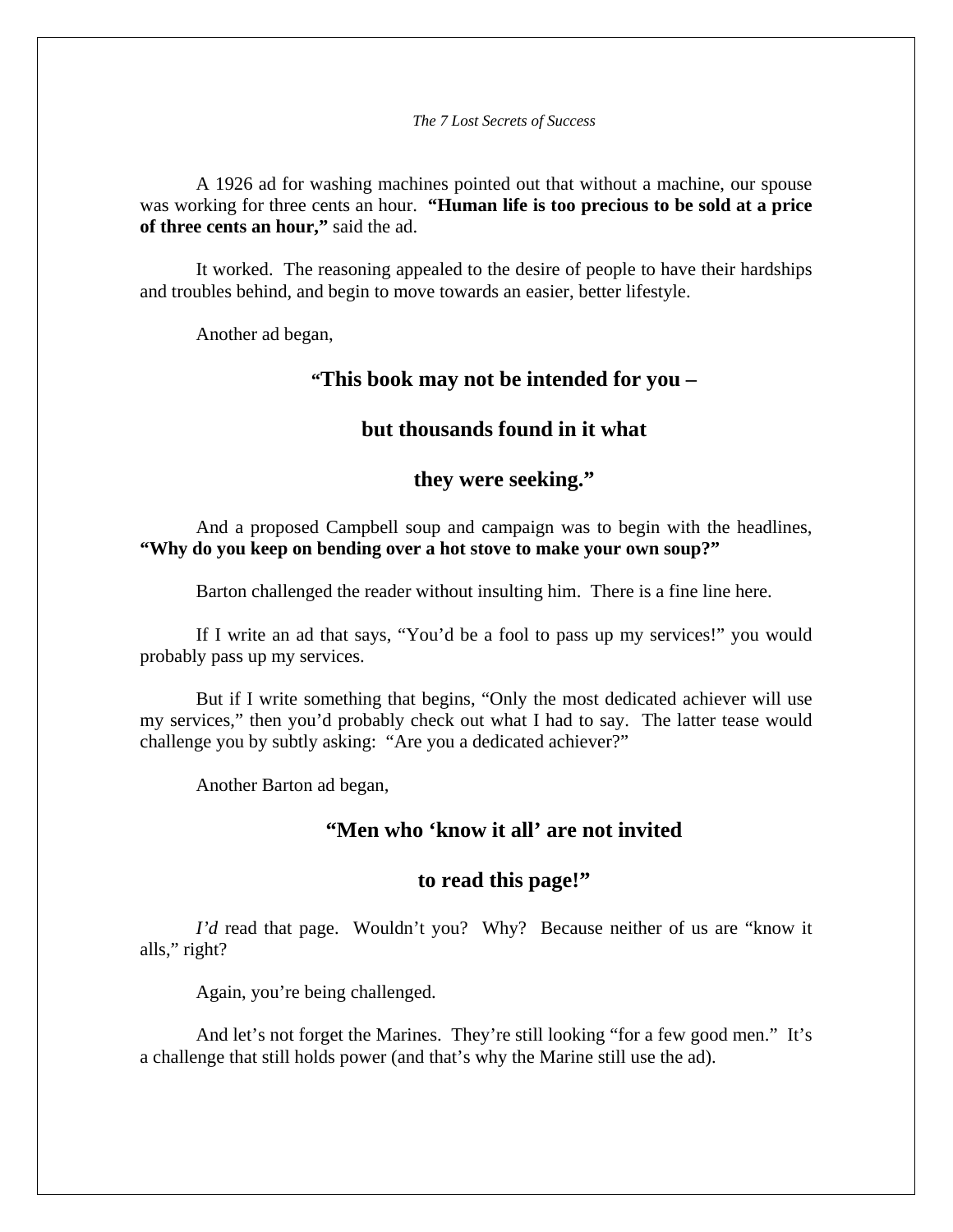# *Only You Should Read This*

A friend recently called. She is opening a new business, an antique store, and wanted to know how to use this Barton strategy to get people to attend her grand opening.

"What can I say on my invitation to challenge them to come here?" she asked me.

We kicked around ideas for a moment. Then I offered:

"How about a headline that says, 'Are you one of the few people who can appreciate the value of rare collections?'"

That hit home for her. It clearly challenged people but didn't insult them. We all want to be part of an exclusive group. It appeals to the ego. You just have to be careful not to slap anyone's face with our challenge.

When Barton was brainstorming ideas for the American Tobacco account, he offered this subtle challenge for a radio commercial:

**"We believe that the people who like the finest things – fine books, fine music, fine food – are the people who should like fine tobacco. And if you are one of these people, and if you enjoy this program, and if you have not tried Luckies lately, please buy yourself two packs and smoke them. Really fine tobacco does make a difference in the taste."** 

And in 1953 Barton advised Schaefer beer to involve its audience. Instead of yelling the company's name, Barton suggested Schaefer become more exciting by tying the beer to popular events, such as a baseball game. Barton offered these radio ads:

**"What are the chances that Joe Black will pitch a no-run game this afternoon?"** and "**Come over and see whether you think Jackie Robinson is playing third base as well as he played second."** 

Do you see how those teasers challenged listeners?

How can you challenge (but not insult) your potential clients and customers?

**"Sometimes when I consider what tremendous consequences come from little things…I am tempted to think… there are no little things."** 

-Bruce Barton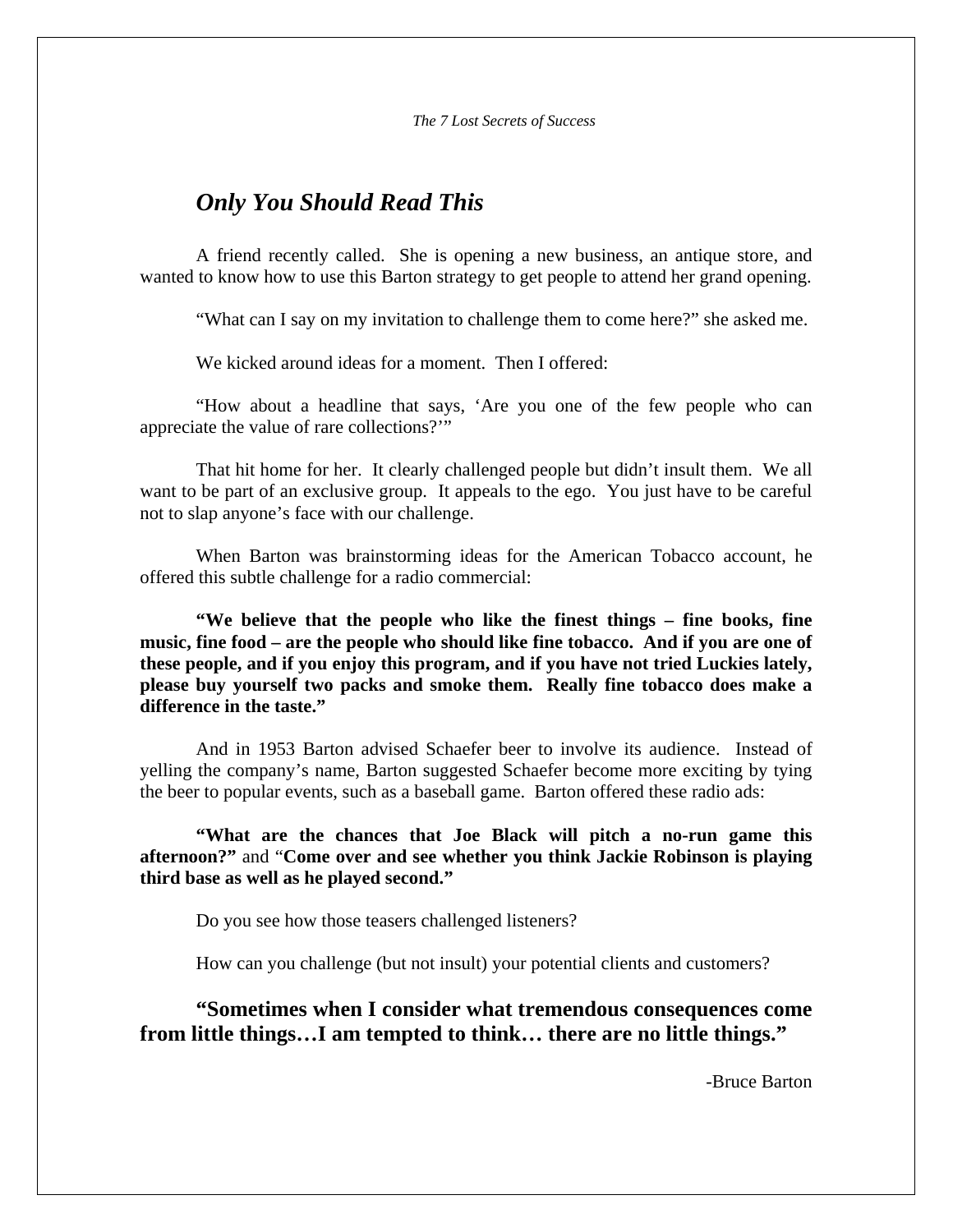**"Be genuine…Do not venture into the sunlight unless you are willing first to put your house in order. Emerson said, 'What you are thunders so loud I can't hear what you say.' No dyspeptic can write convincingly of the joys of mincemeat. No woman-hater can write convincingly of love…** 

**"Unless you have a real respect for people, a real affection for people, a real belief that you are equipped to serve them, and that by your growth and prosperity they will likewise grow and prosper, unless you have this deep down conviction, gentlemen, do not attempt advertising. For somehow it will return to plague you."** 

-Bruce Barton, 1925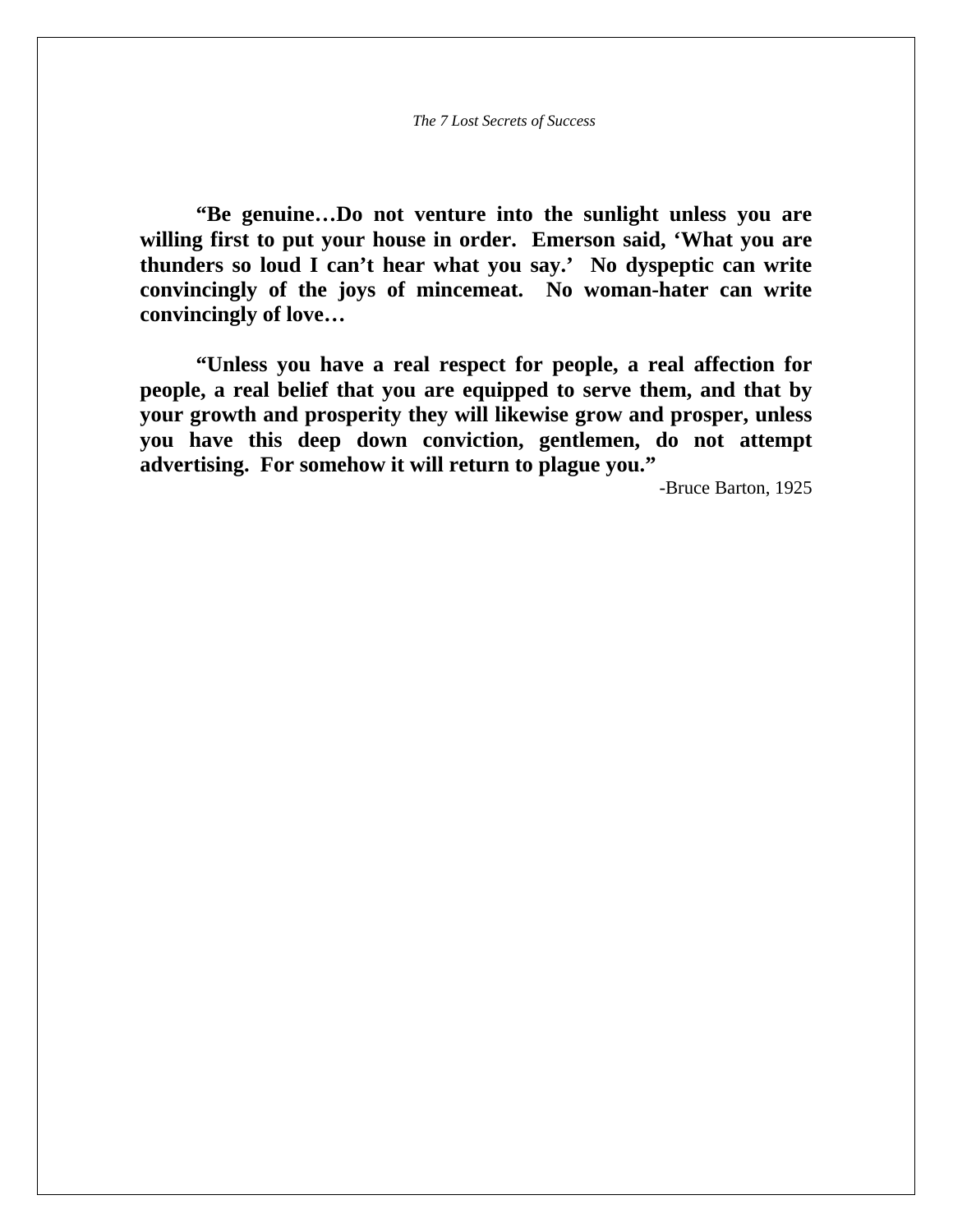# *SECRET #5:*

# *THE ONE ELEMENT MISSING*

**"I believe the public has a sixth sense of detecting insincerity, and we run a tremendous risk if we try to make other people believe in something we don't believe in. Somehow our sin will find us out."** 

-Bruce Barton, 1925

# *Do You Support It?*

Barton's writings had an element lacking in most of the other ads of the 1920's – 1940's: sincerity.

Barton's ads came across with a human, inspiring and friendly feel that people trusted. The secret was in Barton's own belief in what he was selling. If he did not support a product or service, he would not write about it. But when he did support it, his honesty came through.

This is an important point with me. Too many people in advertising believe you don't have to care about your product to sell it. They cite stories about John Caples and Maxwell Sackheim writing powerful letters for books they either hadn't read or considered pretty bad.

I disagree.

Who knows how powerful a letter Caples and Sackheim *could* have written had they sincerely loved (or even read) the books they were writing about? It's been my experience that when I support a cause, I can write about it much more powerfully and persuasively. If I don't support it, it shows. Customers aren't stupid.

Besides that, why would you want to sell a product you didn't use or support yourself?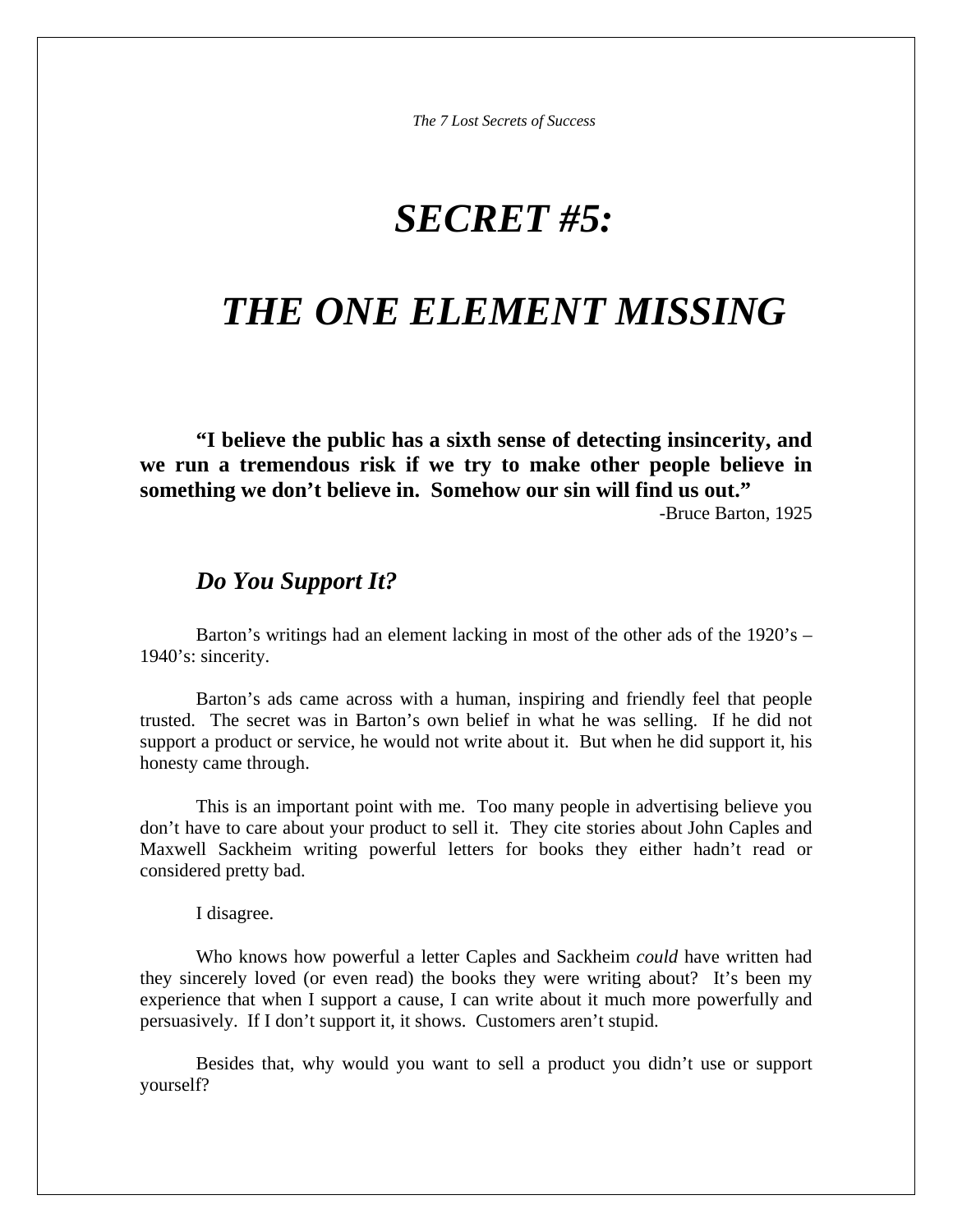# *The Acknowledged Master*

The late John Caples was a master at writing ads. All of his books are classics (and well worth reading). Who did Caples think was better than himself? Bruce Barton!

Caples said, "Barton had the three things every writer has to have: (1) Sincerity, (2) Sincerity, (3) Sincerity."

Now the odd thing is that disciples of Caples don't agree sincerity is necessary. This attitude reeks of peddlers selling magic elixirs. Without sincerity, you're lying to your customers. It's wrong.

One famous copywriter read an early version of this book and said he didn't think sincerity was important, either. He said, "A professional writer should be like a hired assassin. No emotions. Take the product and sell it."

I nearly choked to think this leading authority felt this way about the advertising profession. His attitude reflects what I don't like in business: insincere people out for the buck.

In a sense, however, this copywriter is right. You should be skilled enough to sell anyone a product or service with the power of your words.

But again my point is this: Why would you want to sell a product or service you didn't sincerely endorse?

### *True Service or Greed?*

Helen Woodward was a cynical but observant business woman. She was clearly ahead of her time.

Back in 1926 she wrote in *Through Many Windows,* her autobiography, "In the old days, no one ever wrapped money-making eagerness in sweet words like *service*. Business men were frankly after money. They are still after money, but they know now that it is good policy to deliver something good to keep the customer. So they make better goods at better prices – because they have to. And they call that *service.*

Recently a new client came to me. She wanted to write a book on service. When I asked why, she said she had heard it was "in." She had little experience in delivering service and wasn't sure what service really meant, but she was convinced that writing a book on the subject would advance her career. But not far. And not for long.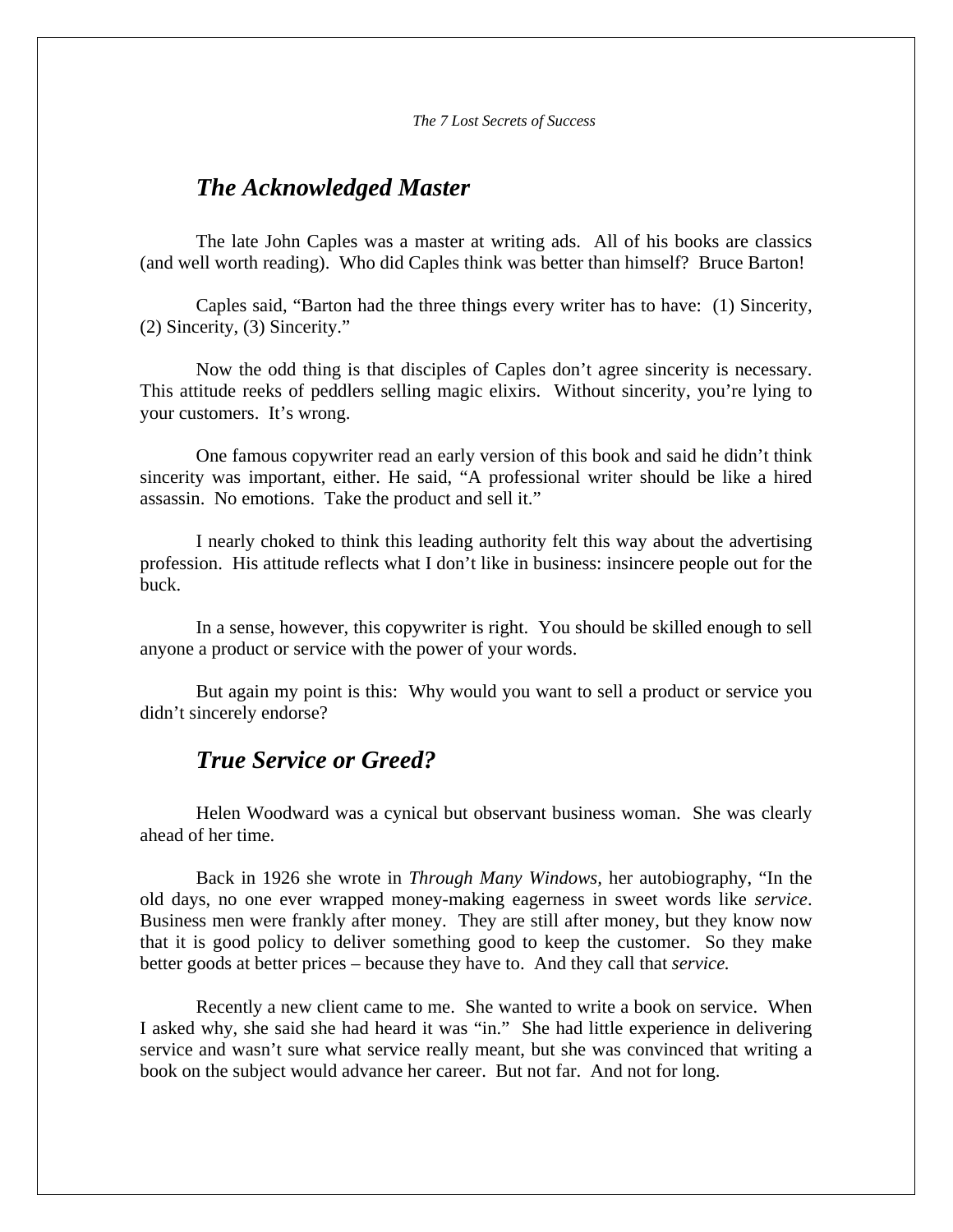Without sincerity, you're selling air. Sooner or later someone (a Helen Woodward of our generation) will blow the whistle on you. You'll be exposed as a fraud. You'll lose credibility.

What Woodward saw in her generation was a bunch of businessmen who had heard that service would help them. They weren't sincerely interested in delivering service. They were sincerely interested in making money. (There's nothing wrong with making money; but it should come as a result of your service.)

Roy Durstine (the D in BBDO), in his 1921 book *Making Advertisements And Making Them Pay,* wrote, "Without sincerity an advertisement is no more contagious than a sprained ankle."

And Robert Bender, in his 1949 senior thesis biography of Barton, wrote, "Contrary to the general belief about advertising men, Barton did regard sincerity and truth as the first essential of successful advertising."

# *Honesty Sells*

Barton was sincere. Even Julian Lewis Watkins, while selecting several Barton ads for his book *The 100 Greatest Advertisements,* said Bruce Barton's ads were notable for their sincerity.

Though Barton often had trouble balancing his work life with his spirituality (hence his two most famous books trying to balance the two), he was earnest. And his honesty showed. It is this characteristic that attracted many people (including me) to his works.

Many studies have shown that the number one element lacking that keeps people from buying anything is trust. Other advertisers, to trust you now, have burned them too often before.

You know this is a fact. When you read an ad, you always wonder, "Is this true? Are the claims valid?" This is another reason why people read news stories **5 to 9 times more** than they read ads. They simply don't trust advertising!

Do you believe in what you are doing or selling? If you don't, you better get into something where your heart and soul can live happily. After all, YOU are the best sales person for your business! If you aren't convinced, how are you going to excite anyone else?

Bob Bly, author of 18 business books, says in his *The Copywriter's Handbook,* "When you believe in your product, it's easy to write copy that is sincere, informative,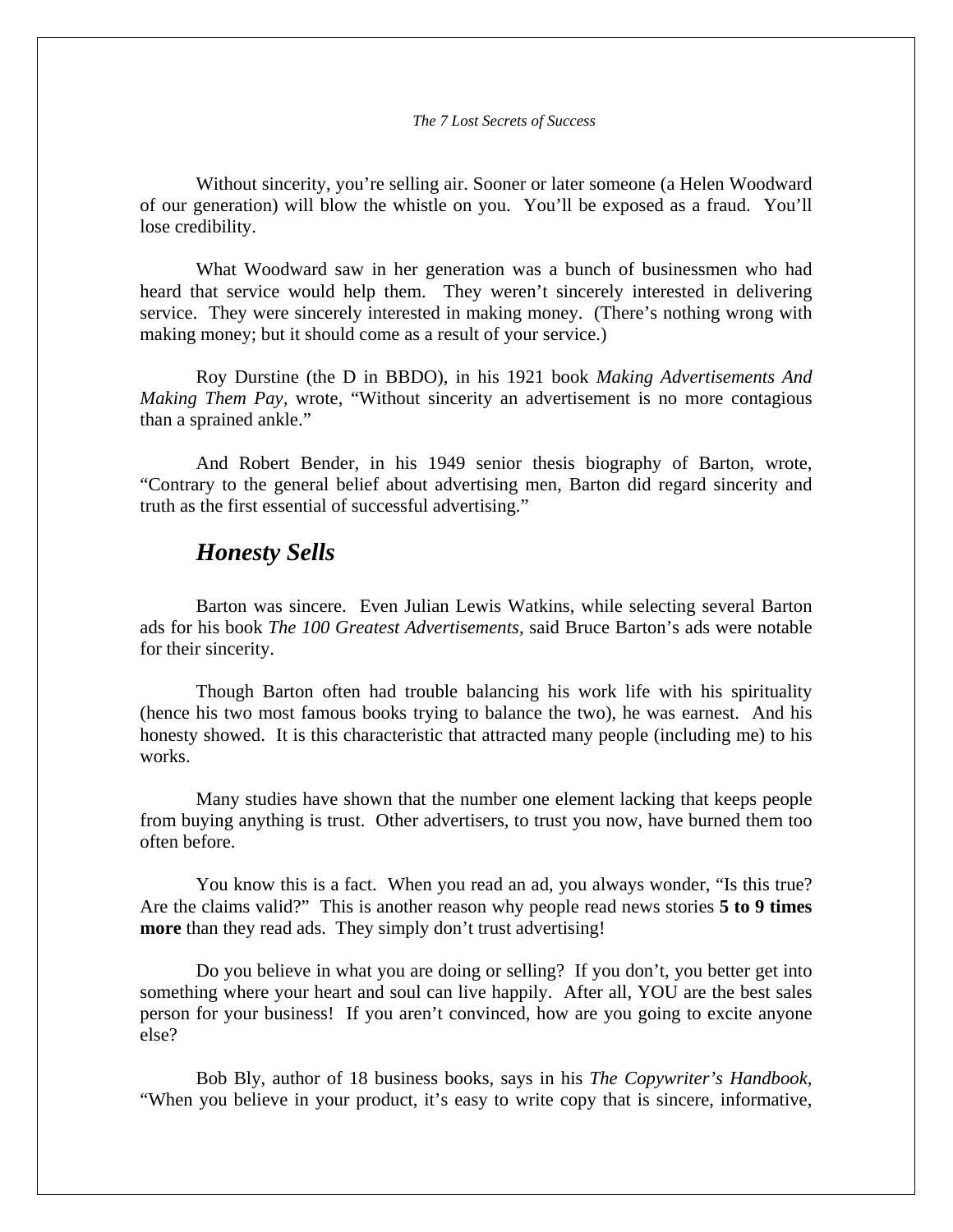and helpful. And when you are sincere, it comes across to the reader and they believe what you've written."

Jay Abraham, a marketing genius who charges over \$3,000 an hour for his services, said: "You have to believe in your product. A product has to have a value in your heart and mind before you can passionately translate your enthusiasm to somebody else."

Bruce Barton's genuine feelings for the items or causes he represented helped him create marketing campaigns that broke all earlier records. For example:

\*Barton wrote a charity solicitation letter in 1925 that brought in an overwhelming (and previously unheard of) return of well over 100%! His heartfelt letter for Berea College, sent to only 24 people, pulled in over \$30,000 in contributions.

\*Barton wrote a series of fund raising letters for Deerfield Academy that were so moving they were collected and sold as examples of sincere writing.

\*Barton and Alex Osborn organized the United War Workers Campaign of 1918. Their goal was \$175 million. Though the campaign went into effect *after* the war (World War I) ended, the sincerity of the program managed to raise over \$204,000,000 – the largest amount ever collected in a freewill offering in the history of the world!

### *You Can Fool Them Once (Maybe)*

You can't use these secrets to manipulate people into buying from you. This principle of sincerity means people will buy – or not – depending on how sincere you come across.

Clyde Befell, in his 1940 book *How To Write Advertising That Sells,* wrote, "The best way to be sincere is  $-$  to be sincere. An attempt to write sincerity into your copy without honestly wanting to be sincere won't work."

When I wrote a sales letter to sell "Thought line," an artificial intelligence software program, I was totally in support it of. And my letter showed it. I got an incredible response – over 5% - in a recession. (The average sales letter gets zero to 0.02% response.)

But when I wrote a letter on another service, one, which I had reservations about, my lack of support as seen by all. It was "between the lines" but still obvious.

That letter was a dud.

You can only sell what you sincerely believe in. You may be able to fool people once, but you'll lose a repeat customer. Since most of your business will come from your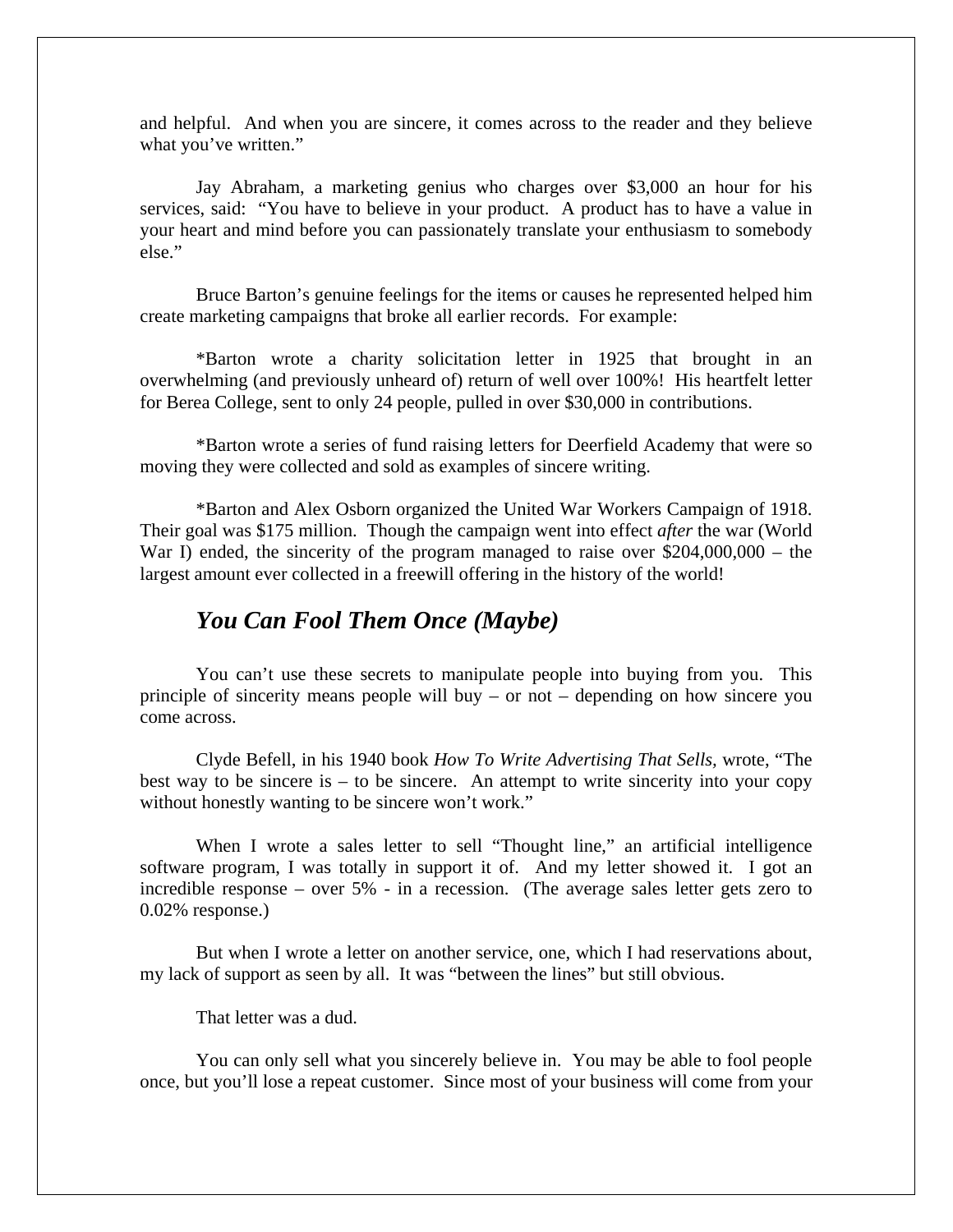satisfied customers (who keep coming back for more), you can't afford to be insincere or manipulative.

Bruce David, author of *Mercenary Marketing,* says if you don't offer a product or service of true value, you won't stay in business. David openly admits, "(Advertising) may persuade people to try your products or services (as it should) once; but if you don't offer value and quality, you won't convert these people into repeat customers."

# *They Told Him No*

Final thought on this subject: When Bruce Barton wrote his most famous book, *The Man Nobody Knows,* he had no evidence that the book would ever sell.

His friends tried to stop him. They said he wasn't an expert. They said there were already far too many books on the subject. They said it would ruin his reputation.

Barton wrote the book because of his sincere desire to share his thoughts. Robert Bedner said, "There is no doubt that the book was written out of sincere conviction."

The result was a 1925 (and 1926) best seller that is still in print today – over sixty-five years after it was written.

The magic of sincerity.

Do *you* support what you sell or do?

**"The advertisements which persuade people to act are written by men who have an abiding respect for the intelligence of their readers, and a deep sincerity regarding the merits of the goods they have to sell."** 

-Bruce Barton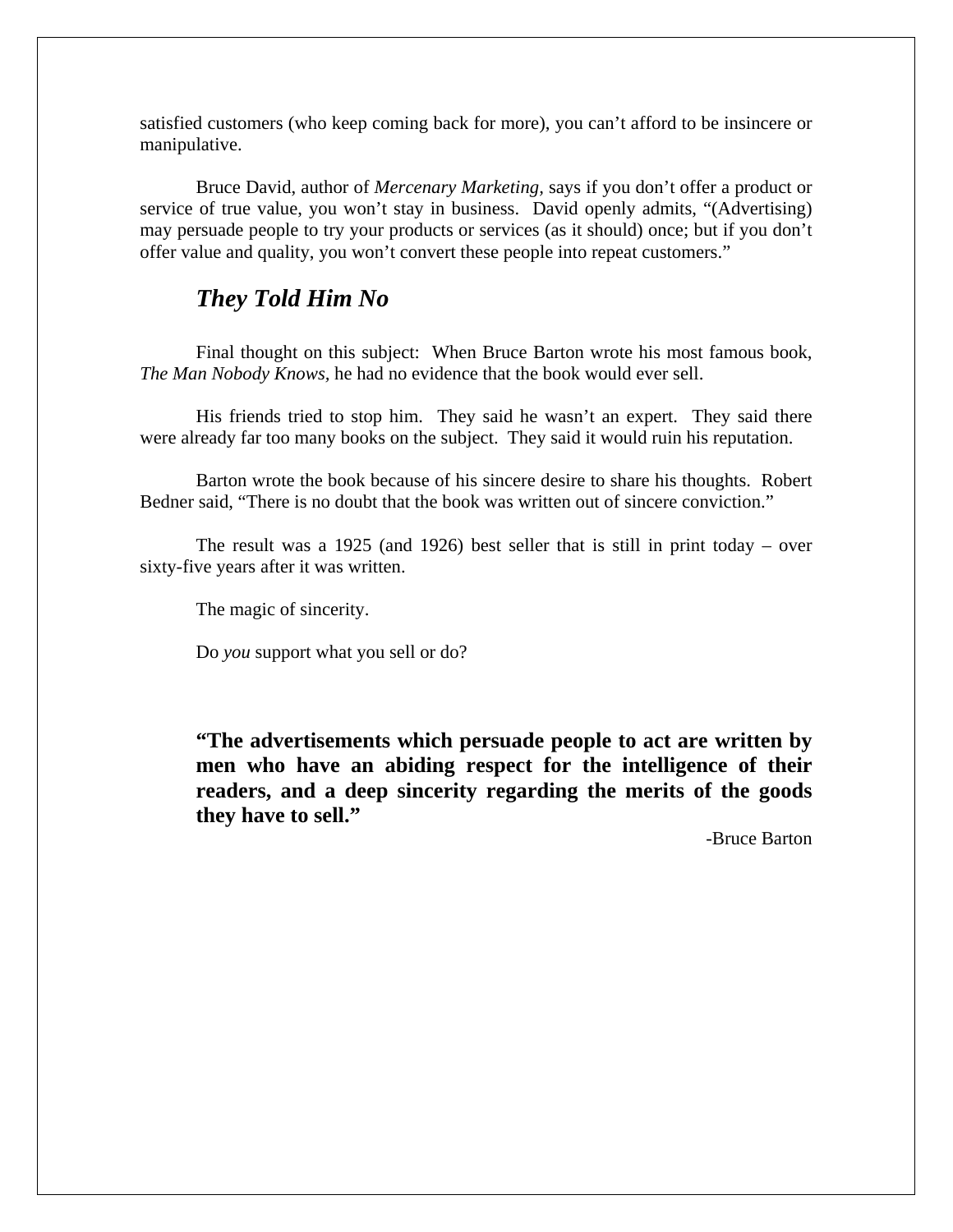Here is Bruce Barton's famous 1925 solicitation letter for Berea College. He sent it to 24 people. The result was a 100% return of about \$30,000. It's considered one of the most effective letters ever written. See if you can detect how Barton used every one of the strategies in this book when he composed this incredible letter.

#### **Dear Mr. Blank,**

 **For the past three or four years things have been going pretty well at our house. We pay our bills, afford such luxuries as having the children's tonsils out, and still have something in the bank at the end of the year. So far as business is concerned, therefore, I have felt fairly well content.** 

 **But there is another side to a man, which every now and then gets restless. It says: "What good are you anyway? What influences have you set up, aside from your business, that would go on working if you were to shuffle off tomorrow?"** 

 **Of course, we chip in to the Church and the Salvation Army, and dribble out a little money right along in response to all sorts of appeals. But there isn't much satisfaction in it. For one thing, it's too diffused and, for another, I'm never very sure in my own mind that the thing I'm giving to is worth a hurrah and I don't have time to find out.** 

 **A couple of years ago I said:** *"I'd like to discover the one place in the United States where a dollar does more net good than anywhere else."* **It was a rather thrilling idea, and I went at it in the same spirit in which our advertising agency conducts a market investigation for a manufacturer. Without bothering you with a long story, I believe I** *have found the place.* 

**This letter is being mailed to 23 men besides yourself, twenty-five of us altogether. I honestly believe that it offers an opportunity to get a maximum amount of satisfaction for a minimum sum.** 

 **Let me give you the background.** 

 **Among the first comers to this country were some pure blooded English folks who settled in Virginia but, being more hardy and venturesome than the average, pushed on west and settled in the mountains of Kentucky, Tennessee, North and South Carolina. They were stalwart lads and lassies. They fought the first battle against the British and shed the first blood. In the Revolution they won the battle of King's Mountain. Later, under Andy Jackson, they fought and won the only land victory that we managed to pull off in the War of 1812. Although they lived in southern states they refused to secede in 1860. They broke off from Virginia and formed the state of West Virginia; they kept Kentucky in the Union; and they sent a million men into the northern armies. It is not too much to say that they were the deciding factor in winning the struggle to keep these United States united.** 

 **They have had a rotten deal from Fate. There are no roads into the mountains, no trains, no ways of making money. So our prosperity has circled all**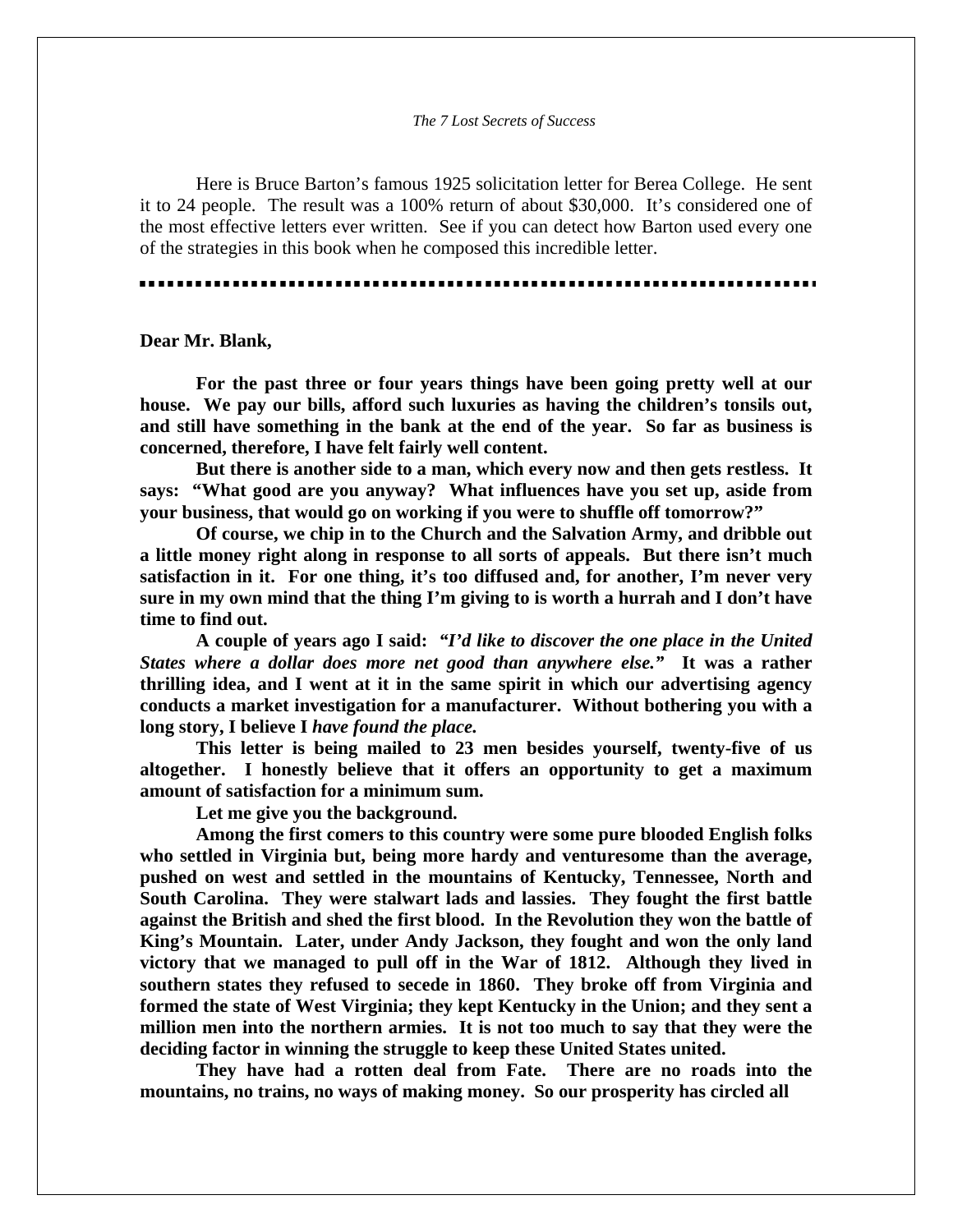**around them and left them pretty much untouched. They are great folks. The girls are as good looking as any in the world. Take one of them out of her two-roomed log cabin home, give her a stylish dress and a permanent wave, and she'd be a hit on Fifth Avenue. Take one of the boys, who maybe never saw a railroad train until he was 21: give him a few years of education and he goes back into the mountains as a teacher or doctor or lawyer or carpenter, and changes the life of a town or county.** 

 **This gives you an idea of the raw material. Clean, sound timber – no knots, no wormholes; a great contrast to the imported stuff with which our social settlements have to work in New York and other cities.** 

 **Now, away back in the Civil War days, a little college was started in the Kentucky mountains. It started with faith, hope, and sacrifice, and those three virtues are the only endowment it has ever had. Yet today it has accumulated, by little gifts picked up by passing the hat, a plant that takes care of 3000 students a year. It's the most wonderful manufacturing proposition you ever heard of. They raise their own food, can it in their own cannery; milk their own cows; make brooms and weave rugs that are sold all over the country; do their own carpentry, painting, printing, horseshoeing, and everything, teaching every boy and girl a trade while he and she is studying. And so efficiently is the job done that –** 

 **\*a room rents for 60 cents a week (including heat and light)** 

**\*meals are 11 cents apiece (yet all the students gain weight on the faire; every student gets a quart of milk a day)** 

**\*the whole cost to a boy or girl for a year's study – room, board, books, etc., is \$146. More than half of this the student earns by work; many students earn all.** 

**One boy walked in a hundred miles, leading a cow. He stabled the cow in the village, milked her night and morning, peddled the milk, and put himself through college. He is now a major in the United States Army. His brother, who owned half of the cow, is a missionary in Africa. Seventy-five percent of the graduates go back to the mountains, and their touch is on the mountain counties of five states; better homes, better food, better child health, better churches, better schools; no more feuds; lower death rates.** 

**Now we come to the hook. It costs this college, which is named Berea, \$100 a year per student to carry on. She could, of course, turn away 1500 students each year and break even on the other 1500. Or she could charge \$100 tuition. But then she would be just one more college for the well-to-do. Either plan would be a moral crime. The boys and girls in those one-room and two-room cabins deserve a chance. They are of the same stuff as Lincoln and Daniel Boone and Henry Clay; they are the very best raw material that can be found in the United States.** 

**I have agreed to take ten boys and pay the deficit on their education each year, \$1,000. I have agreed to do this if I can get twenty-four other men who will each take ten. The president, Dr. William J. Hutchins (Yale 1892), who ought to be giving every minute of his time to running the college, is out passing the hat and riding the rails from town to town. He can manage to get \$50,000 or \$70,000 a year. I want to lift part of his load by turning in \$25,000.**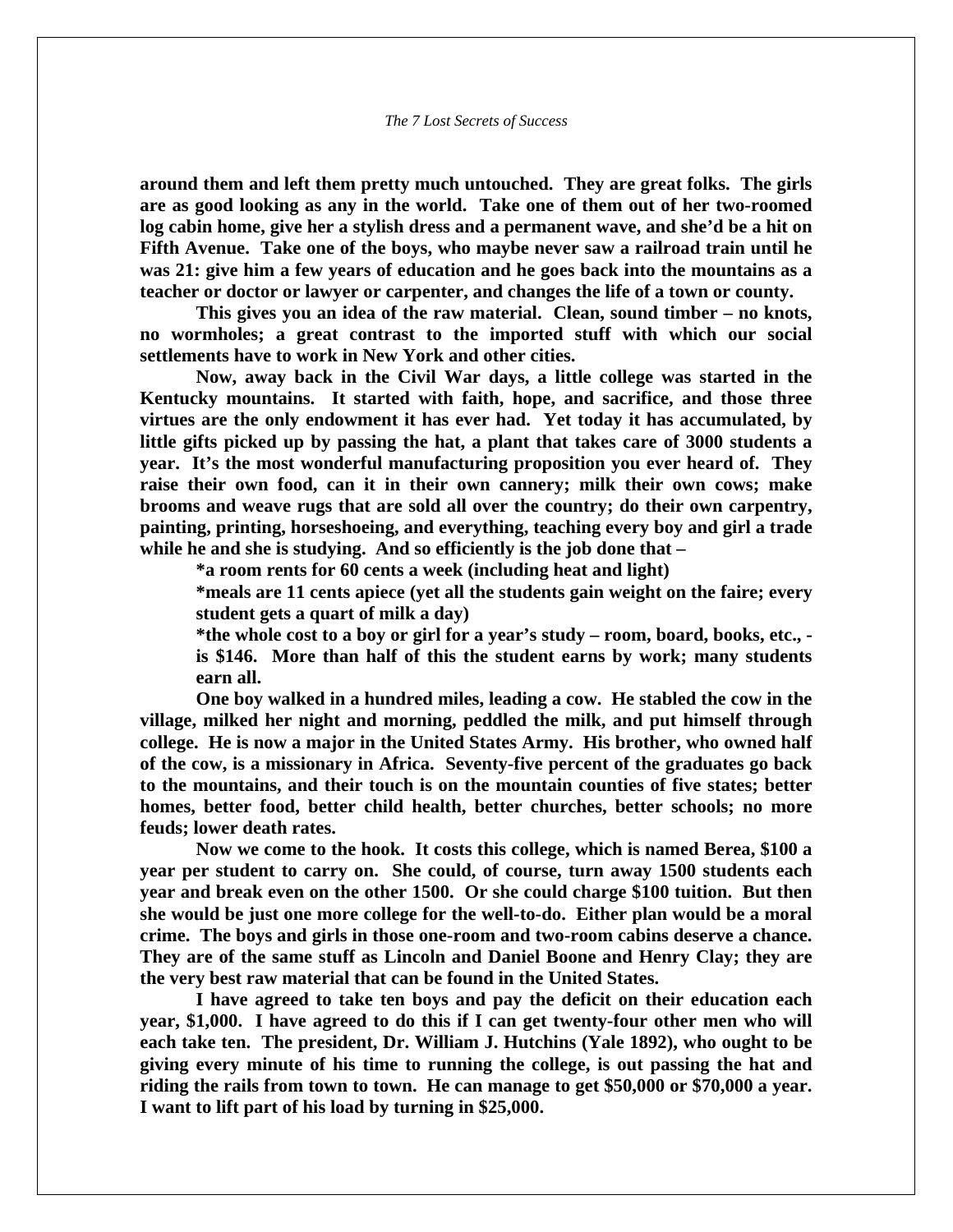**This is my proposition to you. Let me pick out ten boys, who are a sure blooded Americans as your own sons, and just as deserving of a chance. Let me send you their names and tell you in confidence, for we don't want to hurt their pride, where they come from and what they hope to do with their lives. Let me report to you on their progress three times a year. You write me, using the enclosed envelope, that, if and when I get my other twenty-three men, you will send President Hutchins your check for \$1,000. If you will do this I'll promise you the best time you have ever bought for a thousand dollars.** 

**Most of the activities to which we give in our lives stop when we stop. But our families go on; and young life goes on and matures and gives birth to other lives. For a thousand dollars a year you can put ten boys or girls back into the mountains who will be a leavening influence in ten towns or counties, and their children will bear the imprint of your influence. Honestly, can you think of any other investment that would keep your life working in the world so long a time after you are gone?** 

**This is a long letter, and I could be writing a piece for the magazines and collecting for it in the time it has taken me to turn it out. So, remember that this is different from any other appeal that ever came to you. Most appeals are made by people who profit from a favorable response, but this appeal is hurting me a lot more than it can possibly hurt you.** 

**What will you have, ten boys or ten girls?** 

 **Cordially yours,** 

 **Bruce Barton** 

.....................

**"Faith in business, faith in the country, faith in one's self, faith in other people – this is the power that moves the world. And why is it unreasonable to believe that this power, which is so much stronger than any other, is merely a fragment of the Great Power which operates the universe."** 

-Bruce Barton, *What Can A Man Believe?,* 1927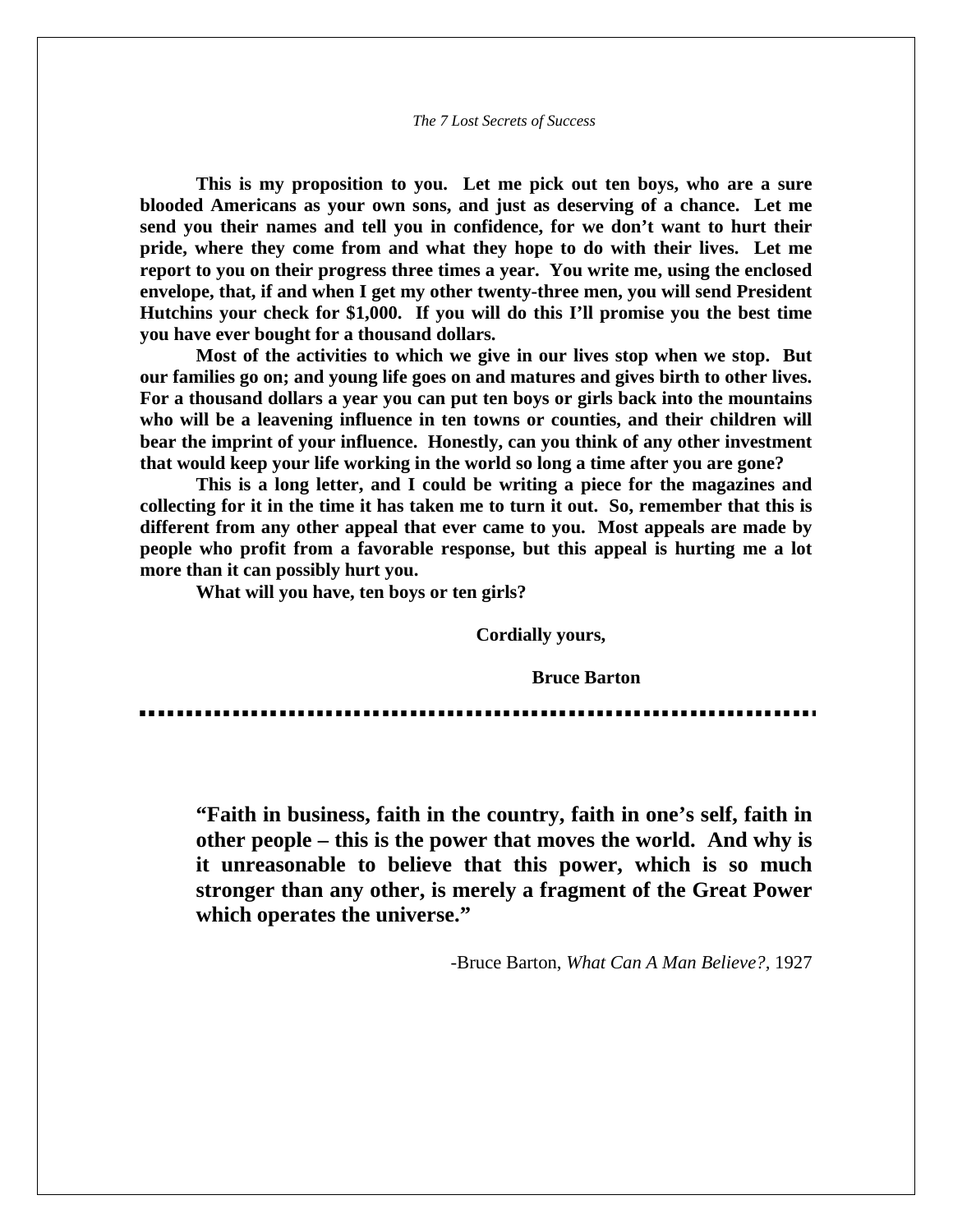**"… I do believe that the one great thing we have got to find a way to do is to make it possible, in our industrial life, for the man who stands at the bench somehow to feel in what he does the same sort of satisfaction and pride which now animates and thrills the man who sits at a desk, and to make the man who stands up to his waist in a ditch, or who swings the ax beside a tree, feel that somehow there is that in the thing he does that reaches down and takes hold on things eternal, and that every swing of the pick and every stroke of the ax is not merely so much servitude, but that, in so far as that is done in a spirit of real pride and satisfaction and service, he makes himself co-worker of Almighty God in the great task of feeding and clothing and housing the world."** 

-Bruce Barton, 1921 speech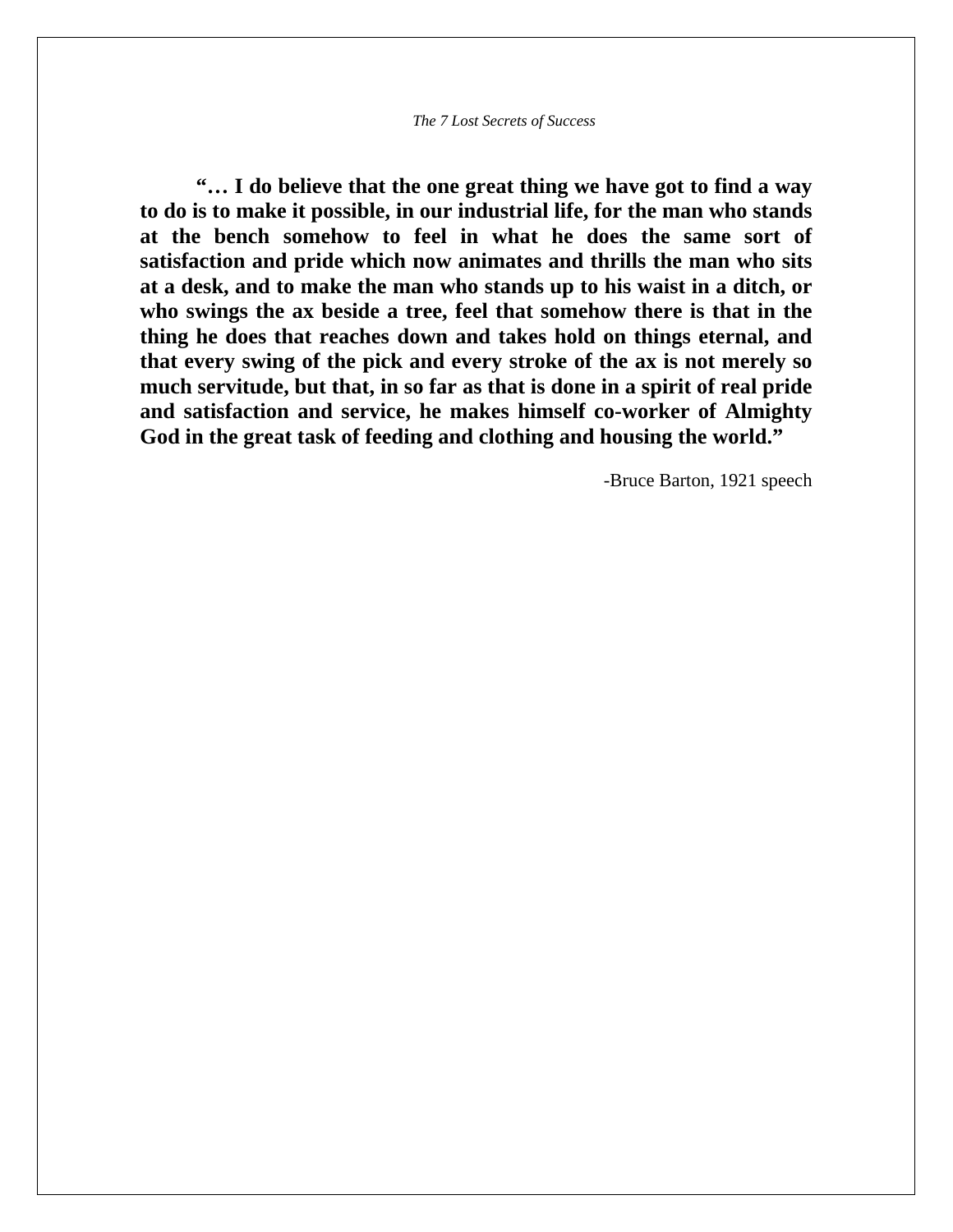**"There is a wise old saying to this effect: 'A great deal of good can be done in the world, if one is not too careful who gets the credit.'** 

**"If your object in life is to get credit, you'll probably get it, if you work hard enough.** 

**"But don't be too much surprised and disappointed when some chap who just went ahead and did the thing, without thinking of the credit, winds up with more medals on his chest than you, with all your striving, have collected on yours."** 

-Bruce Barton, *It's A Good Old World,* 1920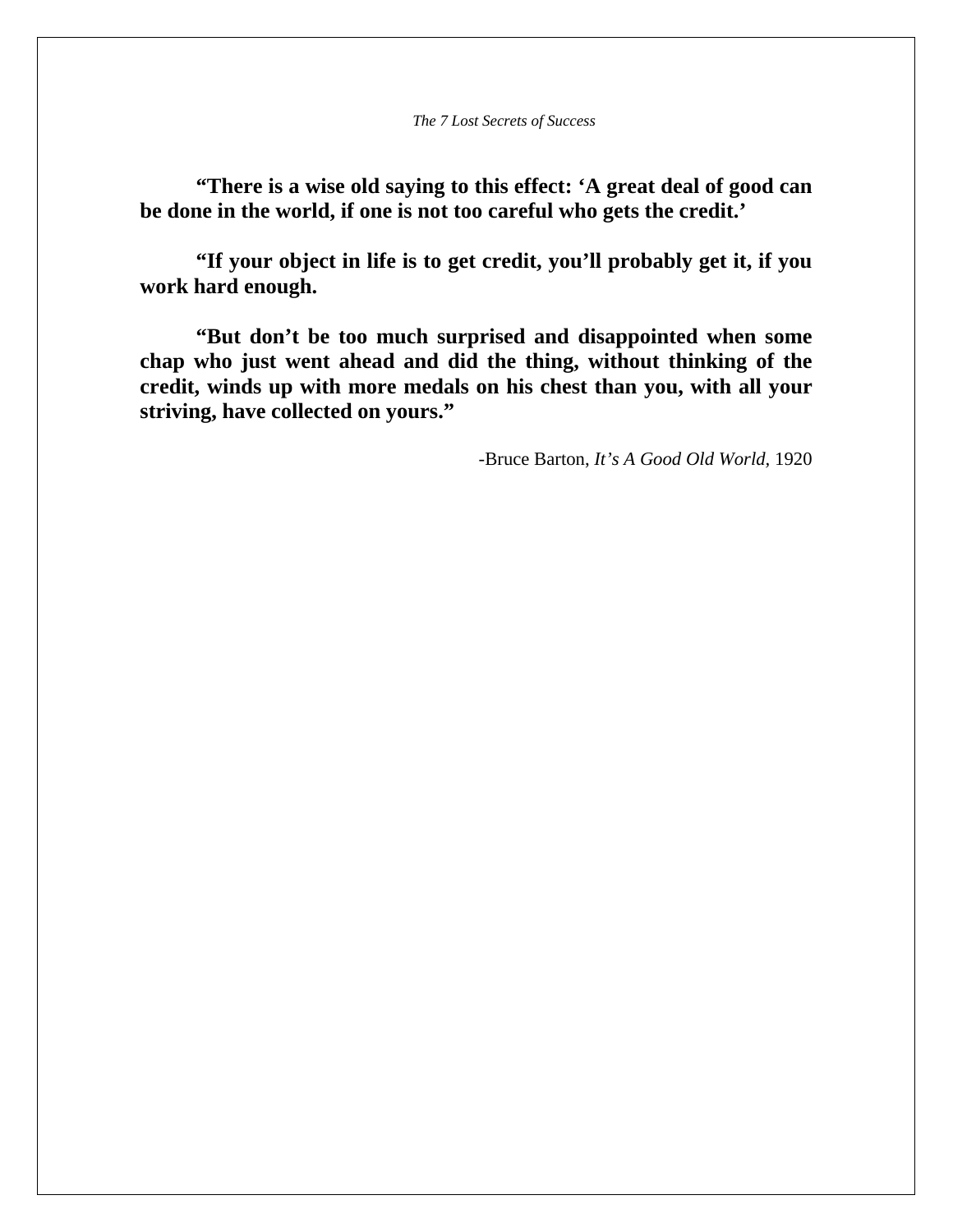# *SECRET #6:*

# *GIVE YOURSELF*

# *AWAY*

**"If a man practices doing things for other people until it becomes so much a habit that he is unconscious of it, all the good forces of the universe line up behind him and whatever he undertakes to do."** 

-Bruce Barton, 1927

### *Money Is A By-Product*

Bruce Barton was a great philanthropist.

He denoted time, energy, and money to a wide variety of causes. Some of his best writings were fund raising letters for colleges and organizations he sincerely believed in.

He also believed in giving something of value away in ads. Most ads contained coupons for a free book. Whatever the item, something has to be given away to start the process of receiving. Giving something away gives credibility. But this strategy also makes the potential customer feel obligated to give something back.

When Barton died in 1967, his estate was worth 2.8 million dollars. But Barton did not spend his life in the pursuit of money. He was quoted as saying that he did what he loved, and the money was a by-product of good work.

That right there may be the greatest secret to prosperity.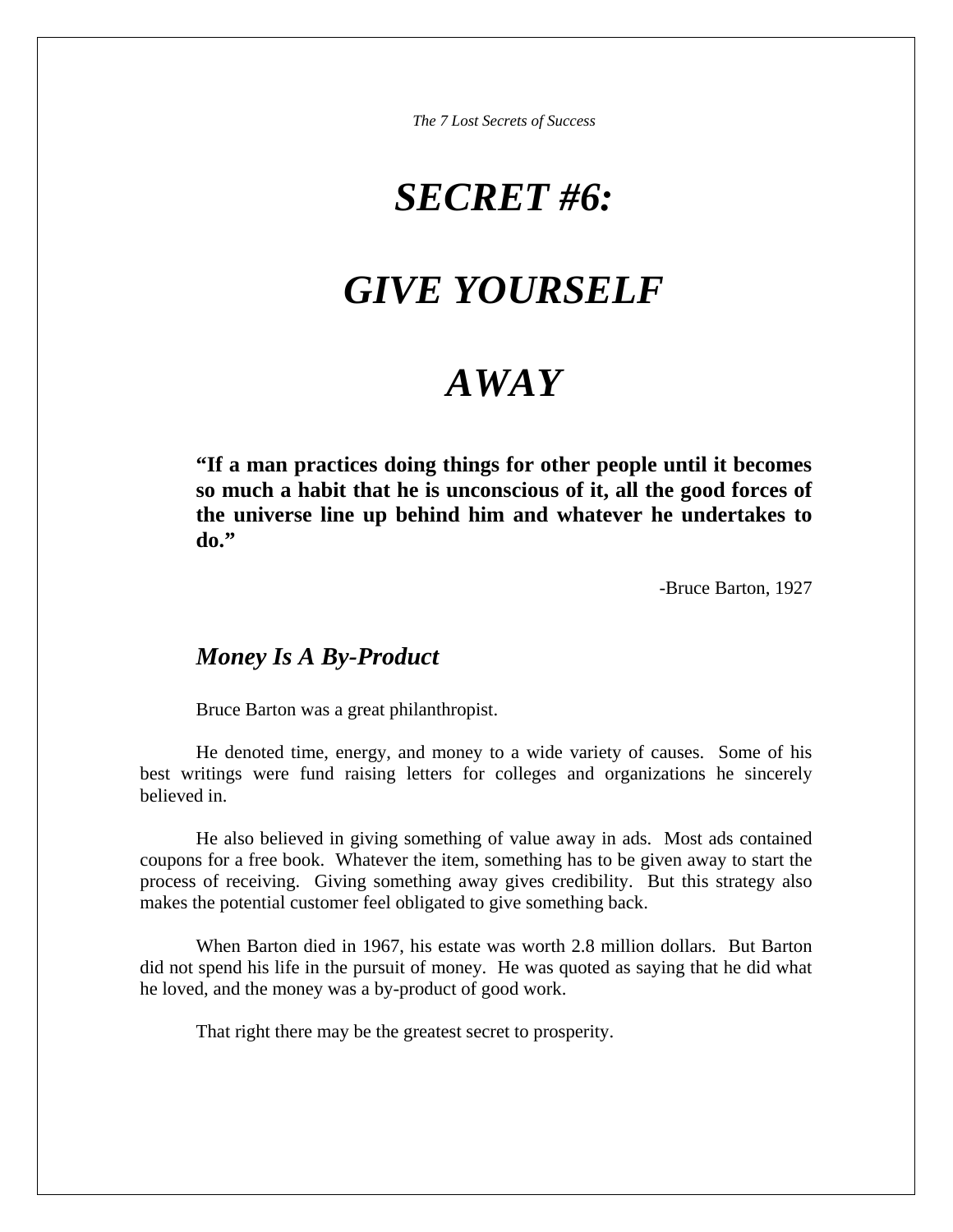Barton wrote, **"Get money – but stop once in a while to figure what it is costing you to get it. No man gets it without giving something in return. The wise man gives his labor and ability. The fool gives his life."** 

### *"Selah"*

Barton, a non-Jew, also supported a 1938 organization called "Selah" which was designed to establish a Jewish state in Lower California. Though the Mexican government killed that idea, Barton's support of this organization, and man other ones, showed he believed in the power of giving.

A happy by-product of this giving was the fact that it led to business offers, more publicity, national media exposure, and helped him move into politics.

Again, Barton didn't give in order to get. His giving of time, energy and money was sincere. But that very giving led to a lot of getting.

# *Women & Revolution*

Barton supported women's rights long before it was fashionable to do so.

In a 1927 article for *Success* magazine Barton wrote, **"(Men) have an annoying old idea that strikes me as revolting enough to make any normal woman want to commit murder – i.e., the idea that woman is merely the bearer of children, the leader of the home, the dear sweet good little thing, and after you've said that, that's that!** 

**"Women have a very definite place in the world – the outside world that man has so carefully reserved for himself. I see this great wide sweep of Revolution as the most refreshing thing in the century."** 

Barton's feelings were sincere – even when his feelings were revolutionary.

He wasn't afraid to give his thoughts away in support of something he believed

### *"No Credit Please"*

in.

Barton also wasn't afraid to not take credit for work. It was more important to have the work done, than to see that he get the glory for doing it. For example:

Barton was a ghost writer for leading businessmen (he wrote at least one speech for President Eisenhower); he wrote many pieces under assumed names (Michael Randall, David Todd, Thomas Ryan, Etc.); he let a friend write a play based on an original idea and then shared the authorship; he allowed his loyal secretary (of forty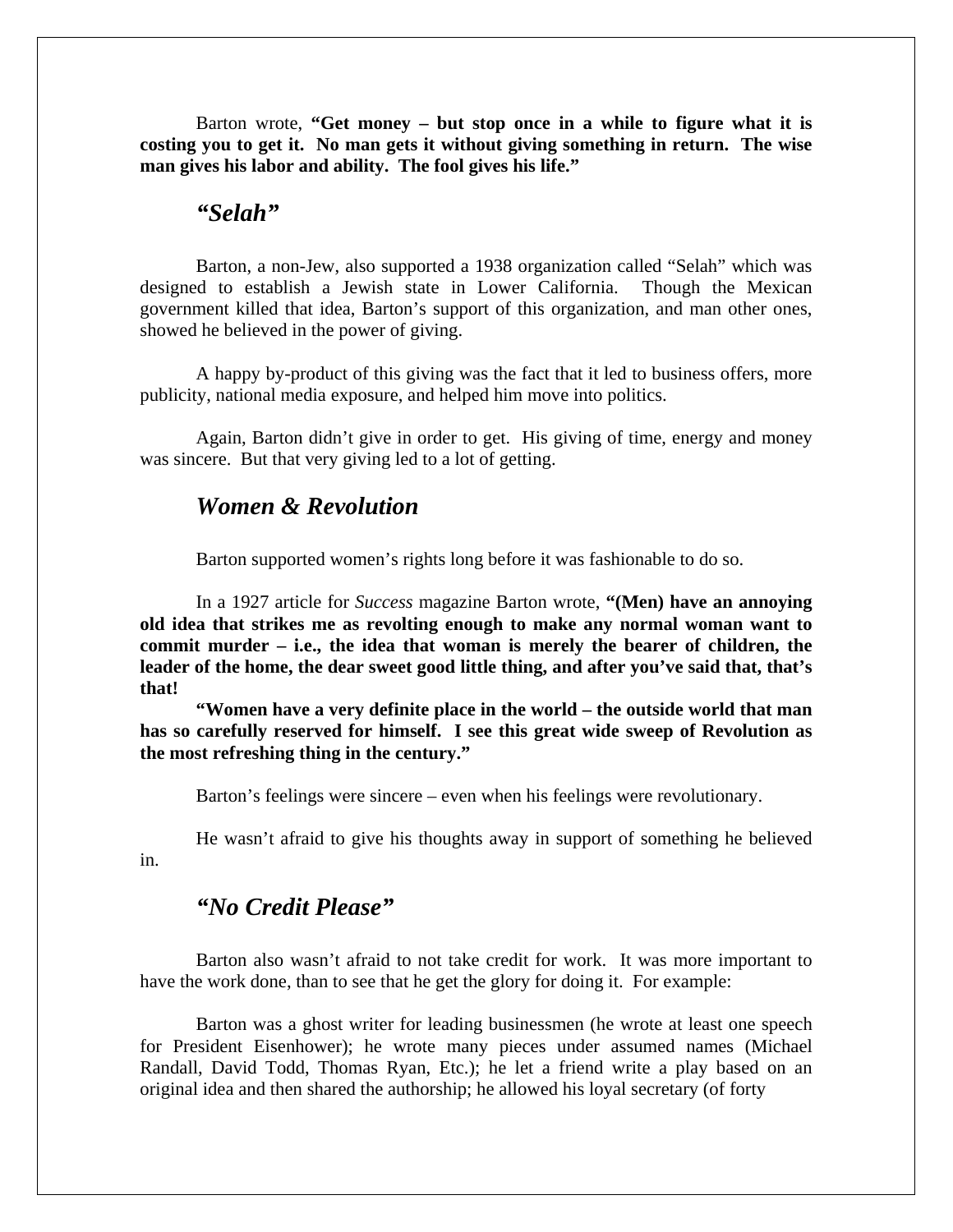years) to edit and rewrite his work; he let his father (a minister) help him think through his religious books; and he let his wife do his shopping (except for books, which he chose himself).

 Barton was willing to give away his control. He was willing to delegate. As he once explained in an article, **"You can get a lot done if you're not concerned about who gets the credit for it."** 

# *Another Level of Giving*

 "Giving Yourself Away" also means to be vulnerable and honest. Show who you really are – at least reveal enough of your humanness to gain credibility.

 Too many business people bark about how wonderful they are. Too many advertisers claim their "amazing" product or service is THE BEST. Their theory is that you have to sell people, and blowing you own horn is the trick.

 Barton knew you could gain the public's trust by letting them know you were human – which means you *may not* be the best, the brightest, or the most amazing.

When I wrote the sales letter to offer this book to my clients and customers, I of course talked about Barton, his ideas, and how the secrets have helped legends of history. But I also included a line that said this book isn't a "get-rich overnight" book. That one statement made everything else in my letter believable.

When I wrote a sales letter for a software company in California, I told all about the wonders of the program. But I was certain to include a line that gave away my honesty.

 I said, "The program doesn't do your thinking for you, but it does help you think better by joining forces with your own mind."

That one apparently "weak point" made every other point in my letter believable.

# *The Front Porch*

 Bruce Barton used this secret (and two others) when he wrote a "front porch" interview with Calvin Coolidge, President of the U.S. in the roaring 20's.

 The common belief at the time was that people were interested in the politics of politicians. Sounds logical, right? But Barton had a hunch that people were more interested in people; the human qualities of politicians, and especially of the President.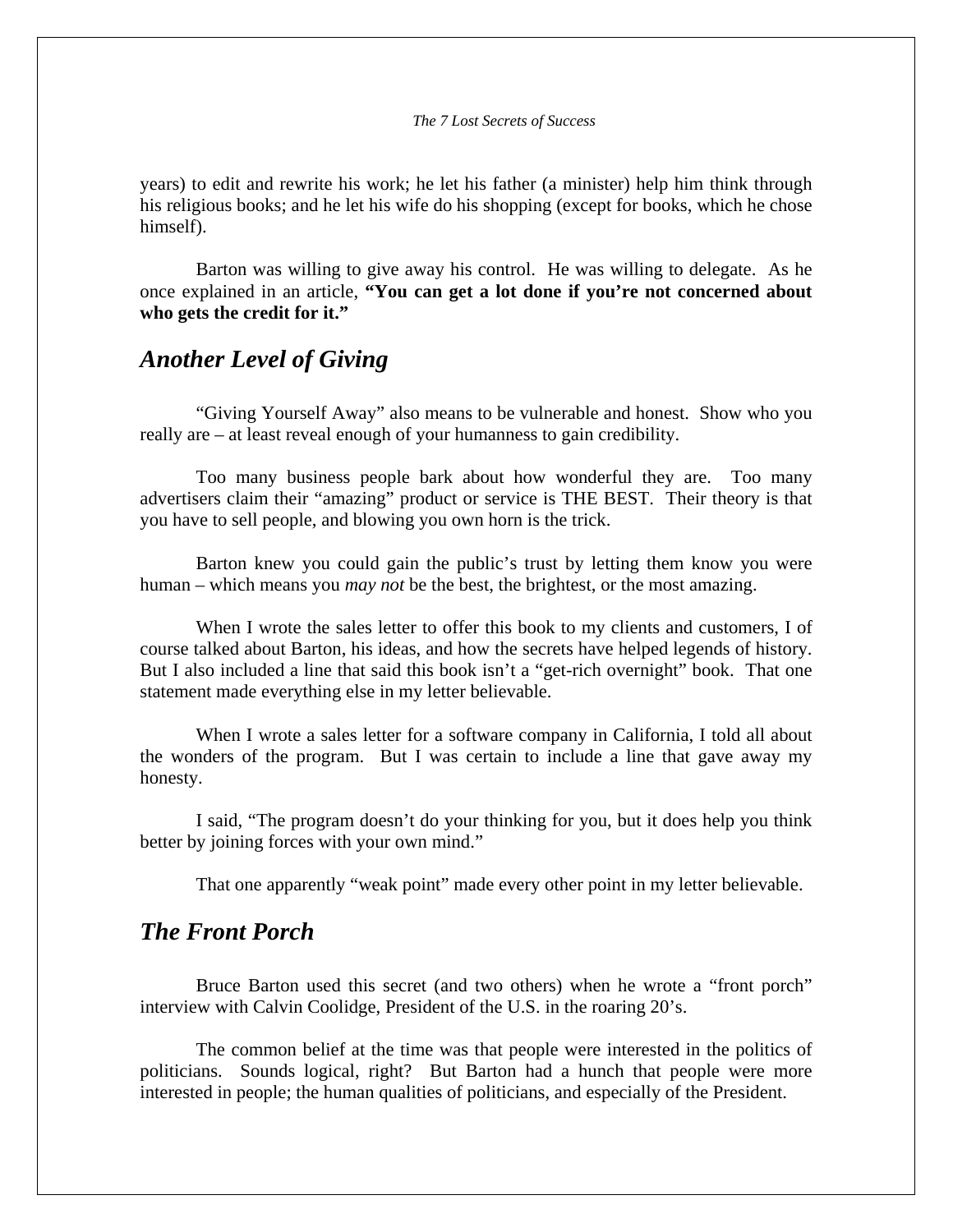Barton interviewed Coolidge. They spoke of personal interests, family, and other non-political subjects. Barton "revealed the President nobody knows," showed Coolidge's sincerity, and "gave something away" – he gave away the President's mask of power.

 The newspaper reports of the day were jealous and angry. But the public – the voters – loved it.

 Earnest Elmo Calkins, another pioneer in advertising, wrote: "The public was more deeply moved to learn how the President did his shopping, or that when he was up home in the country he liked to putter around and fix the lock on the woodshed door, exactly as you or I, than to learn his views on Farm Relief or the World Court. In short, they were more interested in the President as a human being than as a politician or a statesman."

 Bruce Barton's historic interview simply "gave something away" to the people: humanness.

# *How Giving Led To Greatness*

 BBDO – Batten, Barton, Durstine and Osborn – one of the largest ad agencies in the world (ranked sixth in 1991) began as a result of this very secret.

 In 1918, after the first U.S. World War, Bruce Barton donated his talents to the United War Workers Campaign. He helped promote various charities, including the Salvation Army. (Barton coined their famous slogan, "A man may be done but he's never out."

 It was during this work that Barton met Alex Osborn and Roy Durstine (The O and D in BBDO). They became friends. Osborn persuaded Barton to form an agency with Durstine. On January 2, 1919, the agency of Barton and Durstine opened with 14 employees.

 In August of the same year Osborn joined the firm. By 1925 BDO was the fifth largest ad firm in the country. In 1928 the firm merged with the George Batten Company and became BBDO – with Bruce Barton as President.

 And this now legendary advertising agency, with offices all over the world and thousands of employees, began from an act of charity!

 If Bruce Barton had not contributed his time and energy to the War Workers Campaign, if he had not given himself away for a cause he sincerely believed in, the BBDO agency may never have been created.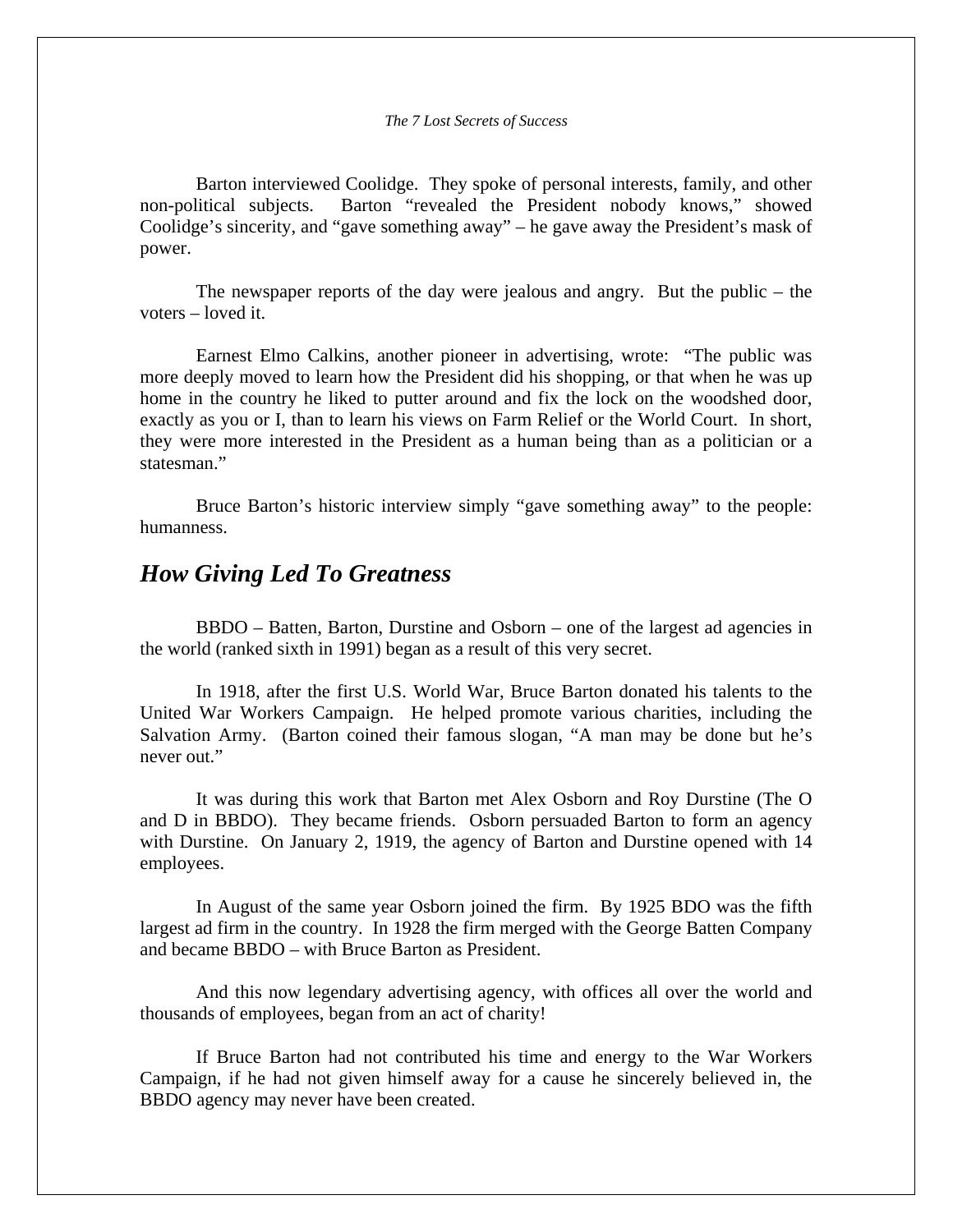# *Top This*

 Bruce Barton gave himself away to a staggering roster of worthy cause – and this is not a complete list!

- National Chairman, United Negro College Fund
- Publicity Committee, National Urban League
- National Chairman, American Heart Association
- PR Committee, Salvation Army
- Fund Raising, Deerfield Academy
- President, Institute For The Crippled & Disabled
- Fund Raising, Berea College

What are *you* giving?

**"Until a man is old enough to loose the idea that the purpose of life is self-entertainment, until he quits trying to entertain himself and begins trying to entertain other people, he is bound to be restless and unhappy. You must forget yourself in order to please yourself."** 

-Bruce Barton, *On The Up and Up,* 1929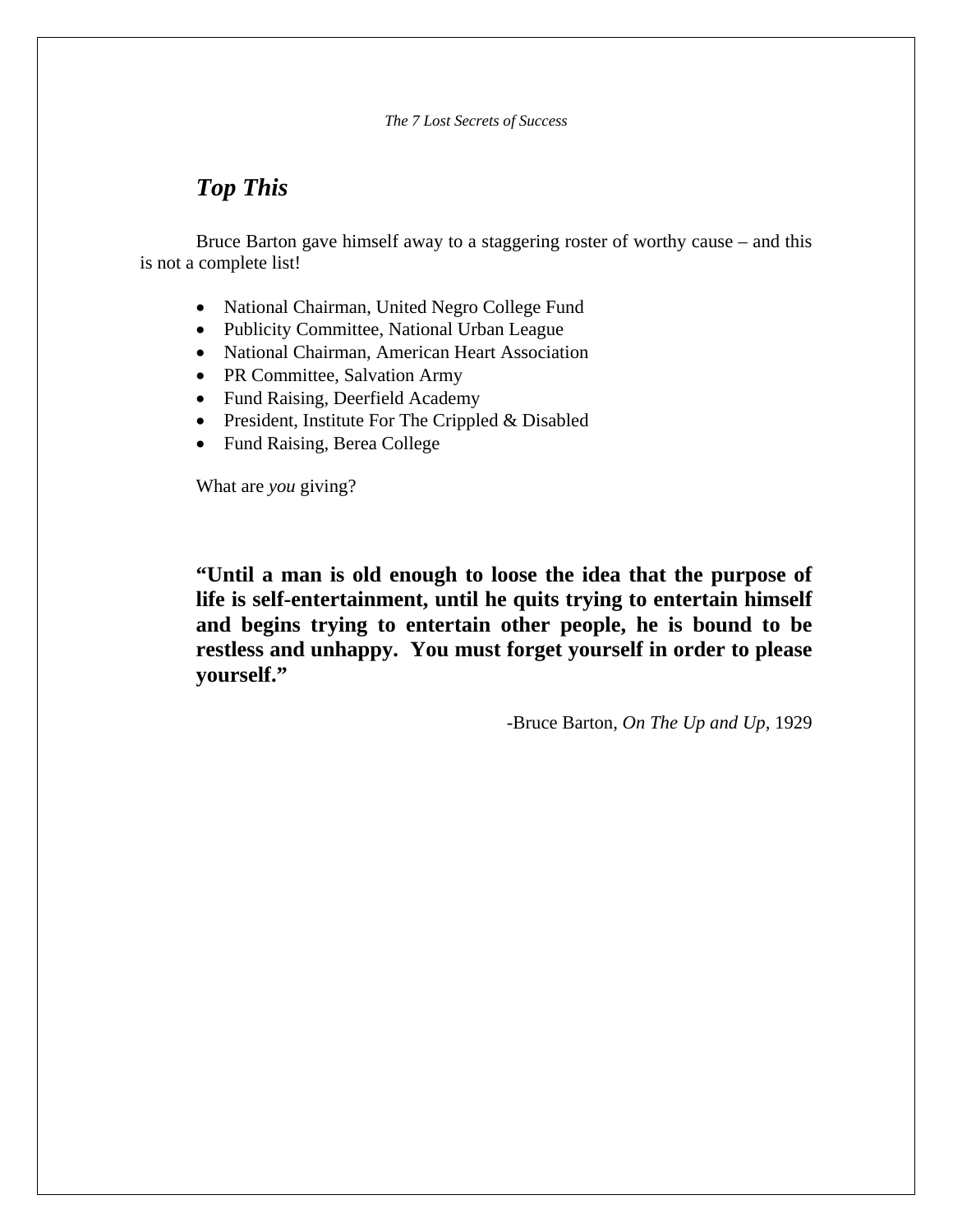**"Say to yourself: 'Here I am, a human being just a little different from any who has ever lived before or will ever live again. I don't have 100 percent equipment by any means. There are some notable lacks in my make-up, and no notable points of strength. But this is the hand that has been dealt me in the game, and I must play it. And I shall be judged not by what I accomplish in contrast with other men, but by what I make of myself in comparison with what I might have made…"** 

-Bruce Barton, 1921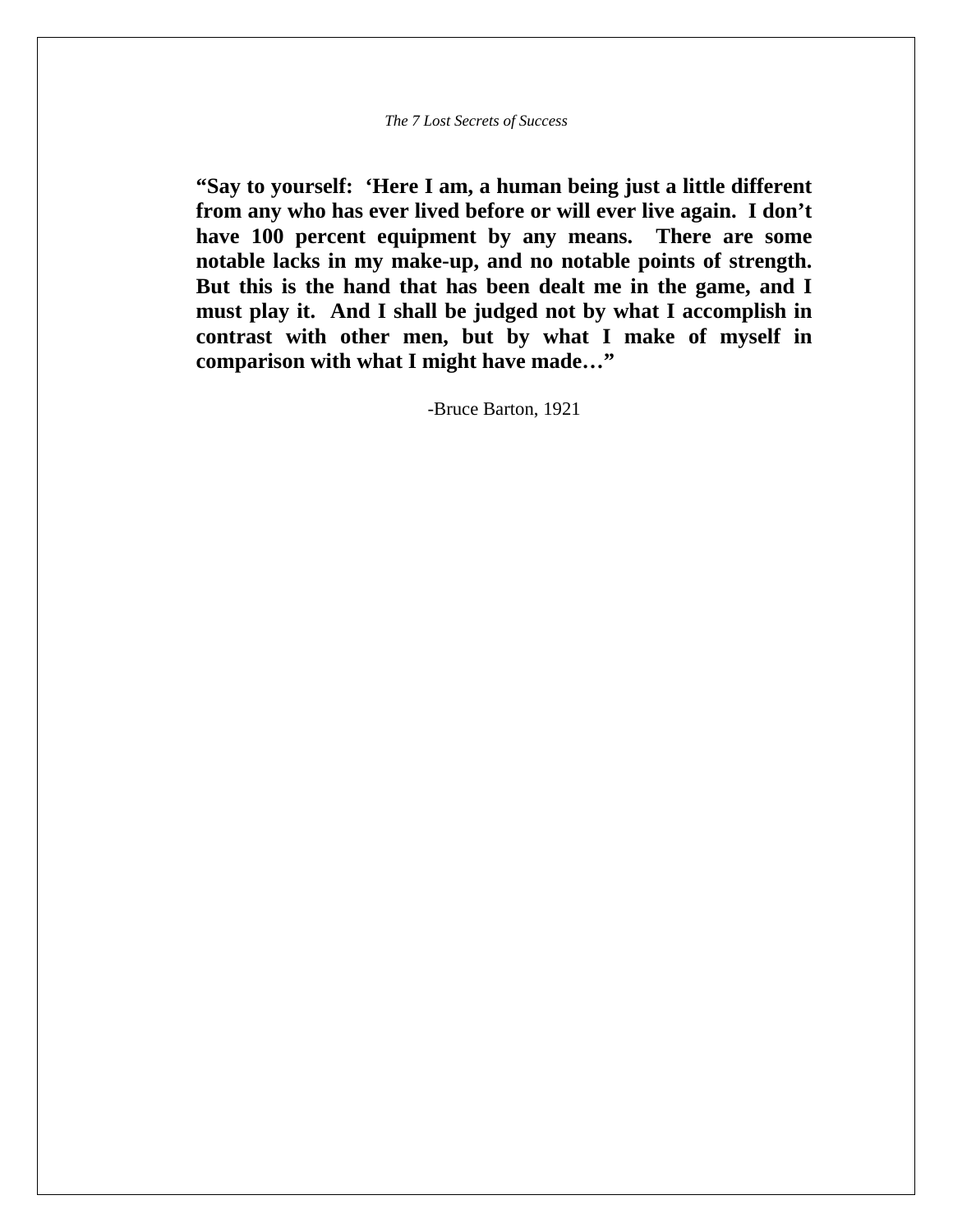**"The greatest educational force in modern life is advertising –** 

**"I said to this country doctor, 'There are five of you doctors in town; how much do you make?' He said, 'Two are starving and the other three are just barely getting along.' I said, 'Is there any cooperation among you?'** 

**"He said, 'Not on your life. I hardly dare to take a vacation, because I am afraid the other doctors will steal my customers.' I said, 'If you would join together, spend a little money every week in advertising, if you would sell this community on the necessity of having an annual or semi-annual examination, if you would sell the community on the importance of having proper dental care in the schools and having regular health supervision of the children in the schools, you would all make more money and the community would be immeasurably in your debt."** 

-Bruce Barton, in *Masters Of Advertising Copy,* 1925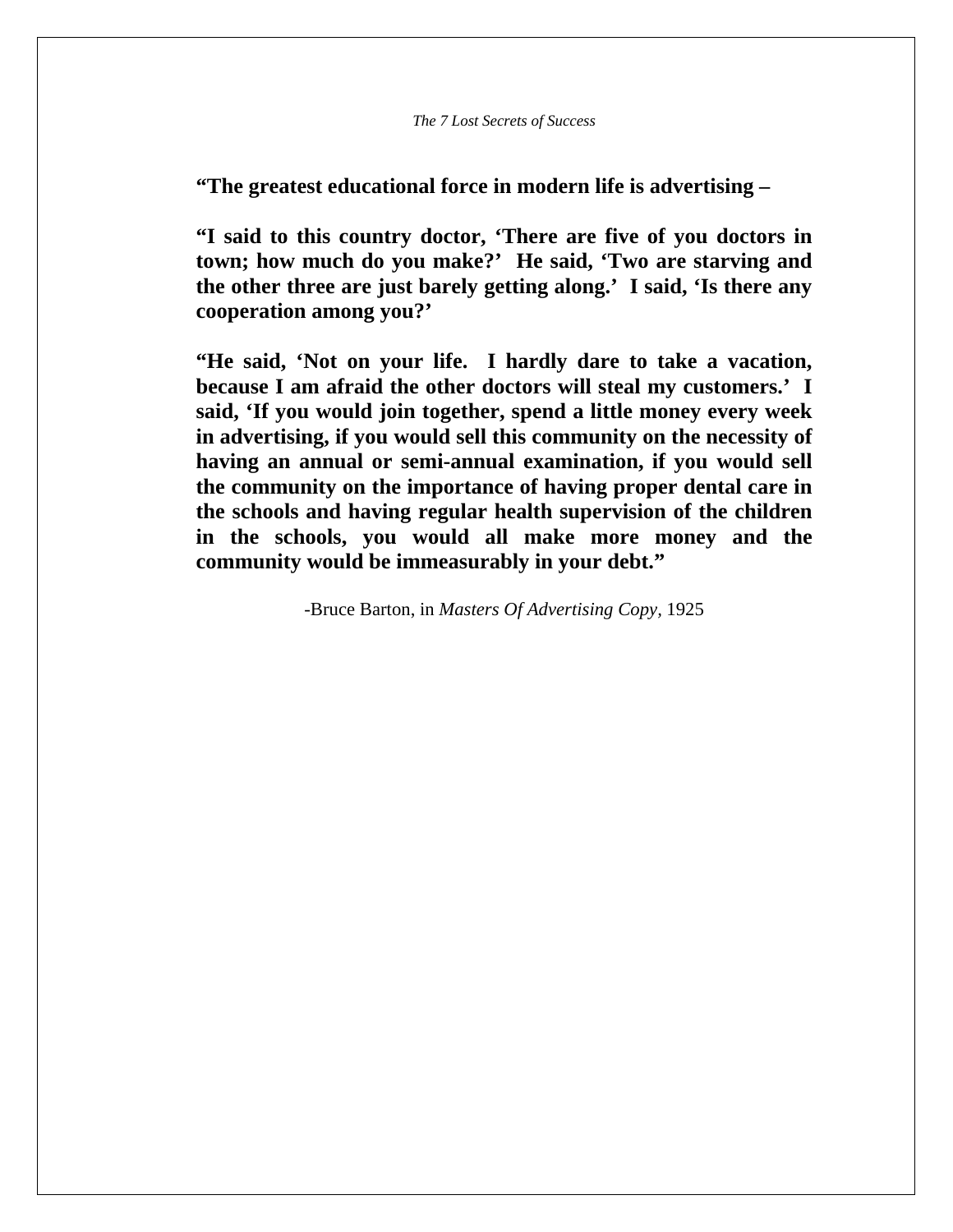# *SECRET #7:*

# *SHARPEN THE KNIFE*

**"When we are through changing – we are through."** 

-Bruce Barton

## *Spit Polished*

Everything Barton wrote was polished to perfection. He knew you had to "sharpen the knife" of persuasion by rewriting, testing, getting feedback, and being flexible.

During the 1930's, when Barton's name was a household word and businessmen were lining up at the doors of BBDO to have the famous writer "do their ads," Barton was wise enough to get help. He wrote many ads himself. Many others were done by the other "Bruce Bartons" hired to do the work. Yet the real Barton always supervised and revised every word until the ad was honed to perfection.

Why?

Because Barton knew that your best work comes after you've revised it. The great literary stylist E.B. White said there was no great writing; only great re-writing.

Barton once wrote that most writers start writing something before they start SAYING something. Editing is your opportunity to be sure you're created an ad that is irresistible.

 In 1920 Barton said Horace Greeley, the legendary newspaper man, **"…used to say that the way to write a good editorial was to write it to the best of your ability, then cut it in two in the middle and print the last half."**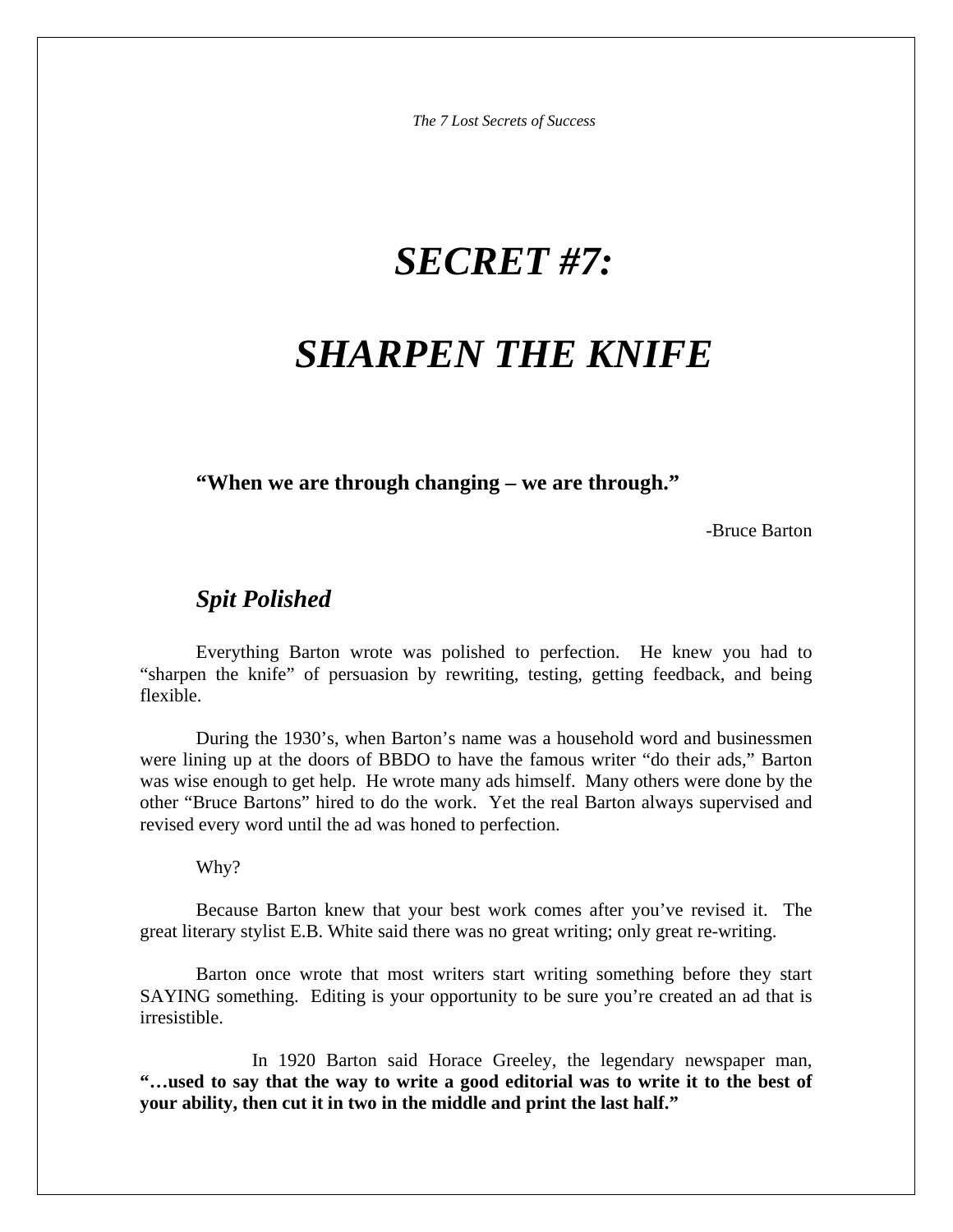Most of the great advertising giants from the roaring twenties and beyond knew it was wiser to create 25 headlines before settling on one. (Barton actually often created *over one hundred* headlines and selected one from the list.)

They often wrote several different ads before deciding which would work best. They all knew the value of this secret; honing your work until it was perfect.

## *Make It Tight*

Barton was no exception. It's said that he was a stickler when it came to writing. He always wanted the copy tight. A running joke was that when he died his headstone would say, "The copy should be shorter."

Simplify and tighten your ads, your talks, your letters, and your meetings, until they squeak with tense power. Brevity is the key.

**"Two men spoke at Gettysburg on the same afternoon during the Civil War,"** Barton wrote in 1920. **"One man – the leading orator of his day – made a 'great' oration –** 

**"The other speaker read from a slip of paper less than 300 words. His speech – Lincoln's Gettysburg Address – will live forever."** 

Even Lincoln knew the power of a few well chiseled words.

## *Smart Ads*

Far too many business people admire "creative ads" rather than asking if the ads pull in business. Cuteness and cleverness do not usually work.

The 1991 ads for Isuzu automobiles are a perfect example. The ads won awards for their humor and originality. But did they sell cars? No. Isuzu was often *dead last* in terms of car sales.

Your focus should be on ads that work; on ads that get the results you want. That happens when "sharpen the knife" of persuasion.

People usually ask themselves (unconsciously) three basic questions when they look at your ads: "Who cares? So what? What's in it for me?"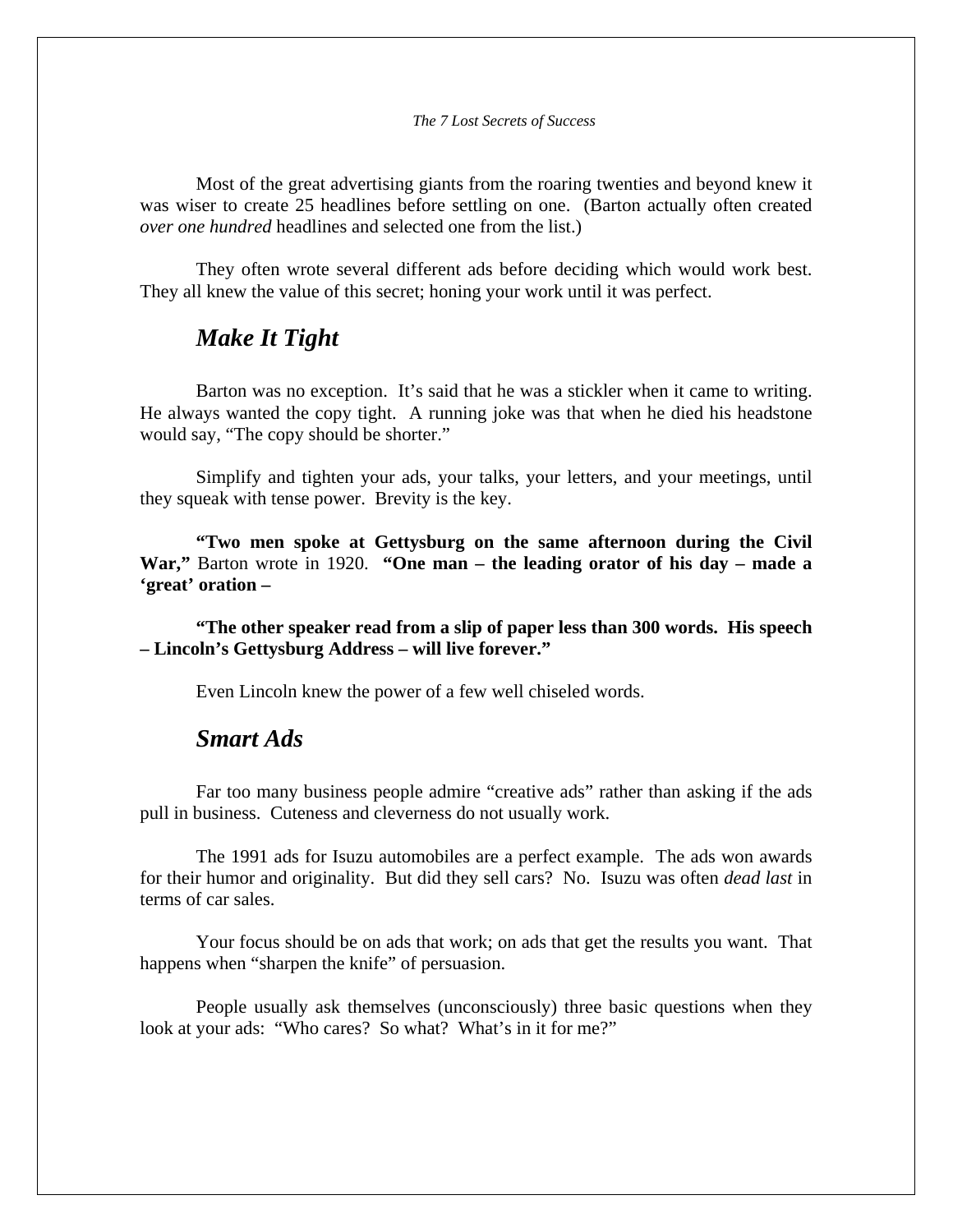When I was working on a title for this book, I thought I'd call it "The Secrets of Bruce Barton." But people would say "Who cares?" because they wouldn't recall Barton.

Then I thought I'd try "The Strategies Of A Forgotten Ad Man." But people would say "What's in it for me?"

I also thought I'd title the book "Bruce Barton: A Biography." But people would say, "So what?" since they wouldn't know who Barton was.

The current title speaks to what people want. By sharpening the knife I was able to come up with a much stronger title.

Bruce Barton once told this story about sharpening the knife to make an advertisement more powerful:

**"The human being from Adam's day to the present has been interested first of all and most of all in himself. My firm once took over the advertising of a life insurance company and has handled it now for many years. When we took it over every insurance man would tell you that the strongest appeal you could make in insurance would be to show the picture of an attractive young widow with a couple of pretty children at her knee and the photograph of her deceased husband in her hand – with some headline as 'Wasn't daddy wonderful to take out life insurance to protect us?'** 

**"We began using that appeal but soon found that there was a much stronger appeal. We cut the widow and children out of the illustrations; instead we showed a happy-faced man of 65 sitting on a rock, with a brier pipe in his mouth and an old felt hat on his head, saying: 'He doesn't have to do a lick of work, and every month gets the check for \$200.'** 

**"The self-interest appeal (the desire to enjoy life and live longer) out-pulled the wife and child appeal by about 10 to 1."** 

## *Healing Knives*

Since the image of a knife may cause you to shudder, let me tell you why I'm using it.

A knife can cut. A knife can kill. But a knife can also heal. Surgeons use knives to help you live.

"Sharpen the knife" doesn't mean to get ready to maim your customers. It means get read to SERVE our customers by sharpening your advertisements and marketing strategies so they do what you want them to do: bring in new business.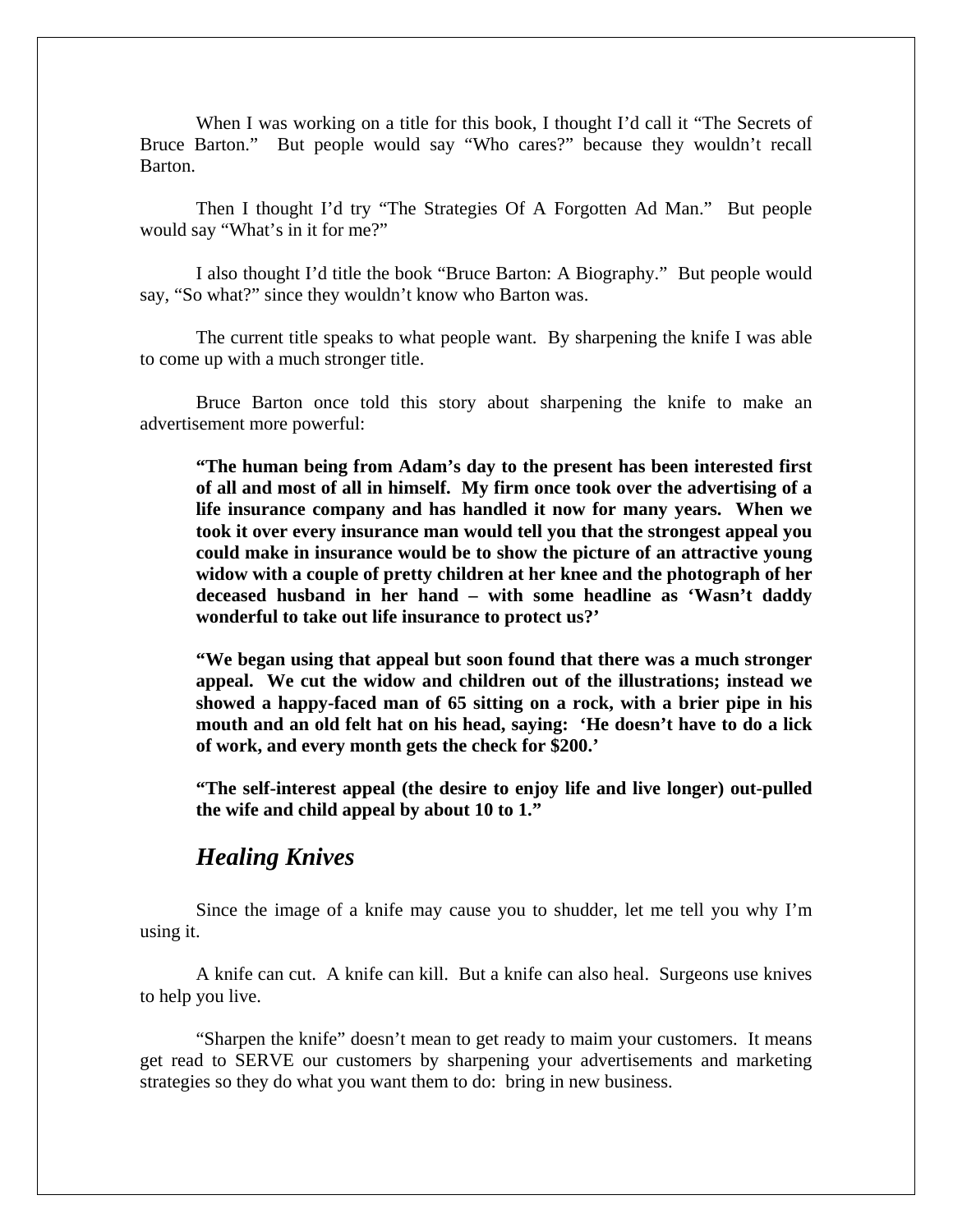## *Sharpen Your Choices*

This strategy is also a reminder to sharpen our decisions.

I play the harmonica. Though I'm not Charlie Musslewhite or Howard Levy, I'm not bad either. I play in a band from time to time, and I practice with friends.

Sounds innocent enough, doesn't it?

But I've noticed some problems.

Trying to devote my life to being an author *and* to being a musician is nearly impossible. Both careers require time. And commitment. And neither allow for "side line" activities. If I try to do both, I do *neither* very well.

 On the days I try to write after staying up the night before playing music, I'm a flop. I can't get anything done. My head is too fuzzy.

 And on the evenings when I try to blow my harp after writing and seeing clients all day, I'm too tired to hit a right note.

 Hobbies and relaxing past times are fine. But trying to chase *two* massive dreams isn't smart.

 Bruce Barton was the first to help me realize I had to sharpen my decisions. In 1920 he wrote an essay called "Slide Lines" which ended as follows:

**"J.C. Penney told me the other day about a young man who might have been one of his first partners. The young man played the trombone and was compelled to leave the store early every night because he made five dollars a week by tooting his horn in an orchestra. He is still tending store in the daytime and tooting at night. Mr. Penney is the head of more than eight hundred stores.** 

**"There are men who have made fortunes by running bootblack stands, by buying junk from automobile factories, and even by contracting with a city to collect its garbage. Almost any business seems to be a good business if a man gives it all he's got.** 

**"But the side line is the slide line."**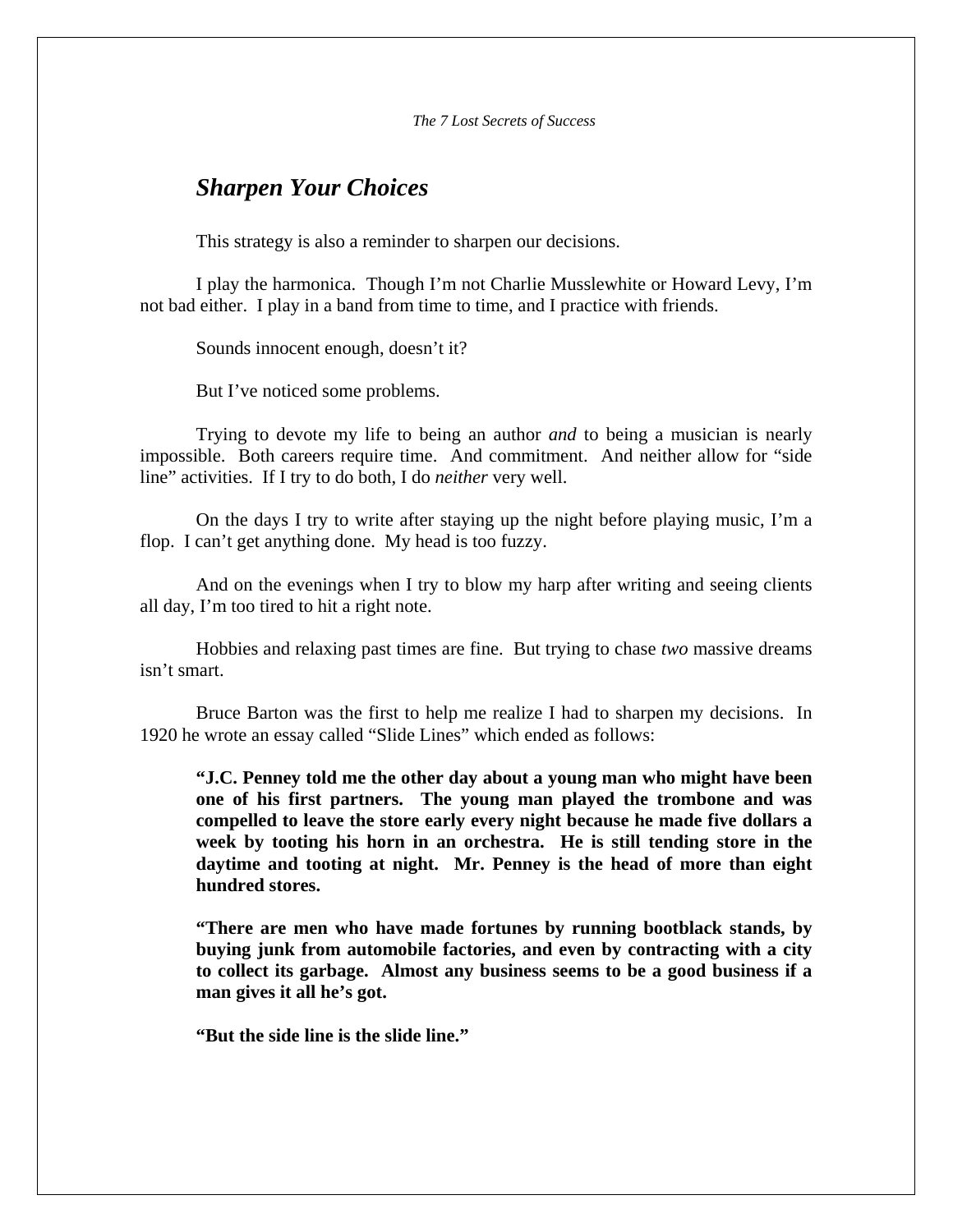## *Act Before It's Too Late*

This strategy also refers to your life.

It was the July 1, 1991 death of actor Michael Landon that drove this point home for me. His sudden passing made me aware that you have to do what you know to do NOW – today – before it's too late. Our time here is limited. Landon was one of the most robust people I've ever seen. He was strong and healthy and full of life. But that didn't make him immune to dying.

Bruce Barton's life roared during the 1920's through 1950's. He was healthy and alive. But he lost a son, a daughter, a wife. He had a stroke. And by 1967, the year of his death, illness had wiped out his memory. He died nearly helpless and, except for a few friends and relatives, almost completely alone.

If Barton had not written the books he did, when he did, our world would have suffered an incalculable loss. If Michael Landon had not written and starred in the shows he did, our lives would have a mysterious hold in them.

"Sharpening The Knife" is a strategy that applies to you personally. This book may have prompted some ideas in you. Are you going to take action? Are you going to do what you know to do?

If you knew your work would touch people in the same way as the work of Bruce Barton, or Michael Landon, would you act today?

Bruce Barton wrote, **"It's only when we are stirred by a great demand, an insistent necessity, that we accomplish the sort of things that make us proud of our humanity."** 

That demand has to come from you. YOU have to sharpen the knife of your own being. Runners call it exceeding "Your Personal Best." Instead of completing against anyone, you run to improve yourself, to better your last score.

Are you "sharpening the knife" that is you?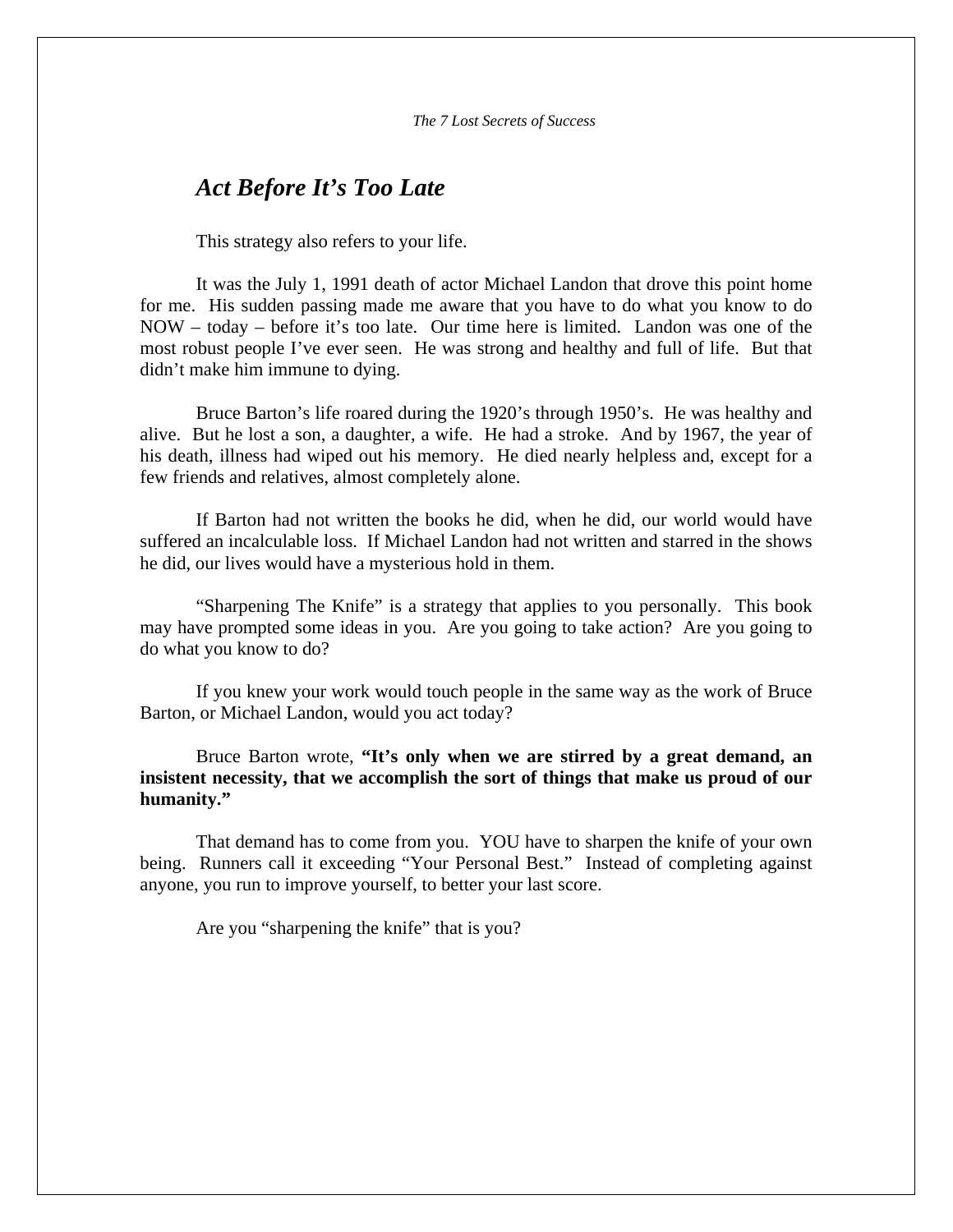**"If you are going to do anything you must expect criticism. But it's better to be a doer than a critic. The doer moves; the critic stands still, and is passed by.** 

**"You must believe in something – in yourself, in the country, in God. You must have courage to back that belief with your money and your life, and patience to wait for fulfillment."** 

-Bruce Barton, 1932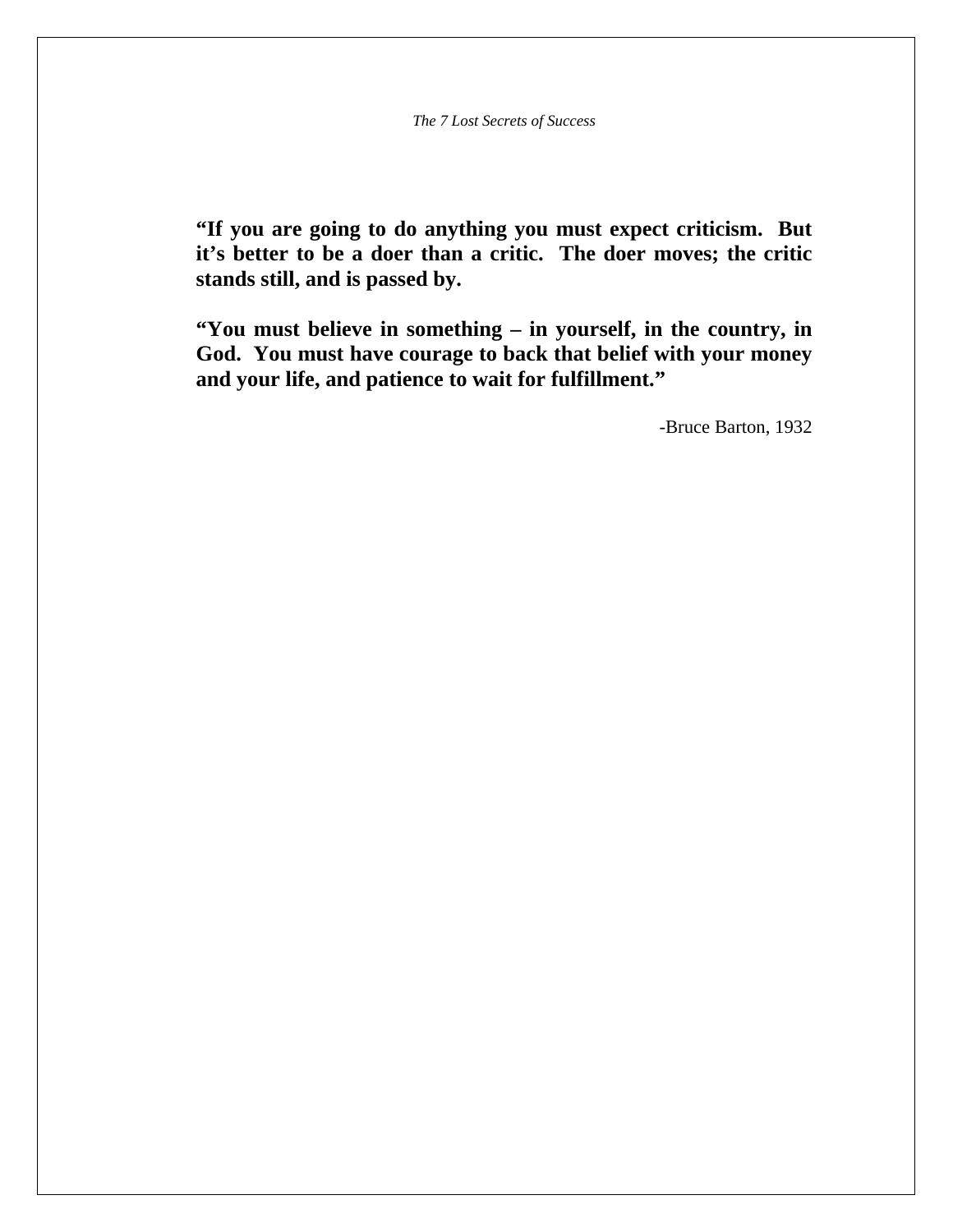# *INSTANT*

# *ACCESS TO*

# *THE 7 LOST SECRETS*

#### **The First Secret: Reveal The Business Nobody Knows**

What are you REALLY in the business of delivering? What universal need are you fulfilling? Look past the obvious.

#### **The Second Secret: Use A God To Lead Them**

Can you establish yourself as an expert in your field? Can you write a book about your service?

#### **The Third Secret: Speak In Parables**

What are your stories? Who has bought from you and prospered or changed? Learn to use "story selling" methods.

#### **The Fourth Secret: Dare Them To Travel The Upward Path**

How can you challenge your customers without insulting them? Think of the Marines.

#### **The Fifth Secret: The One Element Missing**

Do you sincerely believe in what you are doing and selling? If not, why not?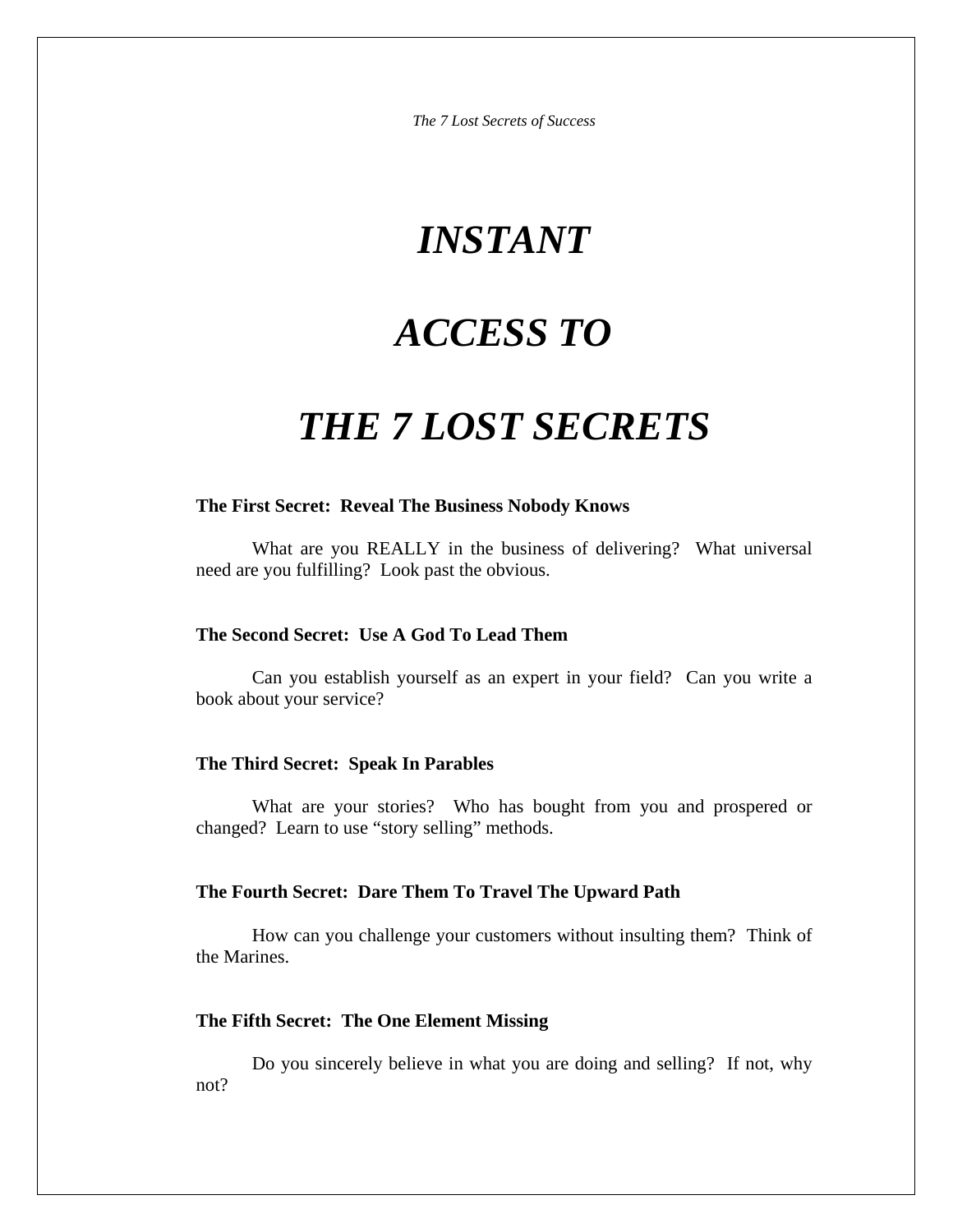## **The Sixth Secret: Give Yourself Away**

What are you giving to your clients? To the world?

# **The Seventh Secret: Sharpen The Knife**

Are you polishing our writings, your ads, until they are perfect? Go for effectiveness rather than cleverness. Are you polishing *yourself?*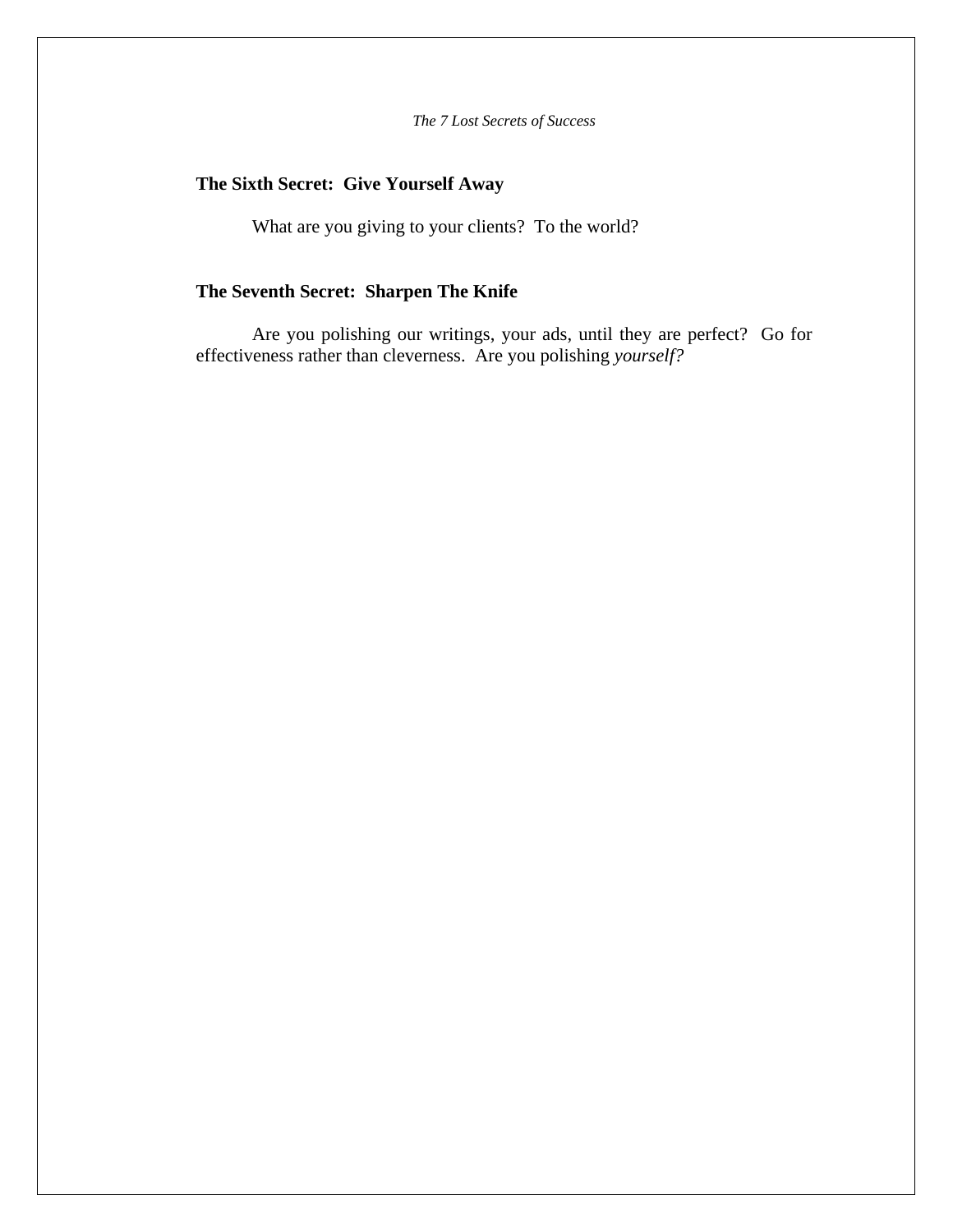#### **RESOURCES**

#### Bruce Barton

 The only book by Barton still in print is his classic best seller, *The Man Nobody Knows* (MacMillan, 1987). However, this recent version is heavily edited. I suggest you look in old book stores for a copy of the 1925 original (it's not hard to find).

 Here is a complete list of Bruce Barton's books, many of which are nearly impossible to obtain except through interlibrary loan:

*Better Days (*1924) *The Book Nobody Knows* (1926) *He Upset The World* (1931) *It's A good Old World* (1920) *The Making of George Groton* (1918) *The Man Nobody Knows* (1925) *More Power To You* (1917) *On The Up and Up* (1929) *The Resurrection Of A Soul* (1912) *What Can A Man Believe?* (1927) *The Young Man's Jesus* (1914)

 All of Barton's letters and articles (thousands of them) and other materials are on file at The State Historical Society in Madison, Wisconsin.

There are several excellent unpublished papers on Barton:

*Bruce Barton And The Twentieth Century Menace Of Unreality* by Edrene Stephens Montgomery. Ph.D. dissertation. University of Arkansas, 1984. (Contains an excellent bibliography).

*And There Arose A New King Which Knew Not Joseph: A Biography of Barton*  by Robert Bedner. Senior Thesis. Princeton. 1947.

*The Messiah of Business: A Study of Bruce Barton* by John F. Cook. Master's thesis. University of Wisconsin. 1962.

*Bruce Barton: Editor, Author, Executive* by Joseph Meacham. Master's thesis. University of Wisconsin. 1964. (Probably the best and most complete biography of Barton.)

*The Big Sell: Attitude OF Advertising Writers About Their Craft In The 1920's And 1930's* by S.R. Shapiro, Ph.D. dissertation, University of Wisconsin, 1969. Includes a section on Barton.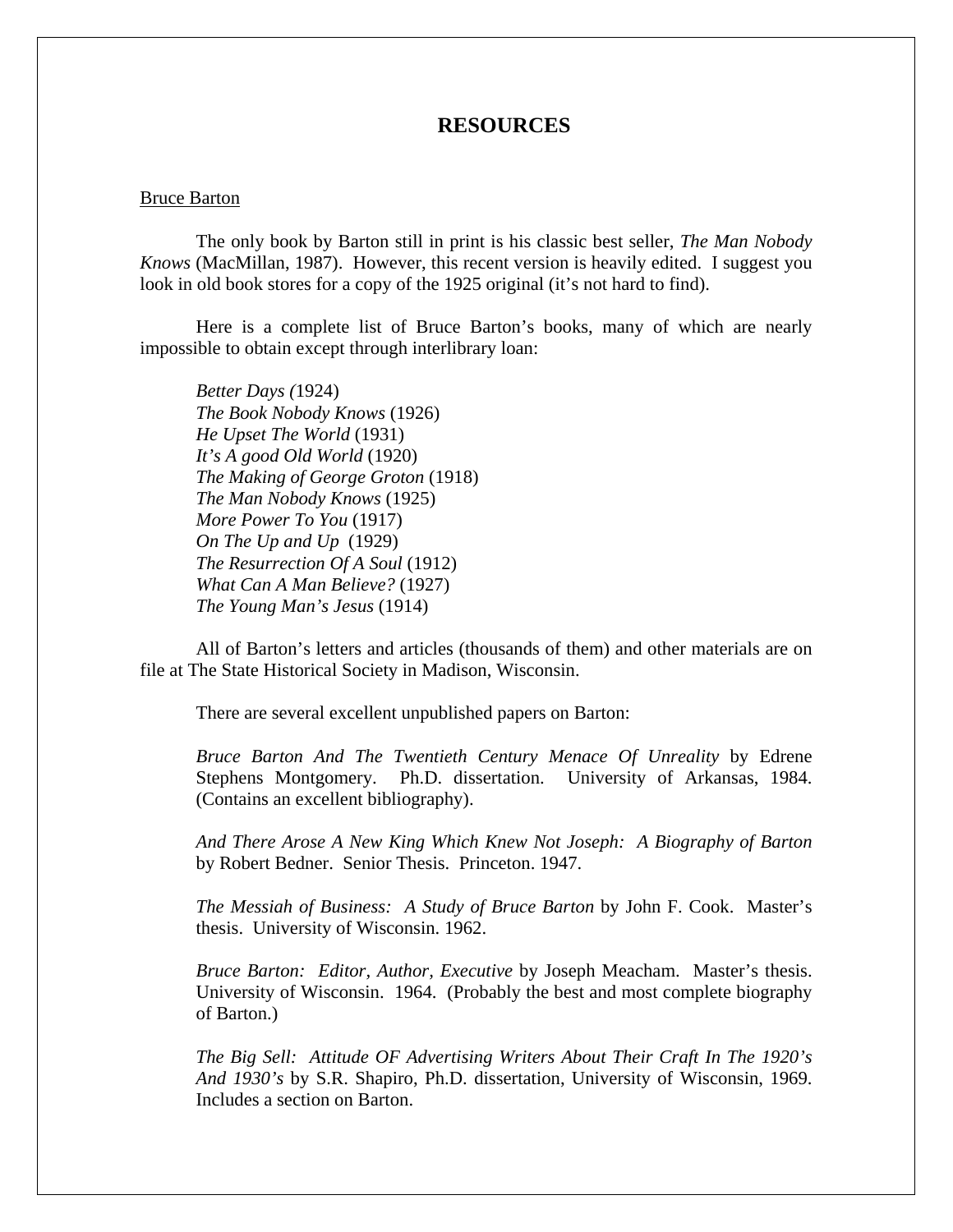#### Bob Bly

 Write for a complete catalog of books, special reports and tapes by this prolific advertising genius. Bob Bly, 174 Holland, New Milford, NJ 07646.

#### John Caples

 This legendary copywriter left some priceless books. His most recent my be the best: *How TO Make Your Advertising Make Money* (Prentice-Hall, 1983). His earlier book, *Making Ads Pay,* contains a couple of charming stories about Bruce Barton's ads.

#### Dottie Walters

 To get a copy of Dottie's excellent book, *Speak & Grow Rich*, or to get a copy of her magazine, write: Dottie Walters, PO Box 1120, Glendora, CA 91740.

#### Recommended Reading:

- *Only Yesterday: An Informal History Of The 1920's* by Frederick Lewis Allen. An entertaining and educational 1931 work. Brilliant. (Perennial Library/Harper & Row, 1964.)
- *Scientific Advertising and My Life In Advertising* by Claude Hopkins. One of the advertising's founding fathers tells his secrets in two classics from the 1920's. Worth memorizing. (NTC Business Books, 1990.)
- *My First Sixty-Five Years In Advertising* by Maxwell Sackheim. Out of print but worth hunting down. Insightful.
- *John Caples: ADMAN* by Gordon White. (Crain Books, 1977) Only biography of direct mail king Caples. Includes brief sections on Barton.
- *100 Top Copywriters And Their Favorite Ads* edited by Perry Schofield. (Printer's Ink, 1954.) Barton's work is of course included.
- *The Virgin Queene* by Harford Powell, Jr. (Little Brown, 1928). Novel with the main character – "Barnham Dunn" – probably based on Bruce Barton. (The author had worked for Barton.)
- *The 100 Greatest Advertisements* edited by Julian Watkins. (Dover, 1959.) A classic. Barton's work is in here several times.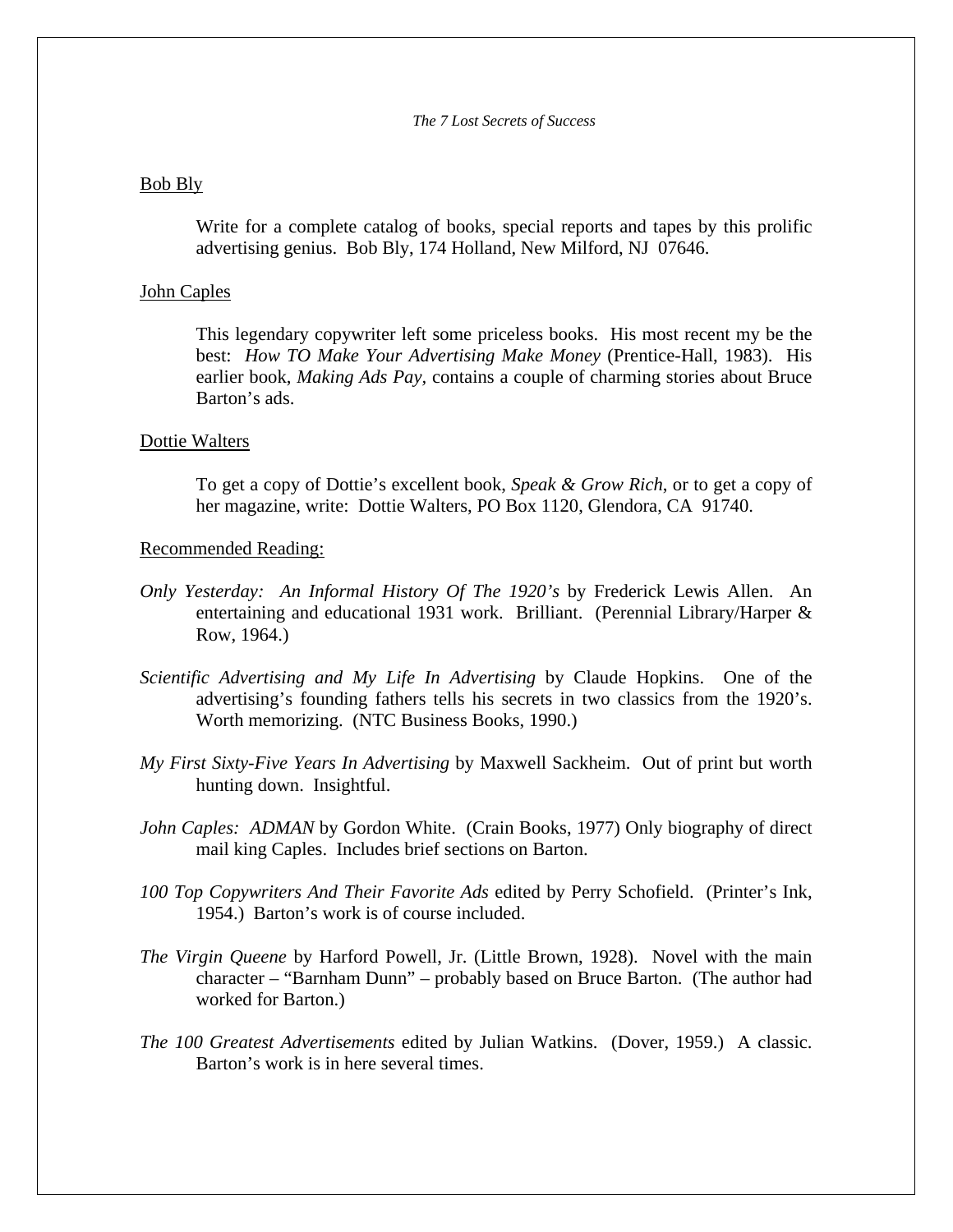- *How TO Use Psychology For Better Advertising* by Melvin Hattwick. A 1950 gem (Prentice Hall), long out of print.
- *The Mirror Makers: A History of American Advertising And Its Creators* by Stephen Fox. (Vintage, 1985). Fascinating in depth look at advertising – including Barton's contribution.
- *Poor Richard's Legacy* by Peter Baida. (Morrow, 1990). Very readable introduction to the history of business values. Includes material on Barton.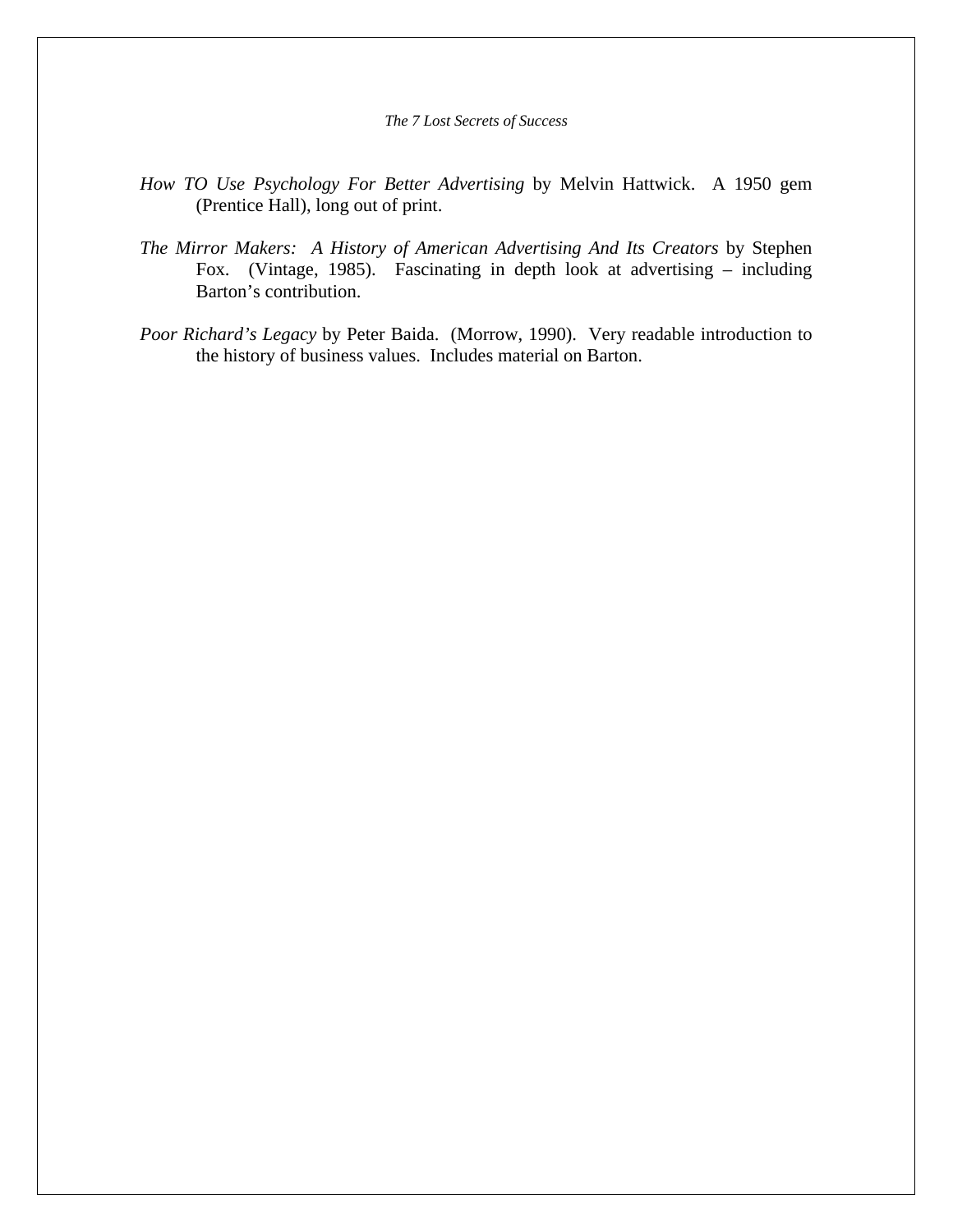# For more information on Joe Vitale, contact:

www.mrfire.com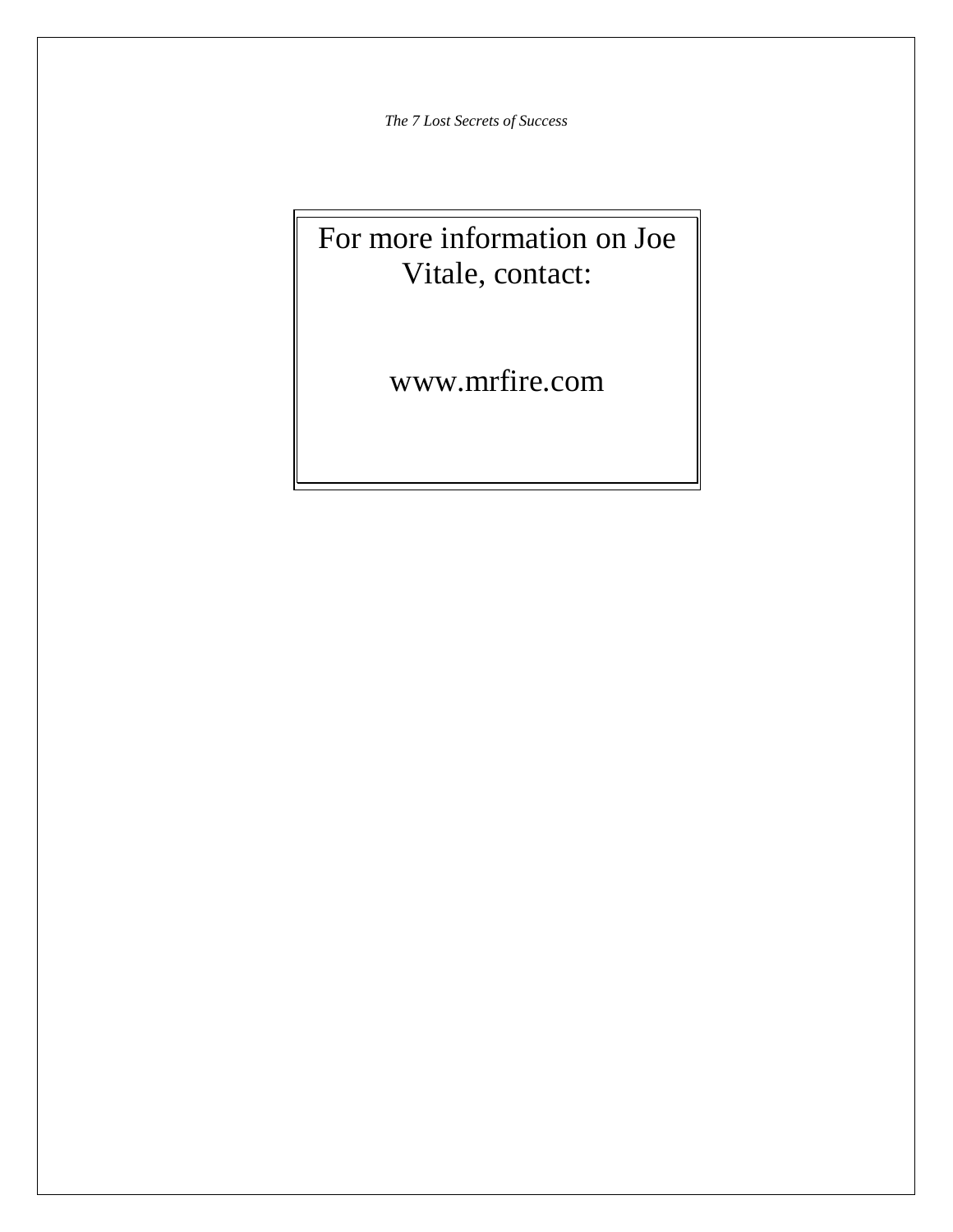**"…ideas are about the cheapest of all commodities… But the supply of men who can execute ideas and make money out of them is pitifully small."** 

-Bruce Barton, 1936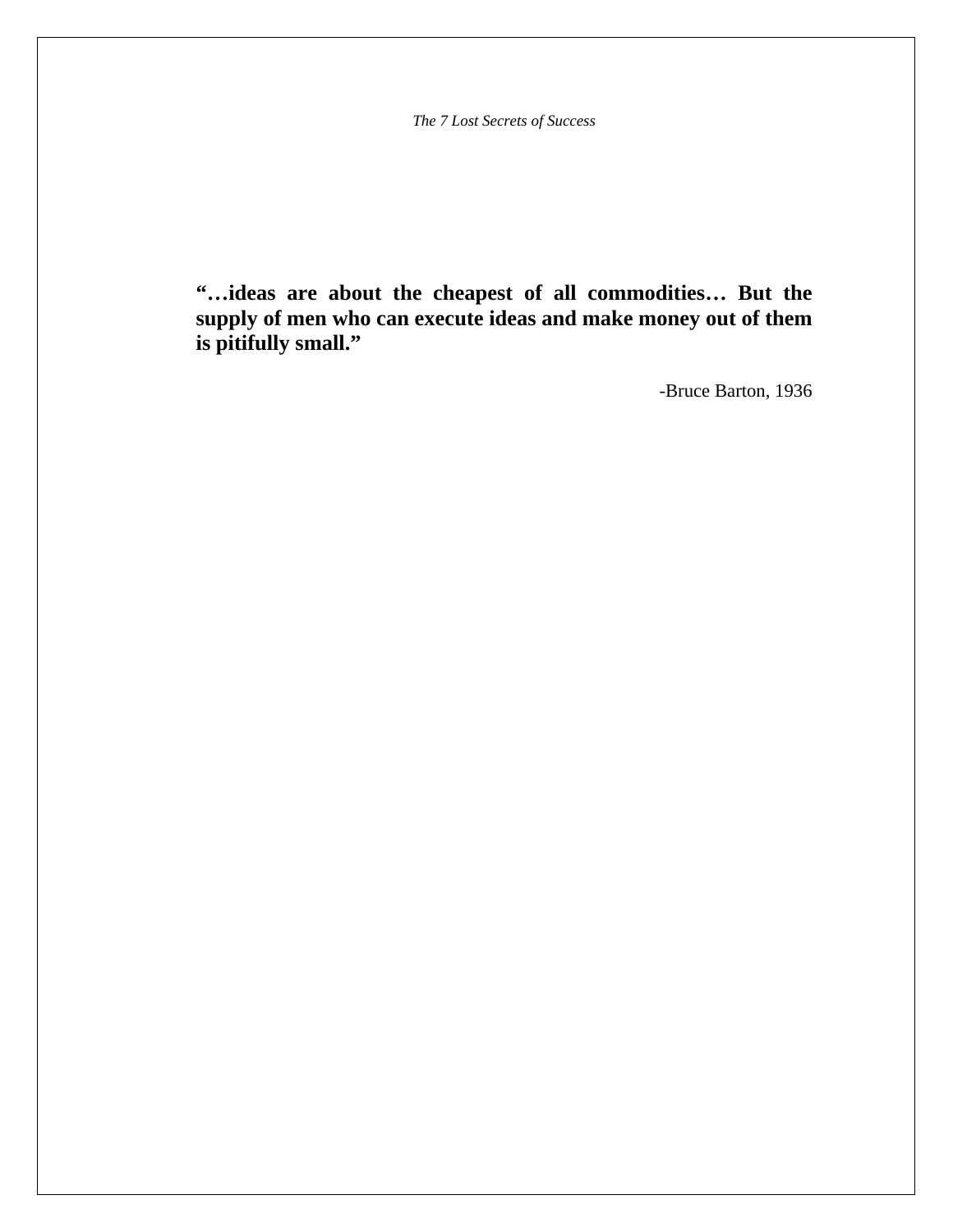# WHICH OF THE **lost SEVEN secrets**  WILL MAKE YOU A SUCCESS?

**Now –** *revealed for the first time ever –* **the million dollar ideas of Bruce Barton, the forgotten genius of the "roaring twenties." The same strategies that made struggling business people rich and powerful can now make YOU a legendary success today!** 

**Bruce Barton was once so famous his name was a household word. He helped men become U.S Presidents; he helped legendary tycoons build their empires; he wrote a best selling book that caused our entire nation to go on a path of service; and he cofounded BBDO (Batten, Barton, Durstine & Osborn), one of the largest advertising firms in the world. Yet he died an unknown millionaire in 1967.** 

**"The principles are sound and sensible, and guaranteed to help any business person make more money. Since 99.9% of businesses don't use them, anyone putting the seven lost secrets to work will gain an unbelievable edge over the competition."** 

-Bob Bly, author *Selling Your Services.*